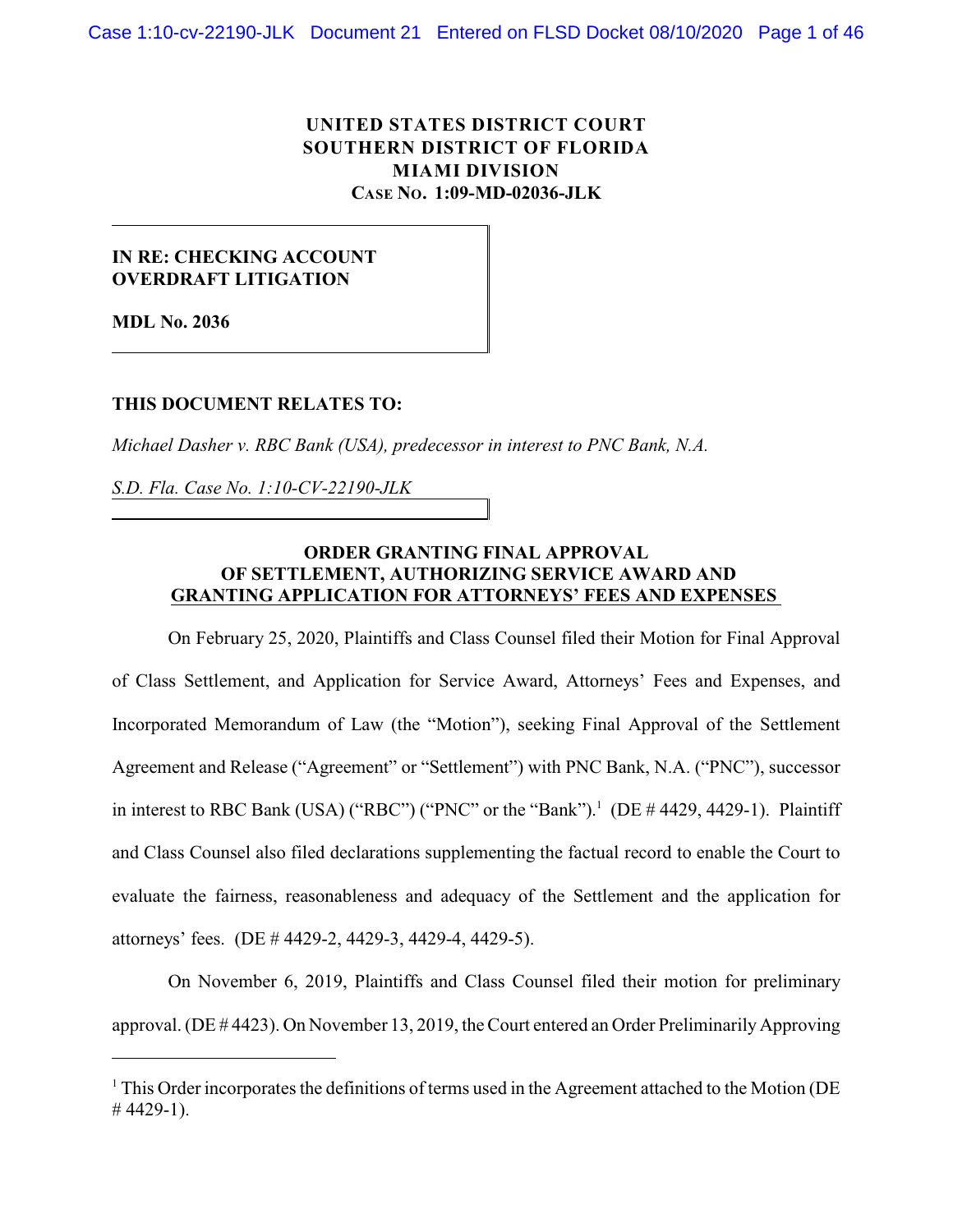Class Settlement and Certifying Settlement Class. (DE # 4425). The Court has carefully reviewed all of the filings relating to the Settlement, including: the Motion; two objections; Plaintiffs' and Class Counsel's response to the objections; objecting Settlement Class Member's application for attorneys' fees and reimbursement of costs filed by one of the objectors; Plaintiffs' and Settlement Class Counsel's opposition to the objecting Settlement Class Member's fee application; and the objecting Settlement Class Member's reply. (DE # 4429, 4430, 4431, 4440, 4443, 4444, 4445).

After careful consideration of the Motion, the two timely objections to the Settlement, Plaintiffs' and Class Counsel's response to the objections, the application for attorneys' fees and reimbursement of costs filed by one objecting Settlement Class Member and her private counsel, Plaintiffs' and Settlement Class Counsel's opposition to the objecting Settlement Class Member's and her personal counsel's fee application, and the objecting Settlement Class Member's reply, the Court concludes that the \$7,500,000.00 Settlement Fund created by the Settlement provides an extremely fair and reasonable recovery for Settlement Class in light of RBC's defenses, as well as the challenging, unpredictable path of litigation that Plaintiffs would have continued to face in the trial and appellate courts. In addition to the Settlement Fund, PNC agreed to pay all fees and costs incurred in connection with the Notice Program and Settlement administration, further increasing the recovery for the Settlement Class.

In the Court's view, the Settlement represents an excellent result given the obstacles already confronted, as well as those that would be faced in the future, in the absence of this Settlement. The Court specifically finds that the Settlement is fair, adequate and reasonable, and represents a fair compromise of the Settlement Class Members' claims. The Court overrules the two objections to the Settlement. The Settlement fully complies with Fed. R. Civ. P. 23(e) and, thus, the Court grants Final Approval to the Settlement, certifies the Settlement Class, approves Class Counsel's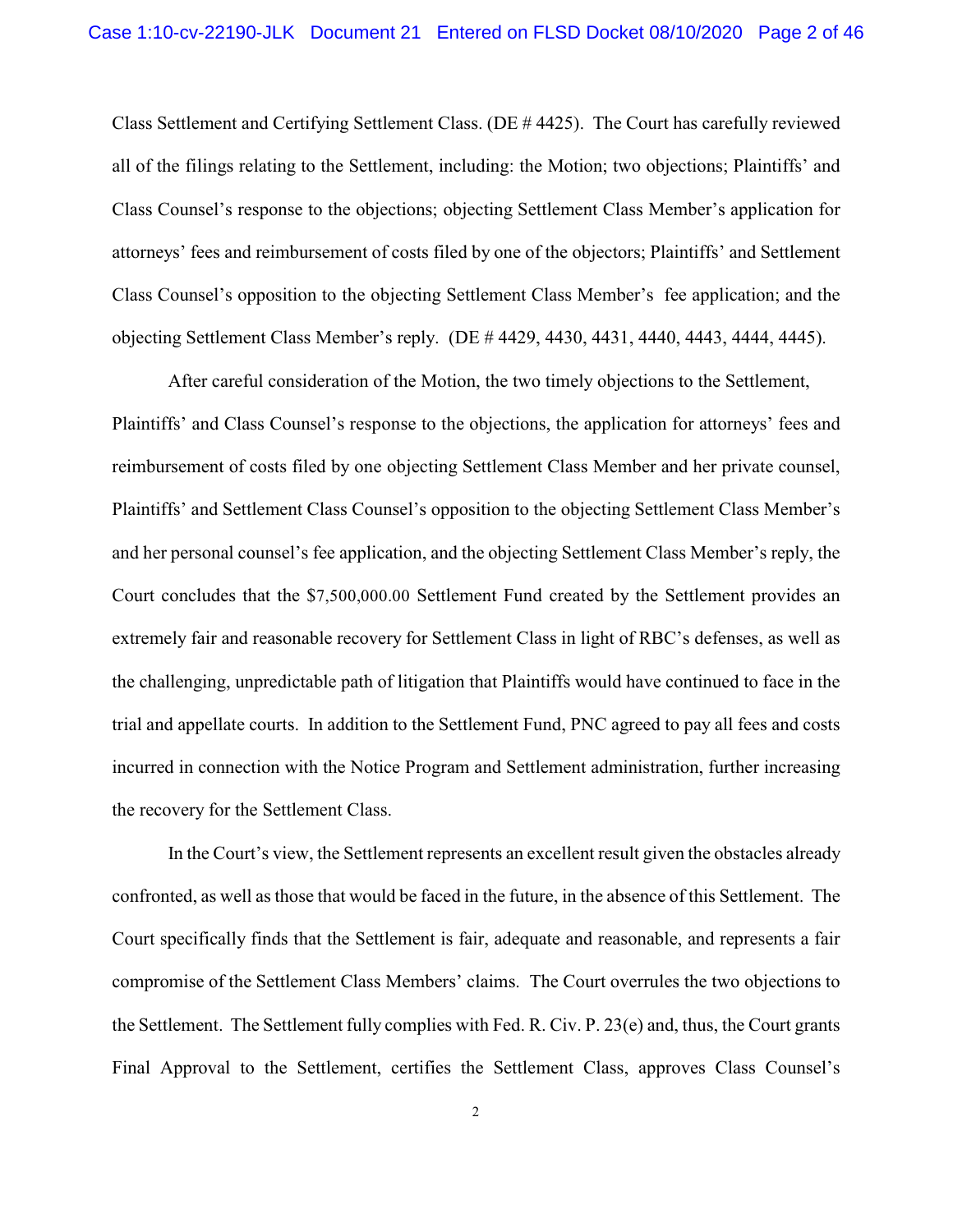application for attorneys' fees, reimbursement of expenses and Service Award to the sole Class Representative, and awards Class Counsel attorneys' fees in the amount of \$2,625,000.00, equal to 35% of the Settlement Fund, plus reimbursement of expenses in the amount of \$92,899.19, as well a Service Award in the amount of \$10,000.00 for the sole Class Representative. Finally, the Court denies the objecting Settlement Class Member's and her private counsel's application for attorneys' fees, reimbursement of costs and request for a Service Award for the objecting Settlement Class Member.

### **BACKGROUND**

The Court is extremely familiar with the history ofthis consumer class action brought against RBC, having presided over it for approximately a decade as part of MDL 2036. Throughout, the Court has had ample opportunity to observe Class Counsel and RBC and PNC's counsel. These attorneys, several of whom have practiced before this Court for many decades, are extremely skilled advocates who vigorously litigated the Action up to the time of Settlement. The Settlement is quite obviously the result of arm's-length negotiations, and the Court so finds.

The present evidentiary record is more than adequate for the Court to consider the fairness, reasonableness and adequacy of the Settlement. A fundamental question is whether the district judge has sufficient facts before him to evaluate and intelligently and knowledgeably approve or disapprove the settlement. *In re General Tire & Rubber Co. Sec. Litig.*, 726 F.2d 1075, 1084 n.6 (6th Cir. 1984) (citing *Detroit v. Grinnell*, 495 F.2d 448, 463-68 (2d Cir. 1974)). In this case, the Court clearly has such facts before it in considering the Motion, including the evidence and opinions of Settlement Class Counsel and their experts, the two objections, Plaintiffs' and Class Counsel's response to the objections, one objecting Settlement Class Member's application for attorneys' fees, reimbursement of costs and request for Service Award, Plaintiffs' and Settlement Class Counsel's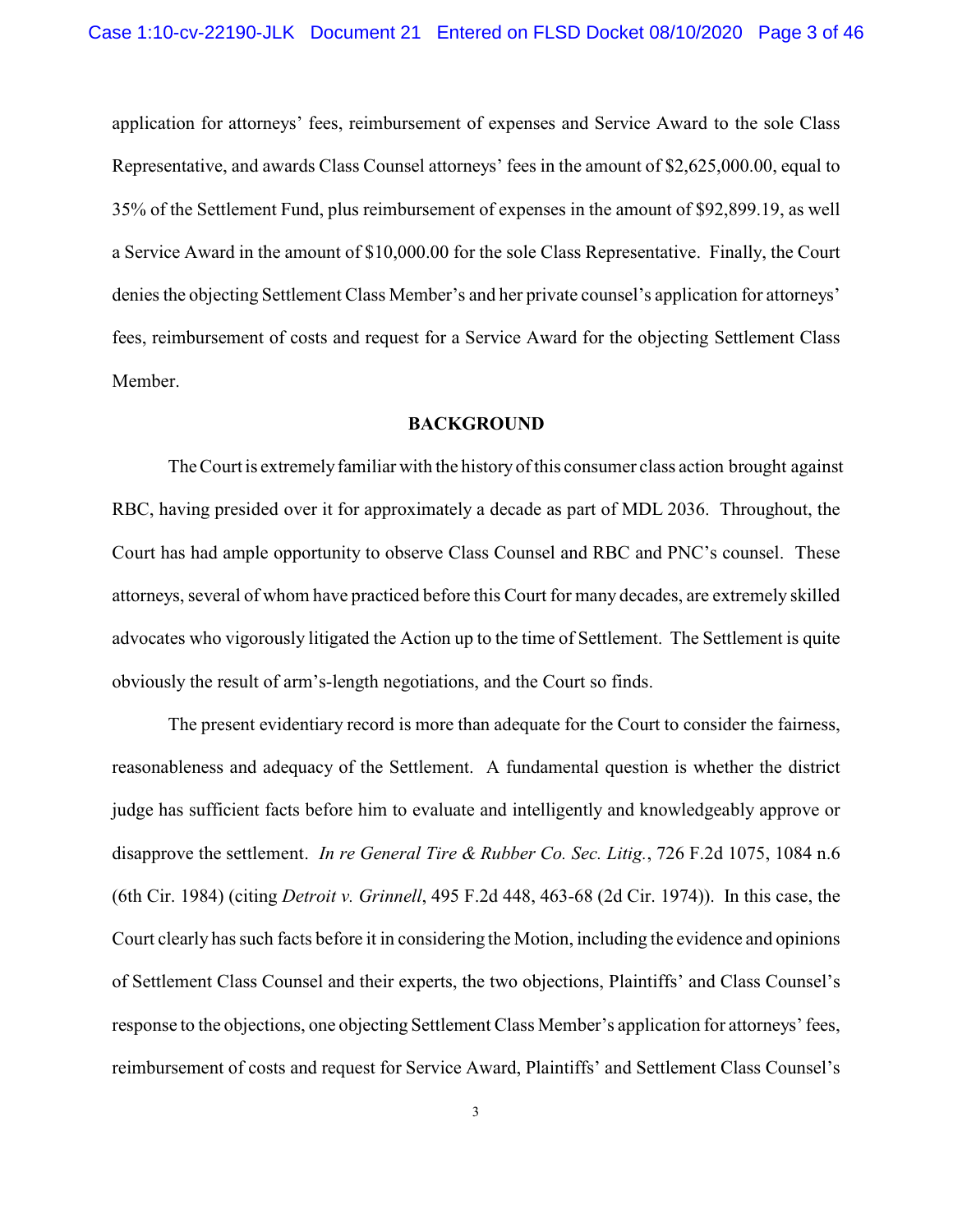opposition to the objector's fee application, and the objecting Settlement Class Member's reply. (DE # 4429, 4430, 4431, 4440, 4443, 4444, 4445).

#### **1. Factual and Procedural Background of the Action.**

On July 2, 2010, Plaintiff Michael Dasher filed *Dasher v. RBC Bank USA*, Case No. 1:10- CV-22190-JLK (S.D. Fla.) ("*Dasher*"), a class action complaint, in this Court, alleging RBC's improper assessment and collection of Overdraft Fees due to High-to-Low Posting and seeking, *inter alia*, monetary damages, restitution, and equitable relief. (*See* Compl., Case No. 10-22190 (S.D. Fla.), DE # 1). Joint Declaration of Aaron S. Podhurst, Bruce S. Rogow and Robert C. Gilbert in Support of Plaintiffs' and Class Counsel's Motion for Final Approval of Class Settlement and Application for Service Award, Attorneys' Fees and Expenses ¶ 9 ("Joint Decl."'). (DE # 4429-2).

On July 22, 2010, RBC moved to compel arbitration in *Dasher*. (*See* Mot. to Compel Arbitration, Case No. 10-22190, DE # 5). On July 28, 2010, *Dasher* was transferred to MDL 2036 and assigned to the "Second Tranche" of cases. (*See* MDL Transfer Receipt, DE # 730; Joint Report re List of Cases in Second Tranche, DE # 1494 (May 18, 2011)). On August 23, 2010, the Court denied RBC's motion to compel arbitration and stay litigation in *Dasher* on the ground that "the arbitration provision has the effect of deterring Plaintiff from bringing his claim and vindicating his rights." (Order Den. Mot. to Compel Arbitration, DE # 763, at 7; *In re Checking Account Overdraft Litig.*, 2010 WL 3361127, at \*2 (S.D. Fla. Aug. 23, 2010). RBC timely appealed to the Eleventh Circuit. (*See* Def. RBC Bank (USA)'s Notice of Appeal, DE # 797). Joint Decl. ¶ 10.

While the *Dasher* appeal was pending, the U.S. Supreme Court issued *AT&T Mobility, LLC v. Concepcion*, 563 U.S. 333 (2011). The parties in *Dasher* jointly moved the Eleventh Circuit to vacate this Court's order denying arbitration and remand the case for reconsideration in light of *Concepcion*. The Eleventh Circuit granted the joint motion and *Dasher* returned to this Court on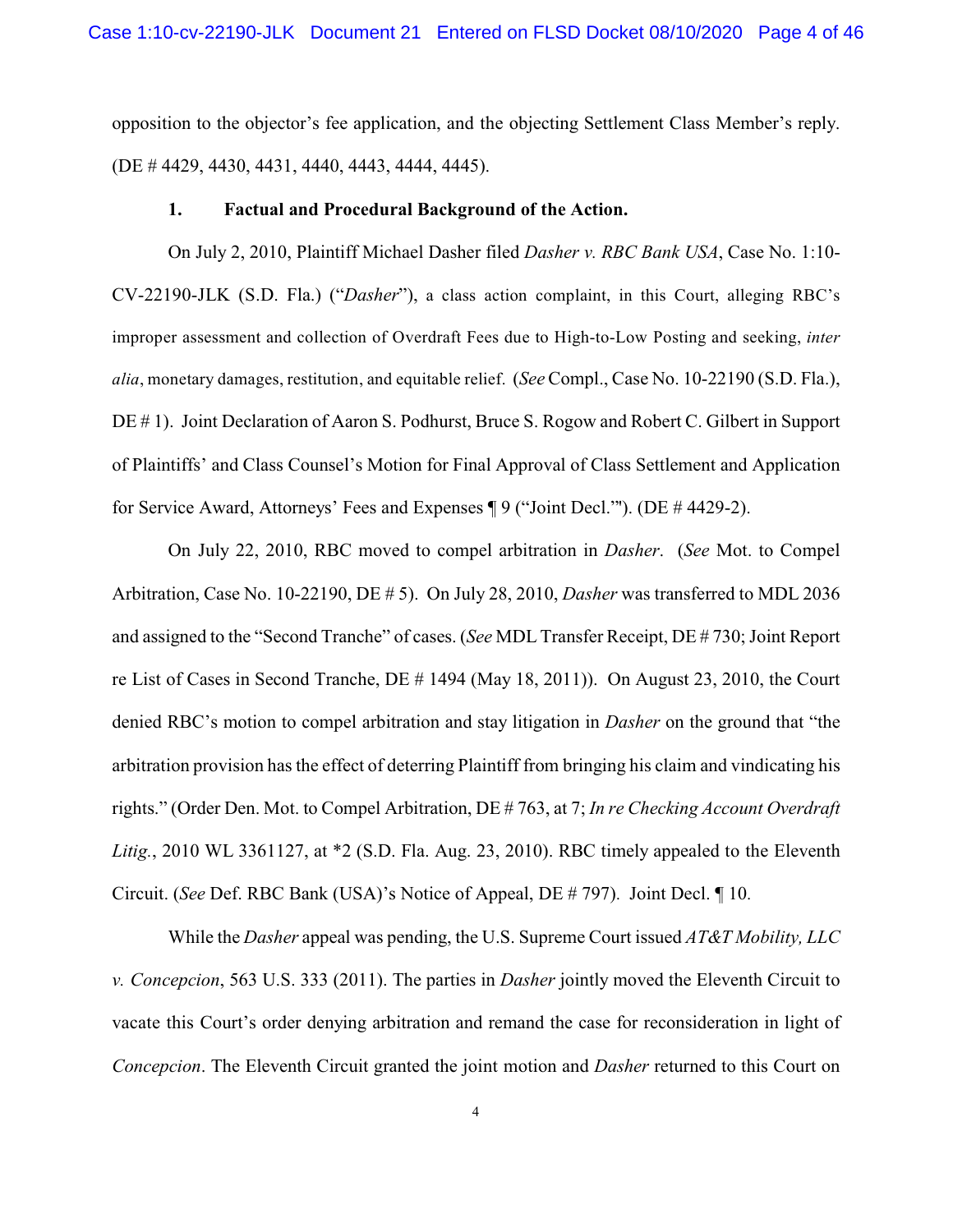June 28, 2011. (*See* Order Granting Joint Mot. to Vacate and Remand, DE # 1670). Joint Decl. ¶ 11.

On July 9, 2010, a week after *Dasher* was filed in this Court, Plaintiff Stephanie Avery filed *Avery v. RBC Bank USA*, Case No. 10-CVS-11527, ("*Avery*"), a putative class action complaint, in the General Court of Justice, Superior Court Division, Wake County, North Carolina, alleging RBC's improper assessment and collection of Overdraft Fees due to High-to-Low Posting and seeking, *inter alia*, monetary damages, restitution and equitable relief. On August 12, 2010, *Avery*, the second-filed action, was removed to the Eastern District of North Carolina under Case No. 5:10-cv-329. (*See* Notice of Removal, Case No. 10-24382 (S.D. Fla.), DE # 1). Avery amended her complaint on August 26, 2010. (*See* Am. Compl., Case No. 10-24382, DE # 8). Joint Decl. ¶ 12.

On September 16, 2010, RBC filed its motion to compel arbitration in *Avery*. (Mot. to Compel Arbitration & Mem. in Support, Case No. 10-24382, ECF Nos. 16-17). Further proceedings in *Avery* were stayed pending a ruling by the Judicial Panel on Multidistrict Litigation on whether the action would be become part of MDL 2036. (Order Granting Mot. to Stay, Case No. 10-24382, DE # 21 (Oct. 4, 2010)). On March 3, 2011, *Avery* was transferred to this Court and made part of MDL 2036. (MDL Transfer Receipt, DE # 1232). Joint Decl. ¶ 13.

On June 20, 2011, this Court issued an Omnibus Order that included *Avery* within its ambit. (*See* Omnibus Order Administratively Closing Member Cases, DE # 1640, at 4). That Order denied as moot all motions filed under the original case numbers (*see id.* at 5), which terminated RBC's motion to compel arbitration in *Avery*. On September 12, 2011, the Court issued its *Interim Scheduling Order re Fifth Tranche Actions*, which assigned *Avery* to the Fifth Tranche. (*See* Interim Scheduling Order re Fifth Tranche Actions, DE # 1861, at 2). The Scheduling Order set a deadline for banks defending actions in the Fifth Tranche to file motions to compel arbitration. (*See id.* at 3).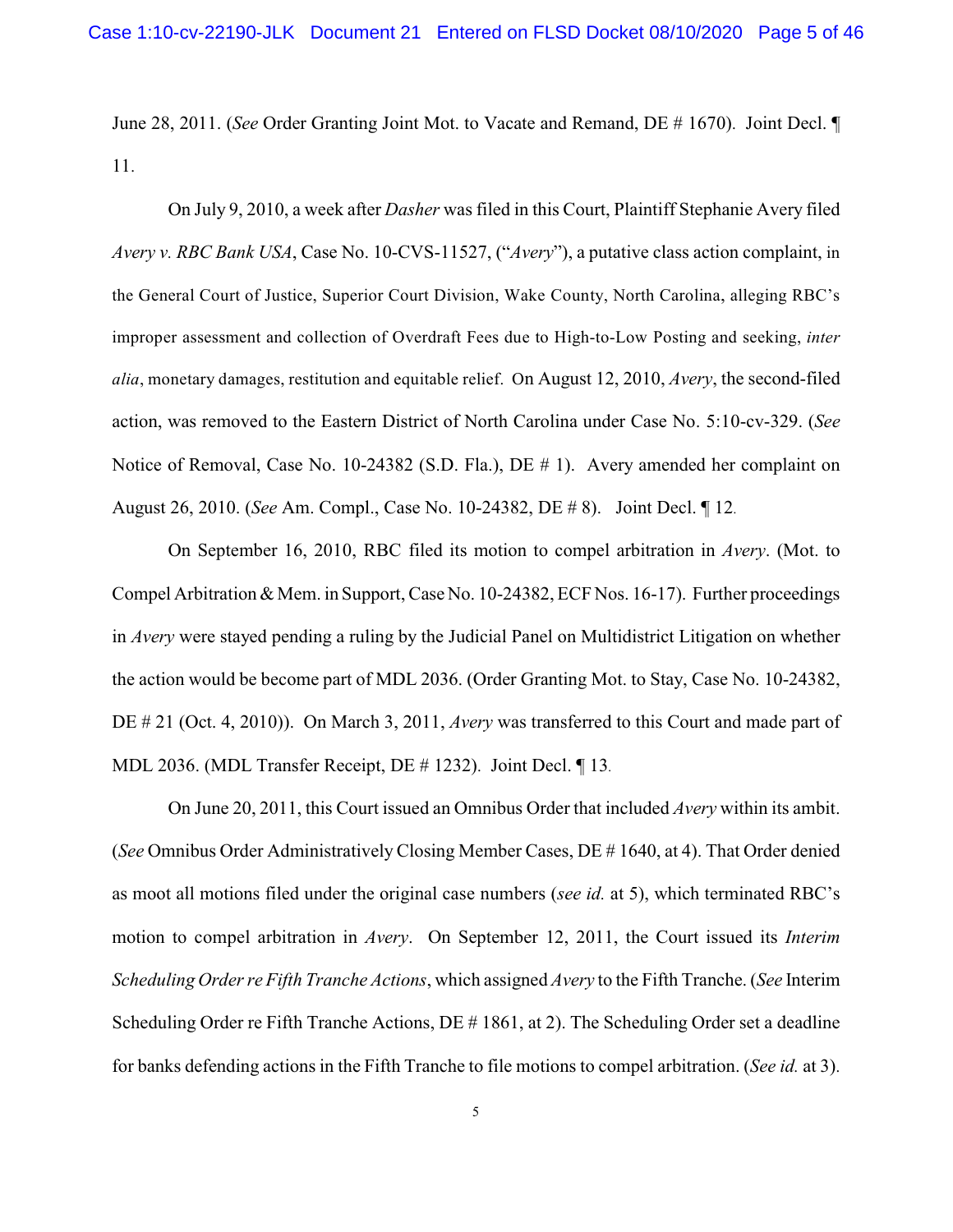Joint Decl. ¶ 14.

RBC's counsel and Plaintiffs' Coordinating Counsel agreed that RBC would file a coordinated motion to compel arbitration in *Dasher* and *Avery*. Thus, when the Court issued its *Interim Scheduling Order re Fifth Tranche Actions* and set the deadline for motions to compel arbitration, counsel agreed that RBC would file a motion to compel arbitration encompassing both *Dasher* and *Avery*, thereby putting both actions on the same procedural track. Joint Decl. ¶ 15.

On October 3, 2011, RBC renewed its motion to compel arbitration and stay litigation in *Dasher* and *Avery*. (Renewed Mot. to Compel Arbitration, DE # 1929). Following discovery on arbitrability requested by Plaintiffs' counsel and permitted by the Court (*see* Order Deferring Ruling on Mot. to Compel Arbitration, DE # 2191 (Dec. 5, 2011)), Plaintiffs opposed RBC's renewed motion to compel arbitration. Joint Decl. ¶ 16.

On January 11, 2013, the Court denied RBC's renewed motion to compel arbitration in *Dasher* and *Avery*. (Order Den. Mot. to Compel Arbitration, DE # 3162); *In re Checking Account Overdraft Litig.,* No. 09-2036, 2013 WL 151179 (S.D. Fla. Jan. 11, 2013). RBC appealed that order. (Def. RBC Bank (USA)'s Notice of Appeal, DE # 3164). Joint Decl. ¶ 17.

On February 10, 2014, the Eleventh Circuit affirmed the Court's denial of RBC's renewed motion to compel arbitration pursuant to the RBC Agreement. *See Dasher v. RBC Bank (USA)*, 745 F.3d 1111 (11th Cir. 2014). The Eleventh Circuit denied RBC's motion for rehearing. The Eleventh Circuit granted RBC's motion to stay its mandate pending the filing of a petition for certiorari. On June 20, 2014, RBC filed a petition for writ of certiorari with the U.S. Supreme Court, arguing that arbitration should have been compelled pursuant to the RBC arbitration clause. The Supreme Court denied certiorari on October 6, 2014. On October 20, 2014, the Eleventh Circuit remanded the case to the Court. Joint Decl. ¶ 18.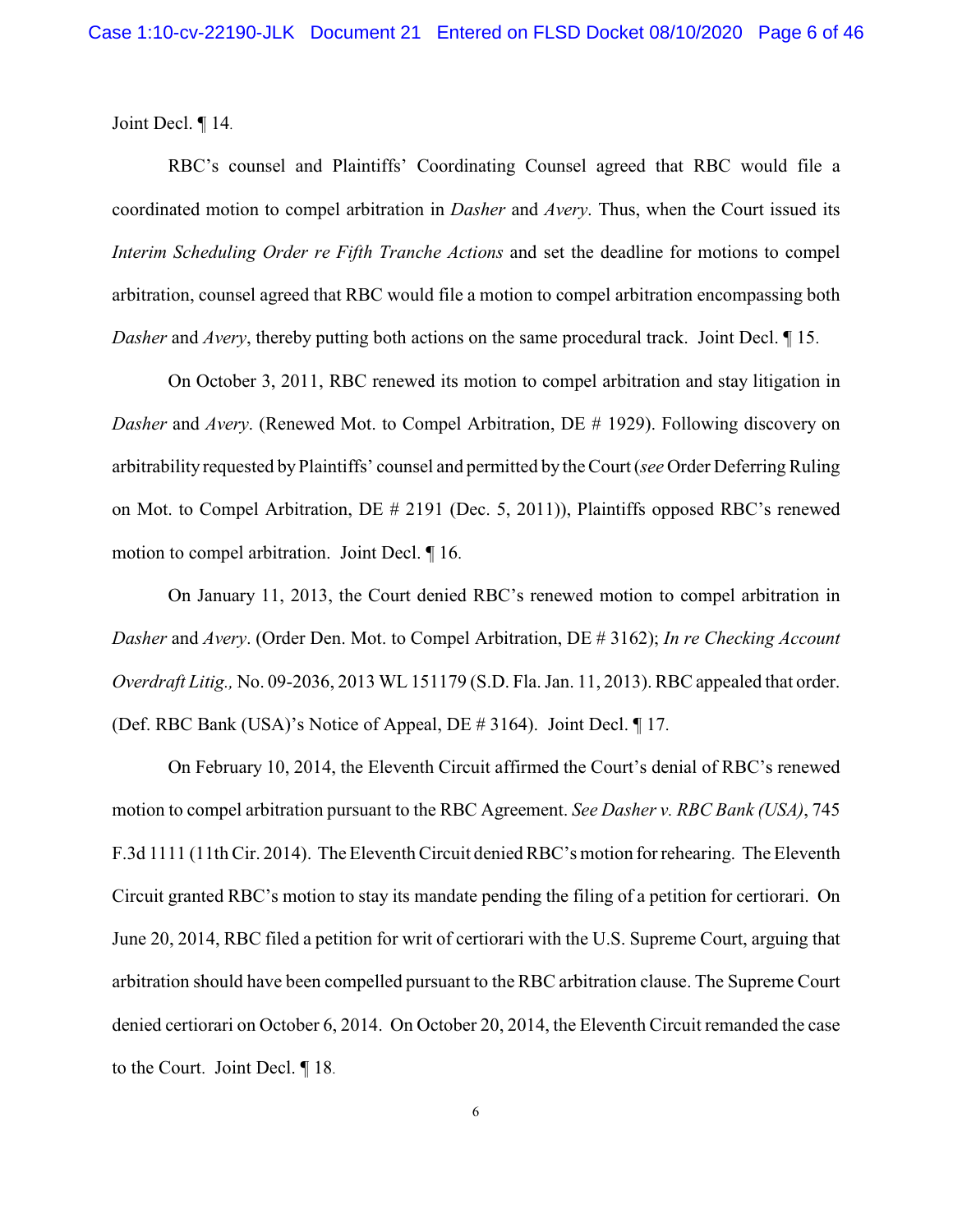On November 10, 2014, the Consolidated Amended Complaint ("CAC") was filed. (Consolidated Am. Class Action Compl., DE # 4007). On December 5, 2014, RBC moved to compel arbitration of Plaintiff Dasher's amended claims in the CAC pursuant to the arbitration clause in PNC's 2013 amended account agreement. (Mot. to Compel Arbitration of Pl. Dasher's Individual Claims, DE # 4017). The Court denied that motion on August 21, 2015. (Order Den. Def's Mot. to Compel Arbitration, DE #4210). RBC appealed that order. (Def. RBC Bank (USA)'s Notice of Appeal, DE # 4213). Joint Decl. ¶ 19.

On February 5, 2016, while the appeal was pending, the Court denied RBC's motion to dismiss Plaintiff Avery's individual claims. (Def. Mot. to Dismiss Pl. Avery's Individ. Claims, DE # 4018; Order Den. Def's Mot. to Dismiss, DE # 4284). RBC was not required to answer Plaintiff Avery's individual claims until the Court resolved RBC's motion to dismiss or strike Plaintiff Avery's national class claims for lack of subject matter jurisdiction. (Order Grant. Jt. Mot. to Mod. Deadline to Ans. Pl. Avery's Claims, DE # 4286). Joint Decl. ¶ 20.

On July 5, 2016, while the appeal was still pending, the Court denied RBC's motion to dismiss or strike Plaintiff Avery's putative national class claims for lack of subject matter jurisdiction. (Def. Mot. to Dismiss or Strike Pl.'s Nat'l Class Claims for Lack of Subj. Matter Juris., DE # 4019; Order Den. Mot. to Dismiss or Strike Pl.'s Nat'l Class Claims for Lack of Subj. Matter Juris., DE # 4302). That Order denied RBC's motion without prejudice to it raising the arguments again at the class certification stage. (DE # 4302 at 9). On July 25, 2016, RBC answered Plaintiff Avery's claims and asserted affirmative defenses. (Ans. and Aff. Def. of Def. to Pl. Avery's Claims in CAC, DE # 4307). Joint Decl. ¶ 21.

On February 13, 2018, the Eleventh Circuit affirmed this Court's denial of arbitration on the ground that Plaintiff Dasher did not agree to arbitrate. *See Dasher v. RBC Bank (USA)*, 882 F.3d,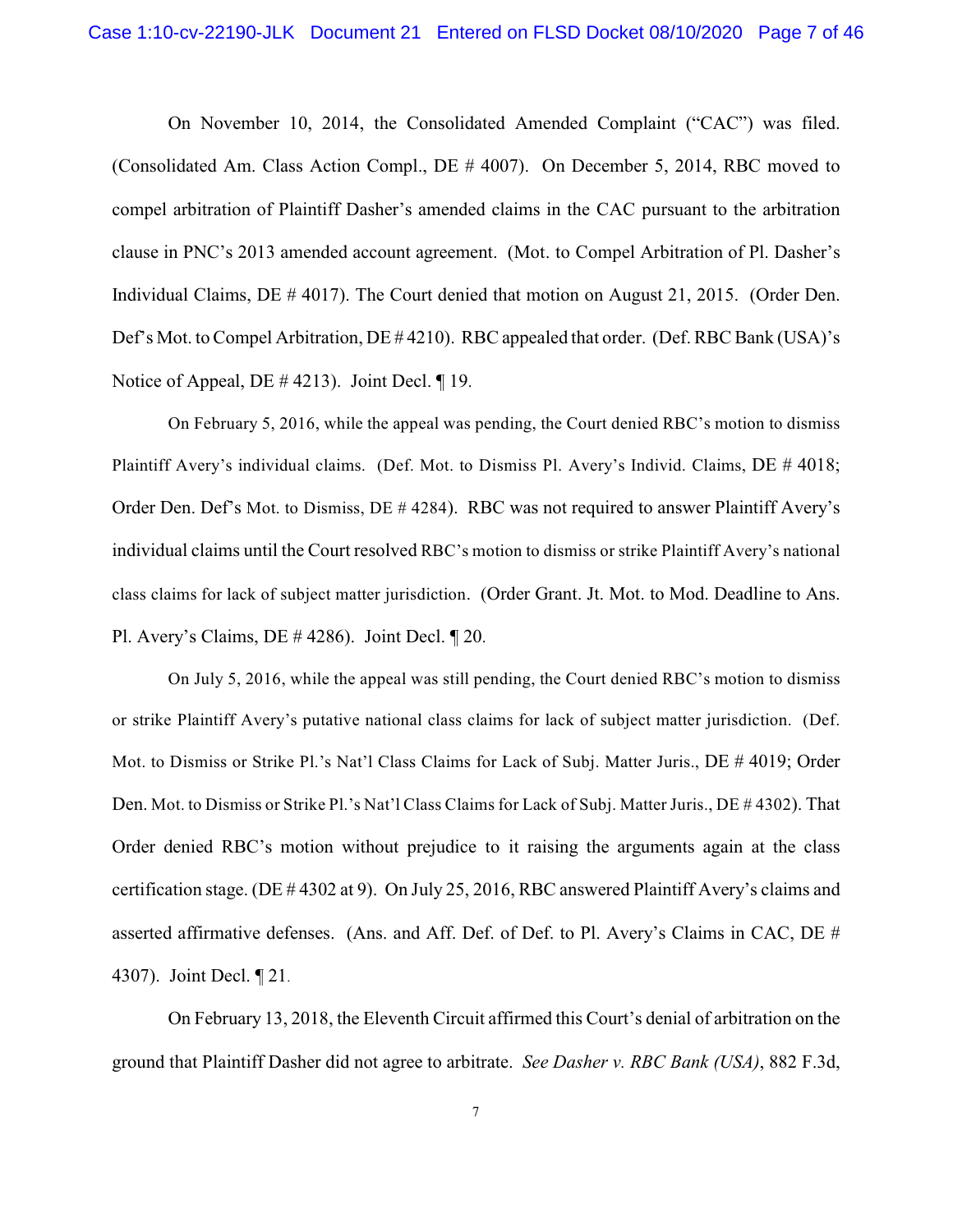1017 (11th Cir. 2018). *Dasher* returned to the Court on March 14, 2018 and, thereafter, proceeded pursuant to the Court's existing Scheduling Orders. (*See* Am. Scheduling Order, DE # 4223 (Sept. 22, 2015); Order Cancelling Pretrial Conf. and Modifying Deadlines, DE # 4334 (Mar. 22, 2017)). On April 3, 2018, RBC answered Plaintiff Dasher's claims and asserted affirmative defenses. (Ans. and Aff. Def. of Def. to Pl. Michael Dasher's Claims in CAC, DE # 4348). Joint Decl. ¶ 22.

On August 31, 2018, following substantial discovery, Plaintiffs moved for class certification. (DE # 4364). On October 10, 2018, RBC filed its opposition to class certification. (DE # 4370). On November 9, 2018, Plaintiffs filed their reply in support of class certification. (DE # 4371). Joint Decl.  $\P$  23.

On December 12, 2018, the Court heard oral argument on the motion for class certification and reserved ruling. The Court directed both sides to submit proposed orders following receipt of the hearing transcript. Joint Decl. ¶ 24.

### **2. Settlement Negotiations and Proceedings.**

Beginning in 2018, PNC and Settlement Class Counsel initiated preliminary settlement discussions. The settlement discussions resulted in PNC's production of certain confidential overdraft data of RBC to Settlement Class Counsel. The overdraft data was analyzed by Settlement Class Counsel's expert for the purpose of identifying the number of affected Accounts and the amount of damages sustained as a result of High-to-Law Posting. Joint Decl. ¶ 25.

On January 22, 2019, Settlement Class Counsel and PNC participated in a settlement conference. On that date, Settlement Class Counsel and PNC reached an agreement in principle concerning the material terms of the Settlement. Joint Decl. ¶ 26.

On February 5, 2019, Settlement Class Counsel and PNC executed a Summary Agreement that memorialized the material terms of the Settlement. On February 8, 2019, Settlement Class Counsel and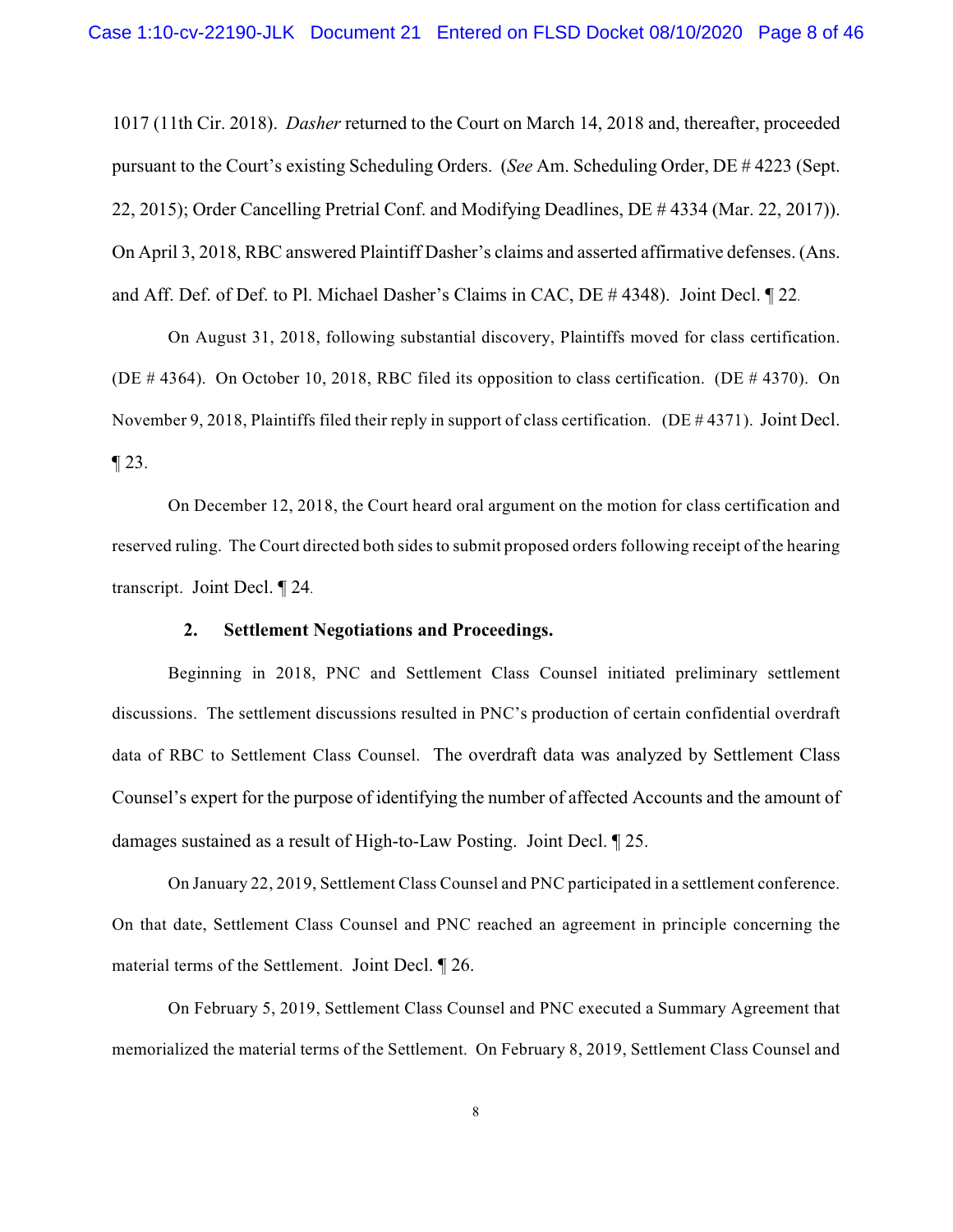### Case 1:10-cv-22190-JLK Document 21 Entered on FLSD Docket 08/10/2020 Page 9 of 46

PNC filed a Joint Notice of Settlement and requested suspension of all pretrial deadlines pending the drafting and execution of a final settlement agreement; the Court granted that request on February 14, 2019. (ECF Nos. 4381, 4382). Following further negotiations and discussions, the Parties resolved all remaining issues, culminating in the Agreement. Joint Decl. ¶ 27.

On November 6, 2019, Plaintiffs and Class Counsel filed their motion for preliminary approval. (DE # 4423). On November 13, 2019, the Court entered an Order Preliminarily Approving Class Settlement and Certifying Settlement Class. (DE # 4425). Pursuant to the Preliminary Approval Order, notice was disseminated to members of the Settlement Class that provided, *inter alia*, a summary of the Settlement and advised them of their rights to object to or opt-out of the Settlement. Joint Decl. ¶ 28.

On March 13, 2020 and March 17, 2020, two objections were filed by Settlement Class Members, one by Erroll T. Boglin, Sr. and the other by Stephanie Avery. (DE# 4430, 4431). Plaintiffs and Class Counsel responded to those objections on April 22, 2020. (DE# 4440).

The Final Approval Hearing originally scheduled for April 22, 2020, was continued as a result of Administrative Order 2020-34. (DE # 4433). On June 29, 2020, the Court reset the Final Approval Hearing for August 4, 2020. (DE # 4441, 4442).

On July 20, 2020, Stephanie Avery, one of the two objectors, and her personal counsel Inez de Ondarza Simmons, filed a motion for an application for award of attorneys' fees and reimbursement of costs, as well as a request for a Service Award for Ms. Avery. (DE # 4443). The motion was filed without leave of Court just two weeks before the rescheduled Final Approval Hearing. On July 27, 2020, Plaintiffs and Settlement Class Counsel filed their response in opposition to Ms. Avery's and her counsel's motion. (DE # 4444). On August 3, 2020, the day before the Final Approval Hearing, Ms. Avery and her counsel filed their reply. (DE # 4445).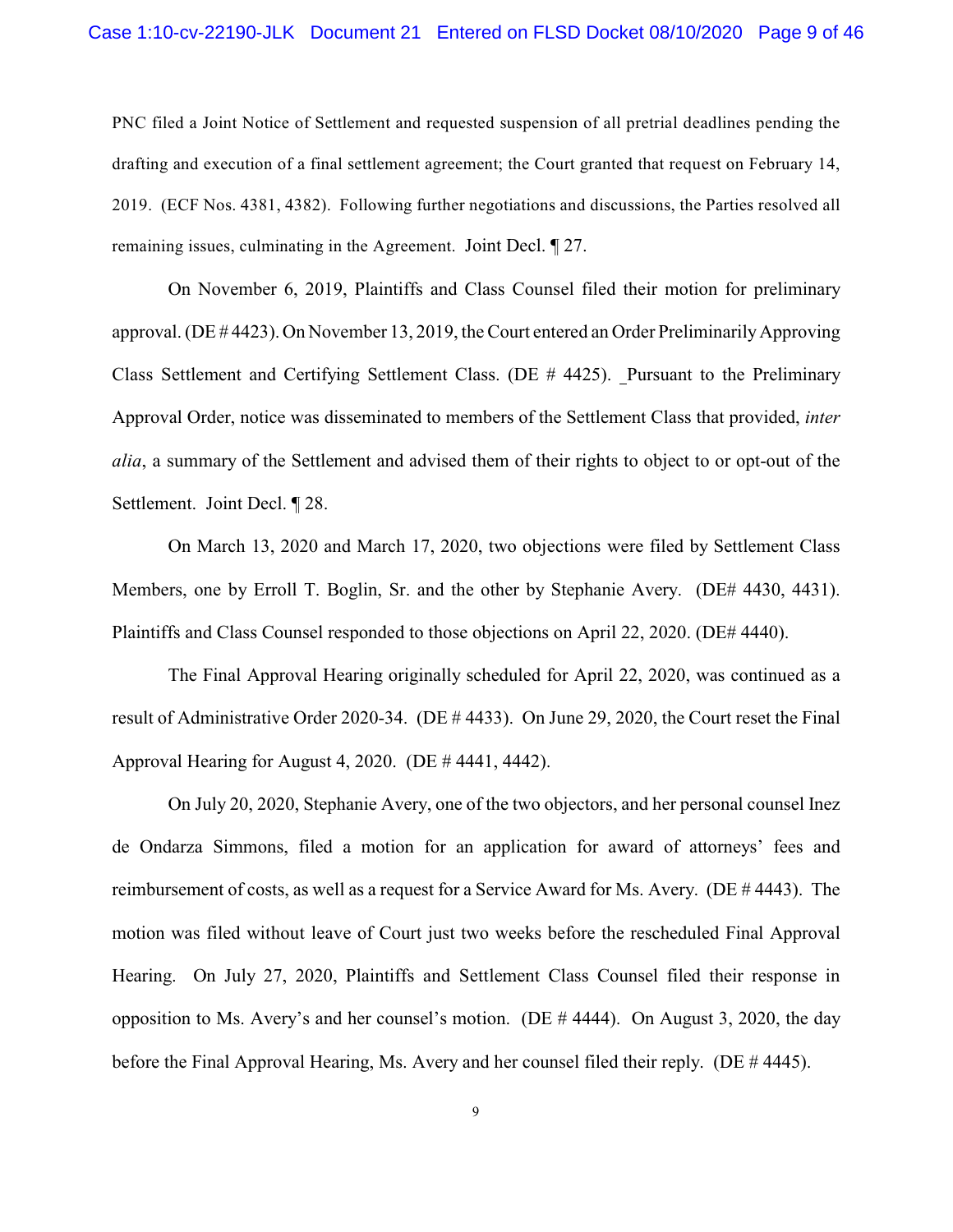On August 4, 2020, theCourt convened the Final Approval Hearing through the use of Zoom videoconference technology. (DE # 4447). Present before the Court for the hearing were Settlement Class Counsel and several members of Class Counsel, counsel for PNC, counsel for objector Stephanie Avery, and *pro se* objector Erroll Boglin, among others. The Court heard presentations and argument by counsel on the Motion, the Avery objection, and the Avery motion for application for attorneys' fees and reimbursement of costs. At the conclusion of the hearing, the Court announced that it finds and concludes that the Settlement is fair, adequate and reasonable and will be granted Final Approval; overruled the two objections; denied objector Avery's application for attorneys' fees and costs; and that while it was inclined to grant Class Counsel's application for an award of attorneys' fees equal to 35% of the \$7,500,000.00 and reimbursement of \$92,899.19 in expenses, it would take the matter under advisement.

Having fully considered all issues and reviewed the relevant materials and applicable law, the Court now issues this Final Approval Order and the accompanying Final Judgment.

### **3. Summary of the Settlement Terms.**

The terms of the Settlement are set forth in the Agreement. (DE # 4429-1). Below, the Court provides a summary of the material terms.

## **a. The Settlement Class.**

The Settlement Class is an opt-out class under Rule 23(b)(3) of the Federal Rule of Civil

Procedure. The Settlement Class is defined as:

All holders of a RBC Account who, from October 10, 2007 through and including March 1, 2012, incurred one or more Overdraft Fees as a result of RBC's High-to-Low Posting. Excluded from the Class are all former RBC and current PNC employees, officers and directors, and the judge presiding over this Action.

Agreement ¶ 56.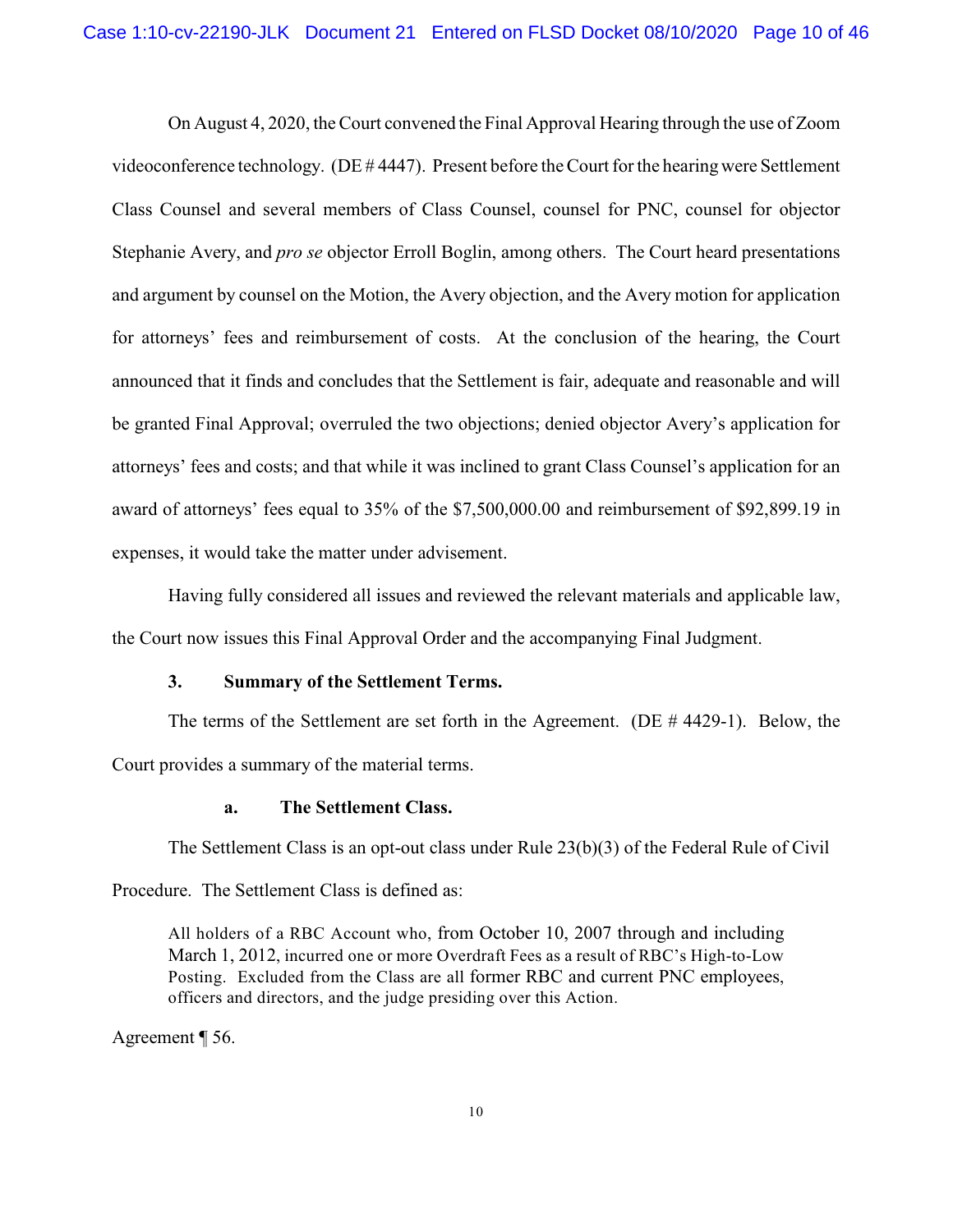### **b. Monetary Relief for the Benefit of the Class.**

The Settlement required PNC to deposit \$7,500,000.00 into the Escrow Account following entry of the Preliminary Approval Order. Agreement ¶ 58. The Bank deposited that sum, creating the Settlement Fund. Joint Decl. ¶ 29.

The Settlement Fund will be used to: (i) pay all payments to Settlement Class Members; (ii) pay all Court-ordered awards of attorneys' fees, costs and expenses of Class Counsel; (iii) pay the Court-ordered Service Award to the Class Representative; (iv) distribute any residual funds; (v) pay all Taxes; (vi) pay any costs of Notice Administrator and Settlement administration other than those required to be paid by PNC; and (vii) pay any additional fees, costs and expenses not specifically enumerated in paragraph 82 of the Agreement, subject to approval of Settlement Class Counsel and PNC. Agreement ¶ 82. In addition to the \$7,500,000.00 Settlement Fund, PNC is responsible for paying all costs and fees of the Settlement Administrator and Notice Administrator incurred in connection with the administration of the Notice Program and Settlement administration. *Id.* at ¶ 59.

All identifiable Settlement Class Members who experienced a Positive Differential Overdraft Fee will receive *pro rata* distributions from the Net Settlement Fund, provided they do not opt-out of the Settlement.<sup>2</sup> Agreement ¶ 85, 87. The Positive Differential Overdraft Fee analysis determines, among other things, which RBC Account Holders were assessed additional Overdraft Fees that would not have been assessed if the Bank had used a chronological posting sequence or method for posting Debit Card Transactions instead of High-to-Low Posting, and how much in

 $2^{\circ}$  The Net Settlement Fund is equal to the Settlement Fund, plus interest earned (if any), less the amount of Court-awarded attorneys' fees and costs to Class Counsel, the amount of Court-awarded Service Award to the Class Representative, a reservation of a reasonable amount of funds for prospective costs of Settlement administration that are not PNC's responsibility pursuant to paragraph 82 of the Agreement, and any other costs and/or expenses incurred in connection with the Settlement that are not specifically enumerated in paragraph 82 that are provided for in the Agreement and have been approved by Settlement Class Counsel and PNC. Agreement ¶ 82.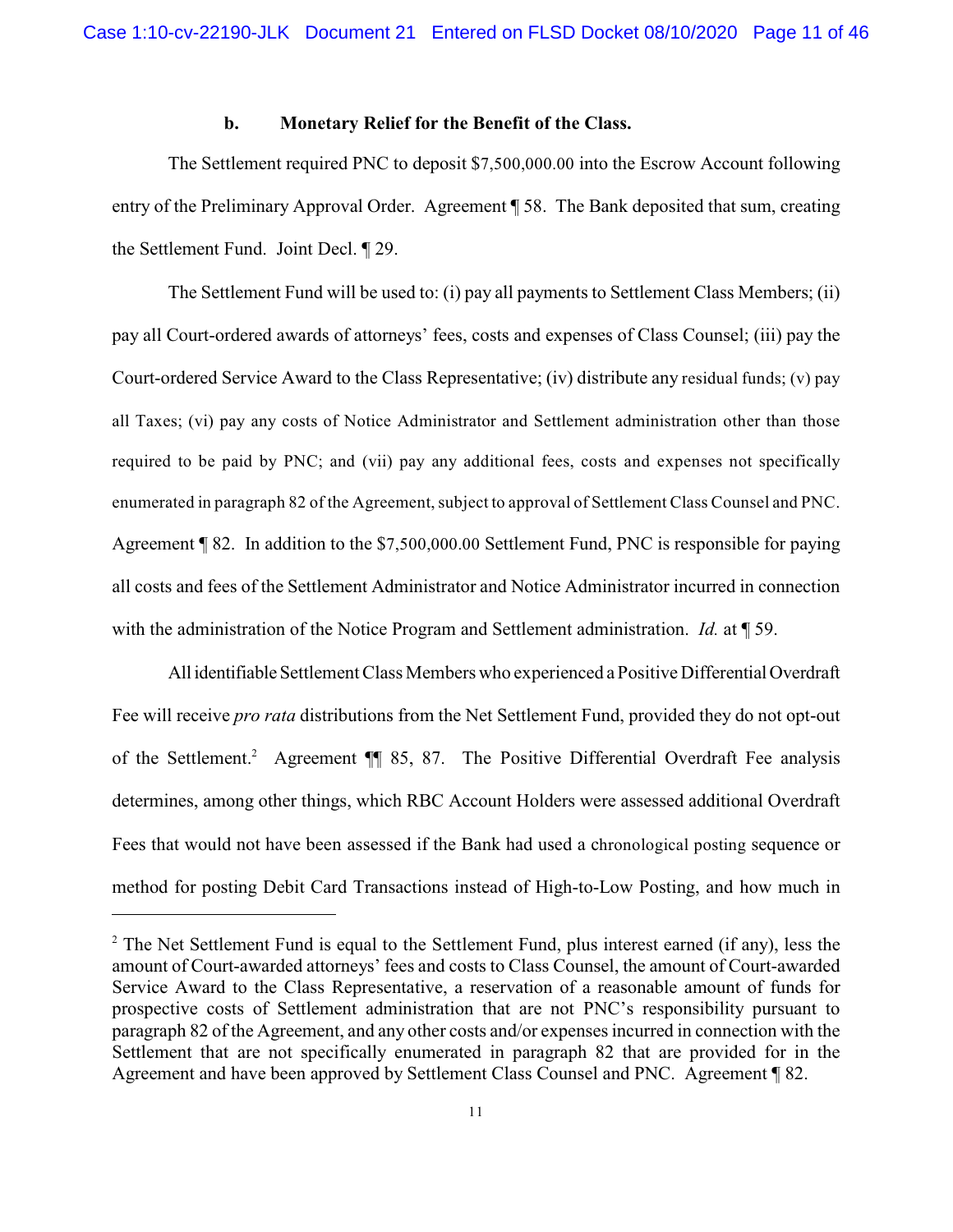additional Overdraft Fees those Account Holders paid as a result. The calculation involves a multistep process that is described in detail in the Agreement. *Id*. at ¶ 85.

Members of the Settlement Class do not have to submit claims or take any other affirmative step to receive relief under the Settlement. The amount of their damages has been determined by Settlement Class Counsel's expert through analysis of RBC's electronic data. Agreement Section XI. As soon as practicable after Final Approval, but no later than 150 days from the Effective Date (Agreement ¶¶ 87 - 95), the Settlement Administrator will calculate and distribute the Net Settlement Fund, on a pro rata basis, to all Settlement Class Members who had a Positive Differential Overdraft Fee and did not timely opt out of the Settlement. Agreement Section XII.

Payments to Settlement Class Members who are Current Account Holders will be made by crediting such Settlement Class Members' Accounts and notifying them of the credit. Agreement ¶ 92. PNC will then be entitled to a reimbursement for such credits from the Net Settlement Fund. *Id.* at ¶ 93. Past Account Holders (and any Current Account Holders whose Accounts cannot feasibly be automatically credited) will receive their payments by checks mailed by the Settlement Administrator. *Id.* at ¶ 94.

Any uncashed or returned checks will remain in the Settlement Fund for one year from the date the first distribution check is mailed, during which time the Settlement Administrator will make reasonable efforts to effectuate delivery of the Settlement Fund Payments. Agreement ¶ 95. Any residual funds remaining in the Settlement Fund one year after the first Settlement Fund Payments are mailed will be distributed pursuant to Section XIII of the Agreement. *Id*. at ¶ 96.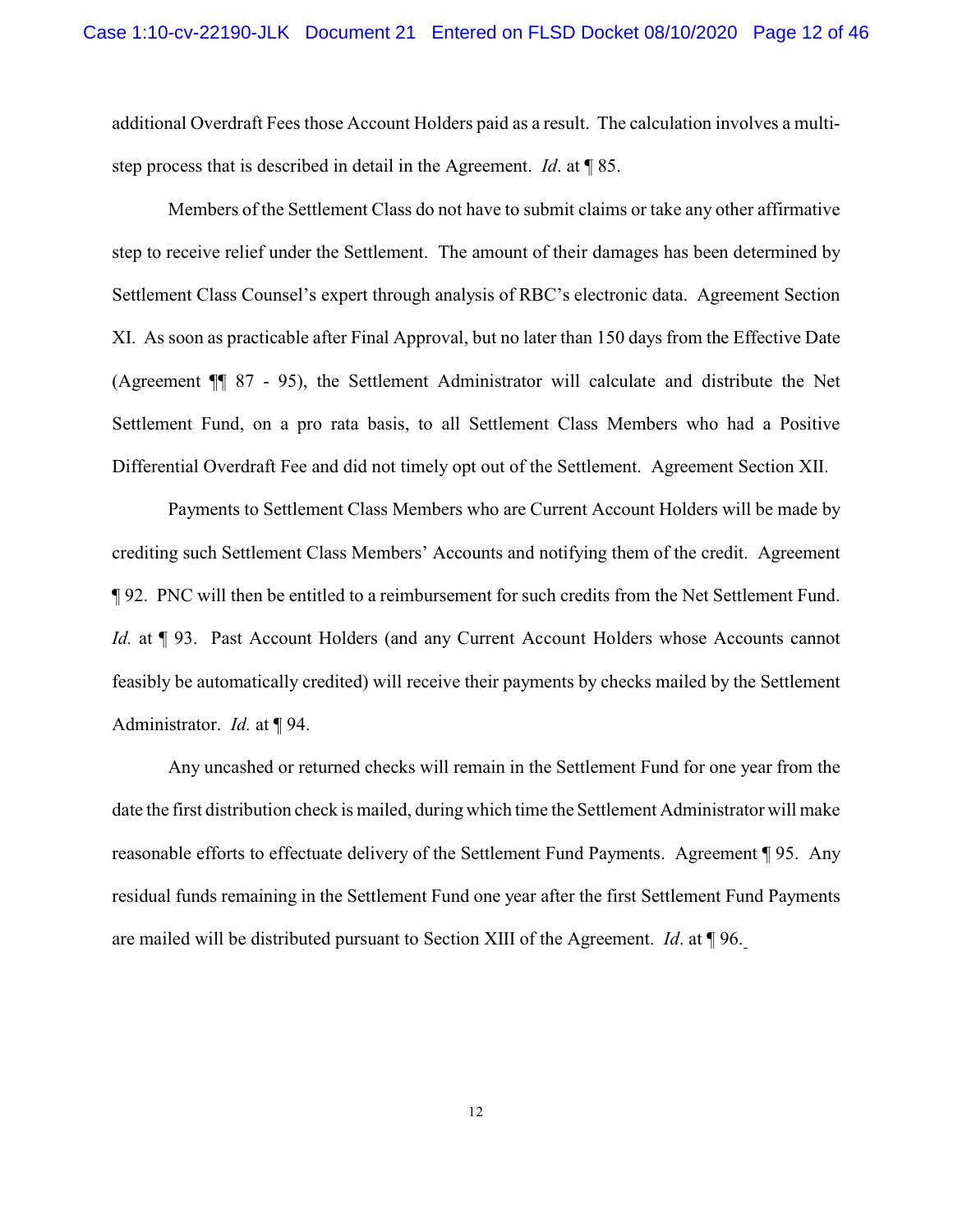### **c. Class Release.**

In exchange for the benefits conferred by the Settlement, all Settlement Class Members who do not opt out will be deemed to have released PNC from claims related to the subject matter of the Action. The detailed release language is found in Section XIV of the Agreement. Agreement ¶¶ 97-100.

#### **DISCUSSION**

Federal courts have long recognized a strong policy and presumption in favor of class action settlements. The Rule 23(e) analysis should be "informed by the strong judicial policy favoring settlements as well as the realization that compromise is the essence of settlement." *In re Chicken Antitrust Litig. Am. Poultry*, 669 F.2d 228, 238 (5th Cir. 1982); *see also Isby v. Bayh*, 75 F.3d 1191, 1196 (7th Cir. 1996). In evaluating a proposed class action settlement, the Court "will not substitute its business judgment for that of the parties; 'the only question . . . is whether the settlement, taken as a whole, is so unfair on its face as to preclude judicial approval.'" *Rankin v. Rots*, 2006 WL 1876538, at \*3 (E.D. Mich. June 27, 2006) (quoting *Zerkle v. Cleveland-Cliffs Iron Co*., 52 F.R.D. 151, 159 (S.D.N.Y. 1971)). "Settlement agreements are highlyfavored in the law and will be upheld whenever possible because they are a means of amicably resolving doubts and uncertainties and preventing lawsuits." *In re Nissan Motor Corp. Antitrust Litig*., 552 F.2d 1088, 1105 (5th Cir. 1977).

As explained below, the Settlement here is more than sufficient under Rule  $23(e)$ . It includes a Settlement Fund of \$7,500,000.00, plus PNC's payment of all fees and costs of the Notice Program and Settlement administration. Agreement ¶¶ 59, 75, 82. All identifiable members of the Settlement Class who experienced a Positive Differential Overdraft Fee and did not timely opt-out will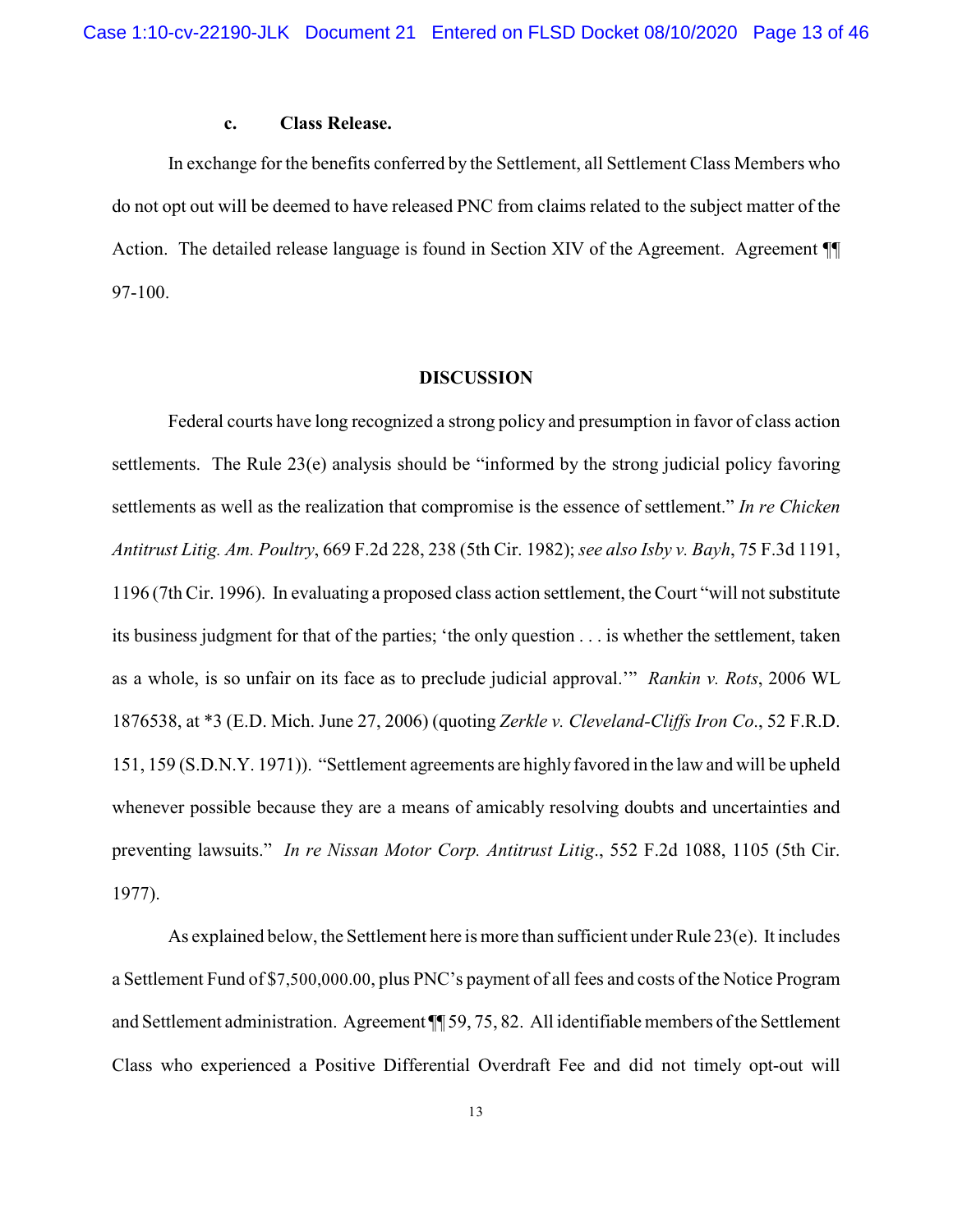automatically receive their *pro rata* share of the Net Settlement Fund as a matter of course, without needing to take any action, based on an analysis by Settlement Class Counsel's expert of RBC data in PNC's possession. Agreement Section XI.

### **1. The Court's Exercise of Jurisdiction Is Proper.**

In addition to having personal jurisdiction over the Plaintiffs, who are parties to the Action, the Court also has personal jurisdiction over all members of the Settlement Class because they received the requisite notice and due process. *See Phillips Petroleum Co. v. Shutts*, 472 U.S. 797, 811-12 (1985) (citing *Mullane v. Cent. Hanover Bank & Trust Co*., 339 U.S. 306, 314-15 (1950)); *see also In re Prudential Ins. Co. of Am. Sales Practices Litig*., 148 F.3d 283, 306 (3d Cir. 1998). The Court has subject matter jurisdiction over the Action pursuant to 28 U.S.C. §§ 1332(d)(2) and (6).

#### **a. The Best Notice Practicable Was Provided to the Settlement Class.**

Pursuant to the Agreement (Section VIII) and the Preliminary Approval Order (DE # 4425), Notice of the Settlement was provided to apprise the Settlement Class of the pendency of the Action, the terms of the Settlement, Class Counsel's application for an award of attorneys' fees and expenses, and request for a Service Award, and their rights to opt-out of or object to the Settlement. Specifically, Notice of the Settlement in the forms approved by the Court was mailed to over 130,000 members of the Settlement Class. *See* Declaration of Cameron Azari ¶ 18 ("Azari Decl.") (DE # 4429-4); and Supplemental Declaration of Cameron Azari ¶¶ 6-10 ("Azari Supplemental Decl.) (DE # 4432-1). Notice of the Settlement was also published through Local Online Banners, Local Sponsored Search Listings and a National Press Release that were more likely to be read by members of the Settlement Class in the geographic markets where RBC maintained branches during the Class Period. Azari Decl. at ¶¶ 21-27; Azari Supplemental Decl. at ¶ 11. In addition, a special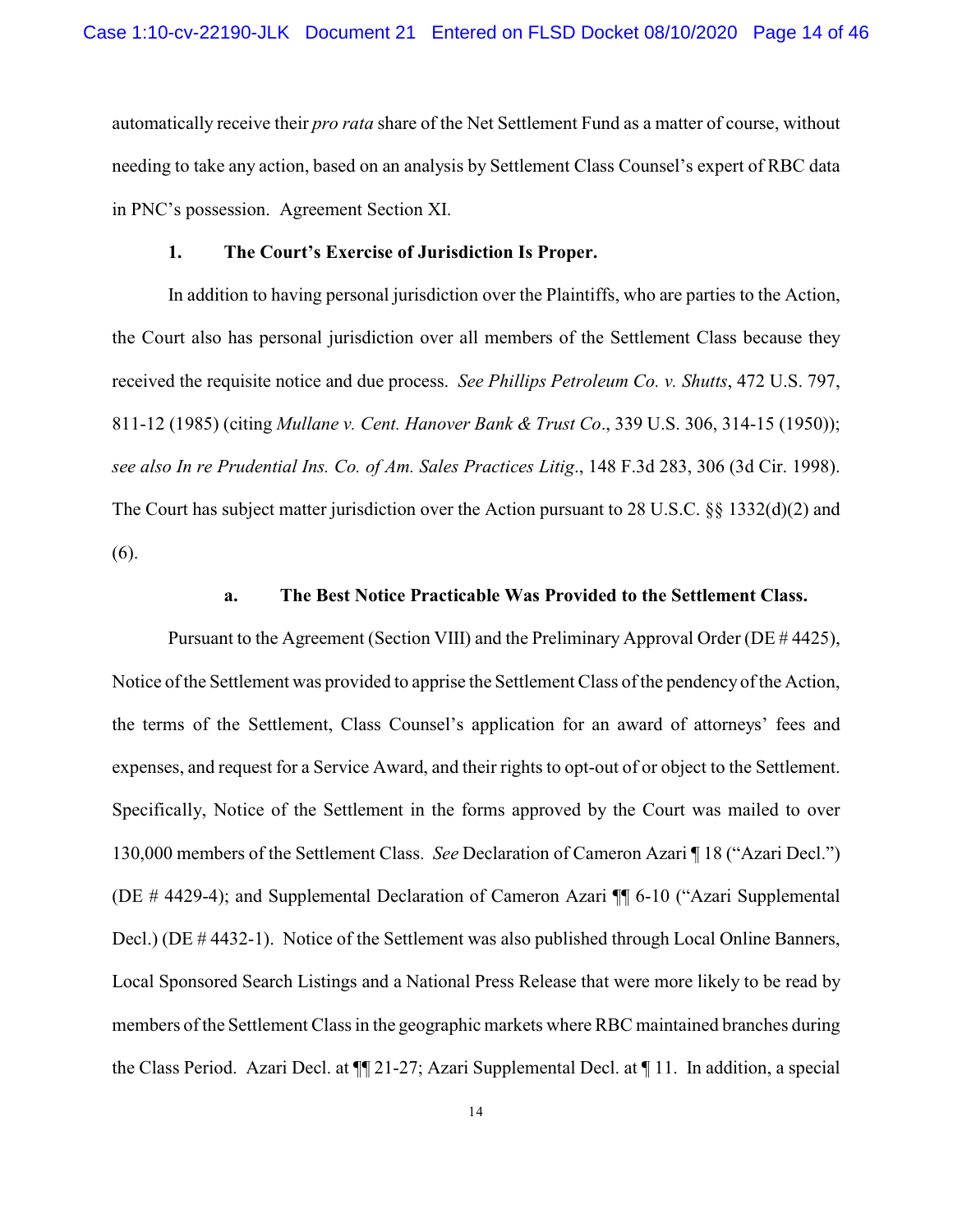Settlement Website and toll-free telephone number were established to enable members of the Settlement Class to obtain detailed information about the Action and the Settlement. Azari Decl. at ¶¶ 28-30; Azari Supplemental Decl. at ¶ 13

## **b. The Notice Was Reasonably Calculated to Inform Settlement Class Members of Their Rights.**

The Court-approved Notice and Notice Program satisfied due process requirements because they described "the substantive claims . . . [and] contained information reasonably necessary to make a decision to remain a class member and be bound by the final judgment." *In re Nissan Motor Corp. Antitrust Litig*., 552 F.2d at 1104-05. The Notice, among other things, defined the Settlement Class; described the release provided to PNC under the Settlement, as well as the amount and proposed distribution of the Settlement proceeds, and informed members of the Settlement Class of their right to opt-out or object, the procedures for doing so, and the time and place of the Final Approval Hearing. Azari Decl. ¶¶ 32-41 and Attachments 2-5; Azari Supplemental Decl. at ¶¶ 15- 18. Further, the Notice stated that Class Counsel intended to apply for attorneys' fees of up to thirtyfive percent (35%) of the \$7,500,000.00 Settlement Fund, plus expenses, and a Service Award for the Class Representative. In addition to disclosing these material terms, the Notice informed members of the Settlement Class that a class judgment would bind them unless they opted out, and told them where they could get more information – for example, at the Settlement Website that posts a copy of the Agreement, as well as other important court documents such as the Motion.

The Motion and attachments thereto contain Class Counsel's considered opinion that the \$7,500,000.00 Settlement Fund represents approximately twenty-three percent (23%) of \$33,153,673.91, the amount according to an analysis of RBC's data by Class Counsel's expert, represents the most favorable damages that Plaintiffs and the Settlement Class could recover at trial.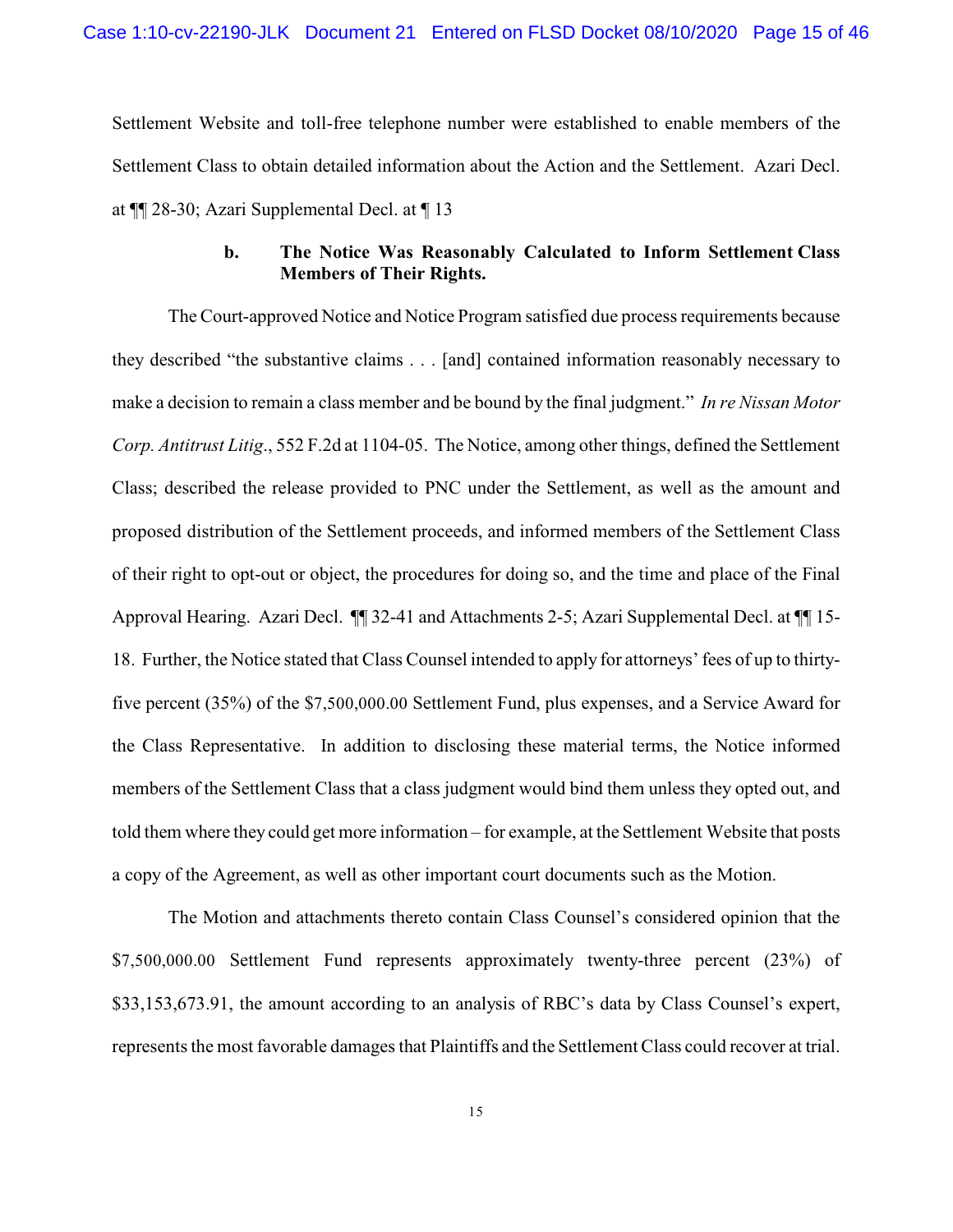Joint Decl. ¶ 55. The disclosure of this percentage was sufficient to put Settlement Class Members on notice of their potential recovery based on their personal history with RBC and to allow them to make an informed decision about whether to accept the Settlement, object to it or opt out of it.

The Court finds that the members of the Settlement Class were provided with the best practicable notice; the notice was "reasonably calculated, under [the] circumstances, to apprise interested parties of the pendency of the action and afford them an opportunity to present their objections." *Shutts*, 472 U.S. at 812 (quoting *Mullane*, 339 U.S. at 314-15). This Settlement was widely publicized, and any member of the Settlement Class who wished to express comments or objections had ample opportunity and means to do so. Azari Decl. ¶¶ 32-41; Azari Supp. Decl. ¶¶ 5-13.

## **2. The Settlement Is Fair, Adequate and Reasonable, and Therefore Is Finally Approved Under Rule 23.**

In determining whether to approve the Settlement, the Court considers whether it is "fair, adequate, reasonable, and not the product of collusion." *Leverso v. SouthTrust Bank of Al., N.A.,* 18 F.3d 1527, 1530 (11th Cir. 1994); *see also Bennett v. Behring Corp.,* 737 F.2d 982, 986 (11th Cir. 1984). A settlement is fair, reasonable and adequate when "the interests of the class as a whole are better served if the litigation is resolved by the settlement rather than pursued." *In re Lorazepam & Clorazepate Antitrust Litig.*, MDL No. 1290, 2003 WL 22037741, at \*2 (D.D.C. June 16, 2003) (quoting *Manual for Complex Litigation* (Third) § 30.42 (1995)). The Court is "not called upon to determine whether the settlement reached by the parties is the best possible deal, nor whether class members will receive as much from a settlement as they might have recovered from victory at trial." *In re Mexico Money Transfer Litig*., 164 F. Supp. 2d 1002, 1014 (N.D. Ill. 2000) (citations omitted).

The Eleventh Circuit has identified six factors to be considered in analyzing the fairness,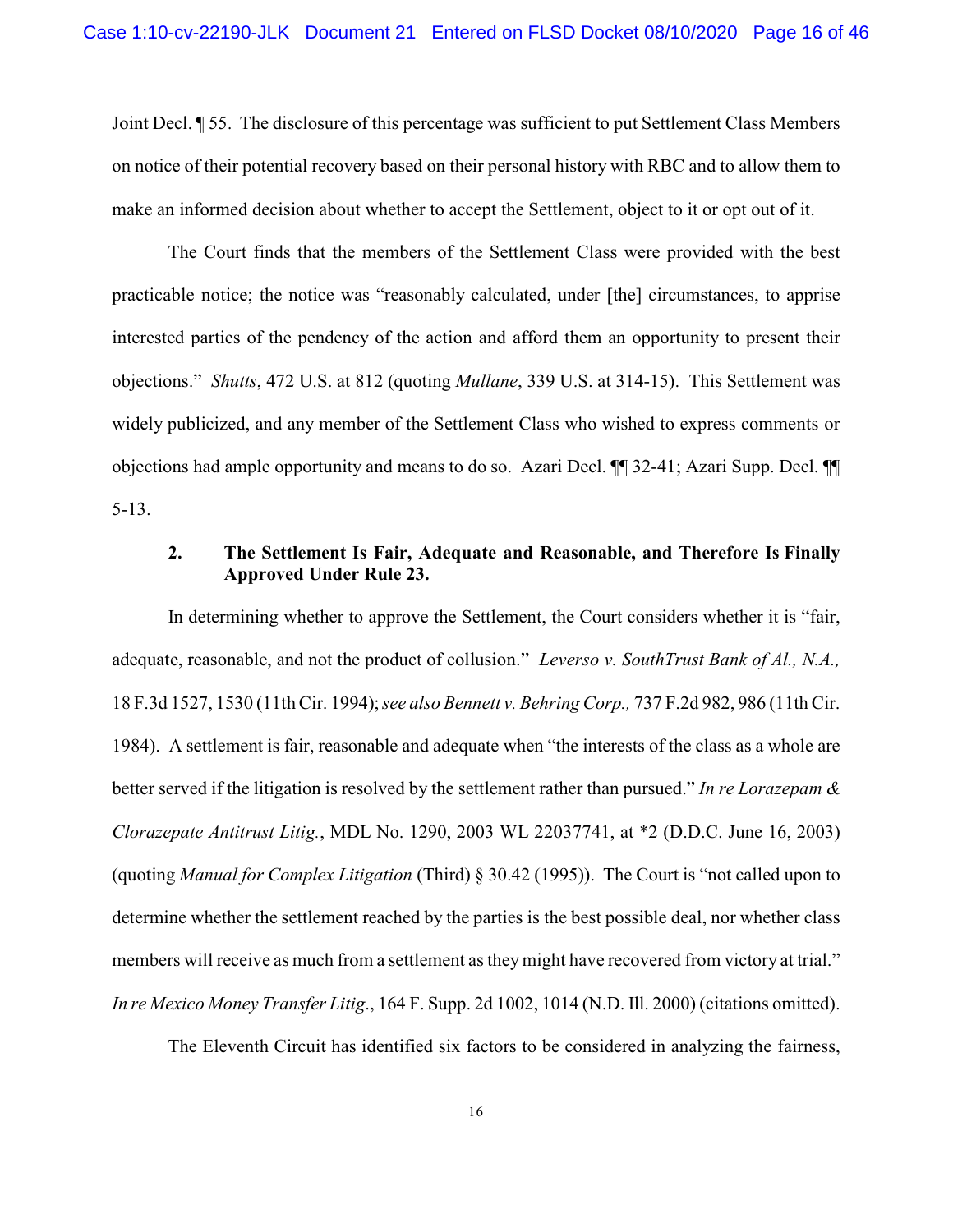reasonableness and adequacy of a class action settlement under Rule 23(e):

- (1) the existence of fraud or collusion behind the settlement;
- (2) the complexity, expense, and likely duration of the litigation;
- (3) the stage of the proceedings and the amount of discovery completed;
- (4) the probability of the plaintiffs' success on the merits;
- (5) the range of possible recovery; and
- (6) the opinions of the class counsel, class representatives, and the substance

and amount of opposition to the settlement.

*Leverso*, 18 F.3d at 1530 n.6; *see also Bennett,* 737 F.2d at 986. Additionally, effective December

1, 2018, Rule 23(e) was amended to add a mandatory, but not exhaustive, list of similar final

approval factors:

- I. the class representatives and class counsel have adequately represented the class;
- (B) the proposal was negotiated at arm's length;
- (C) the relief provided for the class is adequate, taking into account:
	- (i) the costs, risks, and delay of trial and appeal;
	- (ii) the effectiveness of any proposed method of distributing relief to the class, including the method of processing class-member claims;
	- (iii) the terms of any proposed award of attorney's fees, including timing of payment; and
	- (iv) any agreement required to be identified under Rule  $23(e)(3)$ ; and
- (D) the proposal treats class members equitably relative to each other.

Fed. R. Civ. P. 23(e)(2).

## **a. There Was No Fraud or Collusion and the Settlement Was Negotiated at Arm's Length.**

The Court has readily concluded there was no fraud or collusion behind this Settlement. *See,*

*e.g., In re Sunbeam Sec. Litig.,* 176 F. Supp. 2d 1323, 1329 n.3 (S.D. Fla. 2001); *Ingram v. Coca-*

*Cola Co*., 200 F.R.D. 685, 693 (N.D. Ga. 2001) (court had "no doubt that this case has been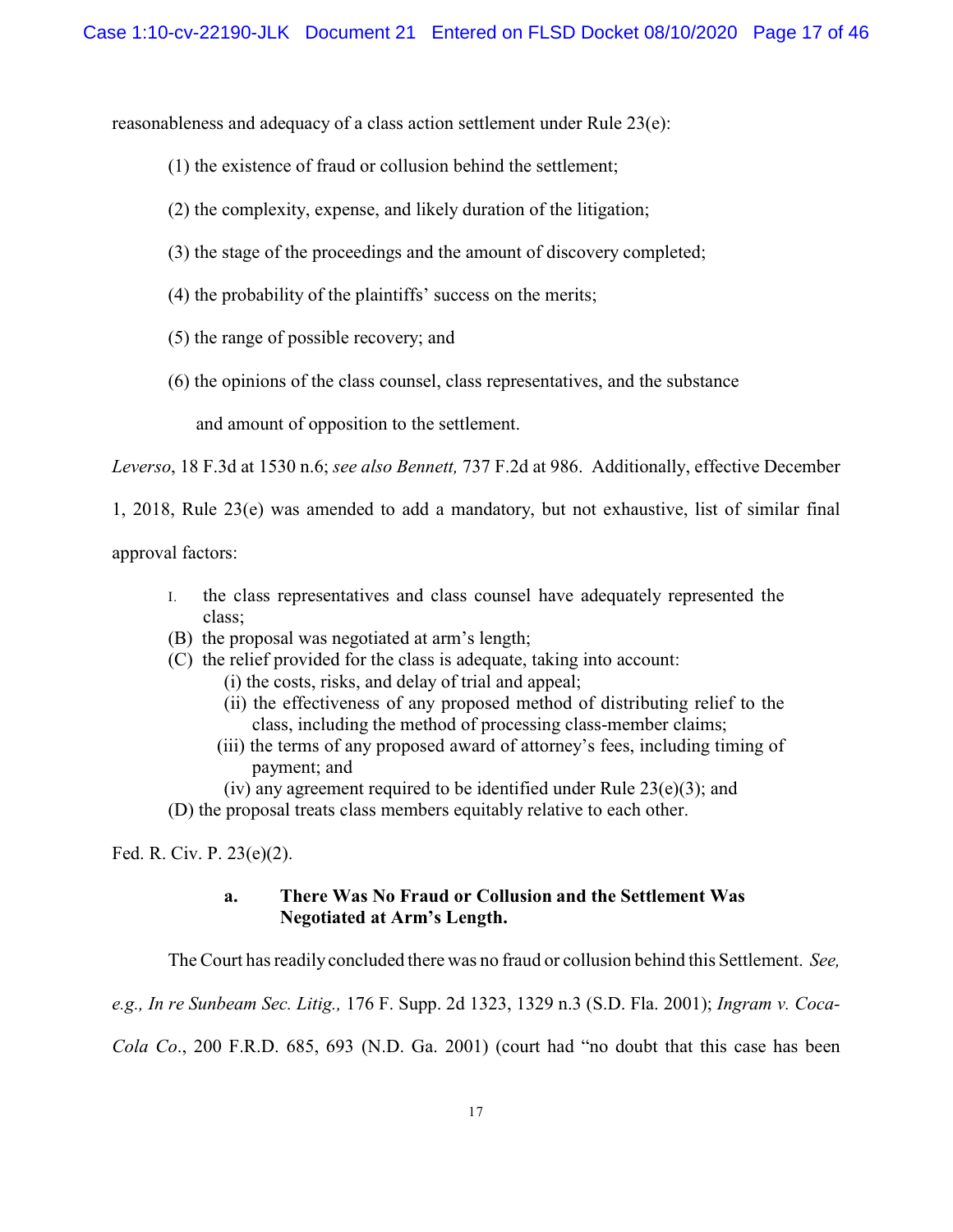adversarial, featuring a high level of contention between the parties"); *In re Motorsports Merchandise Antitrust Litig.,* 112 F. Supp. 2d 1329, 1338 (N.D. Ga. 2000) ("This was not a quick settlement, and there is no suggestion of collusion."); *Warren v. City of Tampa*, 693 F. Supp. 1051, 1055 (M.D. Fla. 1988) (record showed no evidence of collusion, but to the contrary showed "that the parties conducted discovery and negotiated the terms of settlement for an extended period of time"), *aff'd,* 893 F.2d 347 (11th Cir. 1989).

Plaintiffs and the Settlement Class were represented by experienced counsel throughout the negotiations. Settlement Class Counsel and PNC engaged in arm's-length negotiations. Settlement Class Counsel negotiated the Settlement with the same degree of vigor they brought to the underlying litigation. Joint Decl. ¶¶ 25-27, 48-51. *Cotton v. Hinton*, 559 F. 2d 1326, 1330 (5th Cir. 1977) (a class action settlement should be approved so long as the Court finds that it is "fair, adequate and reasonable and is not the product of collusion between the parties."). *See also Lipuma v. American Express Co*., 406 F. Supp. 2d 1298, 1318-19 (S.D. Fla. 2005) (approving class settlement where the "benefits conferred on the Class are substantial, and are the result of informed, arms-length negotiations by experienced Class Counsel"). Thus, Rule  $23(e)(2)(B)$  is satisfied.

# **b. The Settlement Will Avert Years of Highly Complex and Expensive Litigation.**

This case involves 148,437 members of the Settlement Class. Azari Supp. Decl. ¶¶ 6. The claims and defenses are complex. Joint Decl. ¶ 58*.* Litigating them has been difficult and time consuming. *Id.* Although this litigation has been pending for approximately a decade, recovery by any means other than settlement would require additional years of litigation in this Court and others,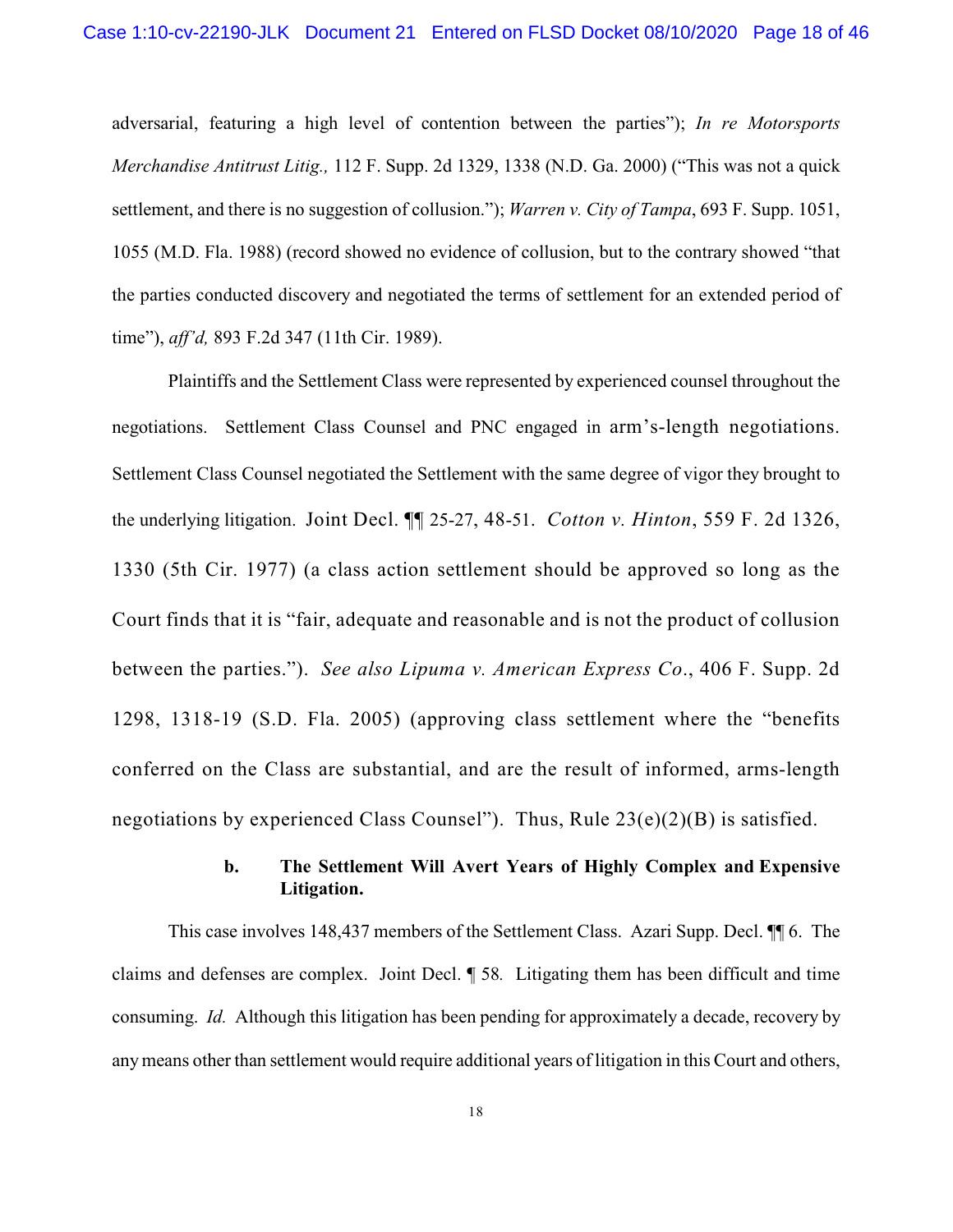including appellate courts. *See United States v. Glens Falls Newspapers, Inc.*, 160 F.3d 853, 856 (2d Cir. 1998) (noting that "a principal function of a trial judge is to foster an atmosphere of open discussion among the parties' attorneys and representatives so that litigation maybe settled promptly and fairly so as to avoid the uncertainty, expense and delay inherent in a trial."); *In re Domestic Air Transp. Antitrust Litig*., 148 F.R.D. 297, 317, 325-26 & n.32 (N.D. Ga. 1993) ("adjudication of the claims of two million claimants could last half a millennium").

The Settlement provides immediate and substantial benefits to 148,437 members of the Settlement Class, all of whom were former RBC customers. Joint Decl. ¶ 58; Azari Supp. Decl. ¶ 6; *see In re Shell Oil Refinery*, 155 F.R.D. 552, 560 (E.D. La. 1993) ("The Court should consider the vagaries of litigation and compare the significance of immediate recovery by way of the compromise to the mere possibility of relief in the future, after protracted and expensive litigation.") (quoting *Oppenlander v. Standard Oil Co*., 64 F.R.D. 597, 624 (D. Colo. 1974)); *see also In re U.S. Oil & Gas Litig.*, 967 F.2d 489, 493 (11th Cir. 1992) (noting that complex litigation "can occupy a court's docket for years on end, depleting the resources of the parties and taxpayers while rendering meaningful relief increasingly elusive"). Particularly because the "demand for time on the existing judicial system must be evaluated in determining the reasonableness of the settlement," *Ressler v. Jacobson*, 822 F. Supp. 1551, 1554 (M.D. Fla. 1992) (citation omitted), there can be no reasonable doubt as to the adequacy of the present Settlement under Rule  $23(e)(2)(C)$ , which provides reasonable benefits to the Settlement Class.

The amount of the recovery is extremely successful in light of the risks Plaintiffs faced. Joint Decl. ¶86; Declaration of Brian T. Fitzpatrick ¶¶ 17, 27 ("Fitzpatrick Decl.") (DE # 4429-3). The Settlement Fund of \$7,500,000.00, recovered now without further risks or delays, represents a significant percentage of the maximum aggregate damages that Settlement Class Counsel believe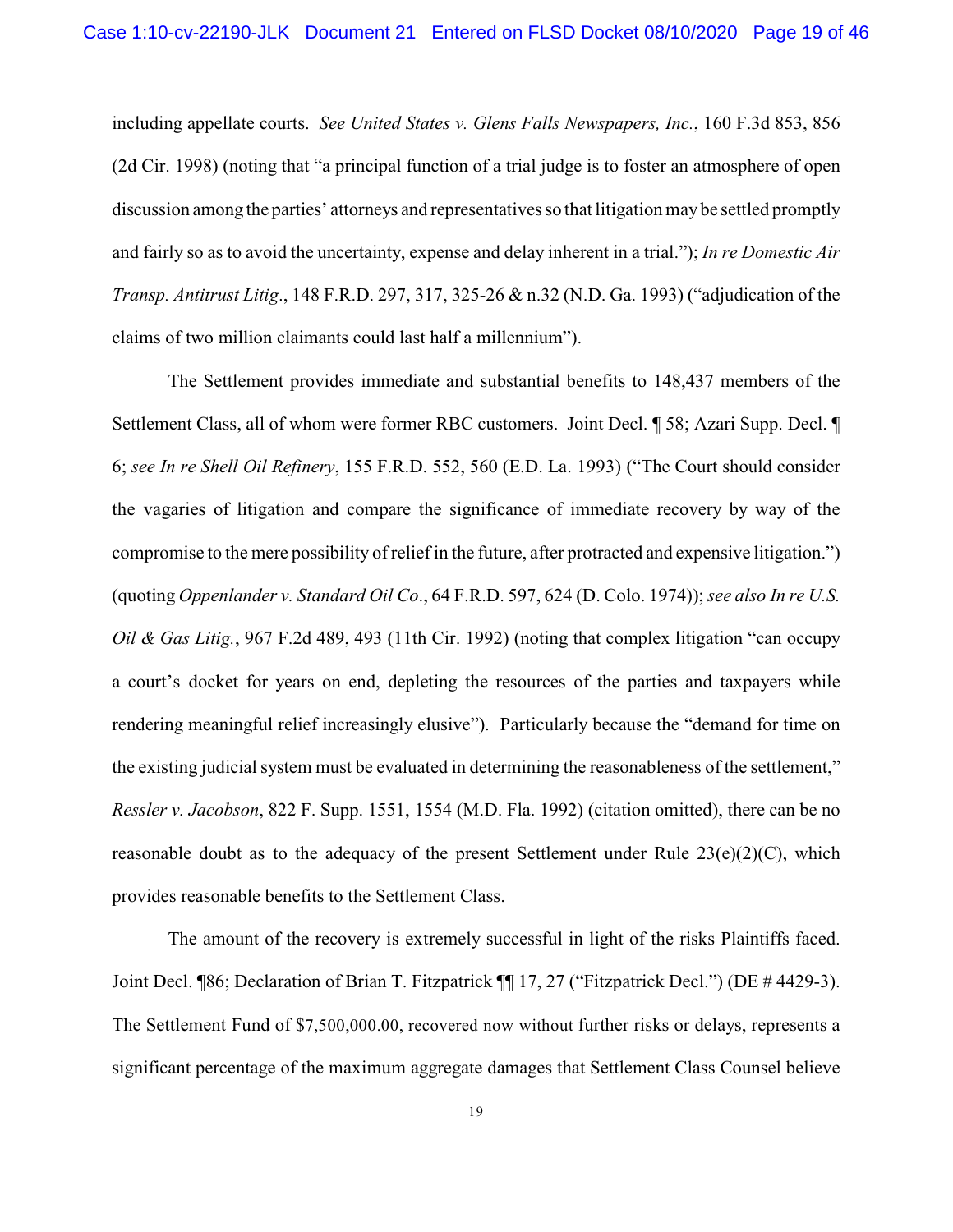could have been recovered on behalf of the Settlement Class if they had proceeded through trial and plenary appeal. Joint Decl. ¶ 55. Fitzpatrick Decl. ¶ 11. The Settlement is particularly noteworthy given the combined litigation risks. Fitzpatrick Decl. ¶ 27.

## **c. The Factual Record is Sufficiently Developed to Enable Class Counsel to Make a Reasoned Judgment Concerning the Settlement.**

The Court considers "the degree of case development that class counsel have accomplished prior to settlement" to ensure that "counsel had an adequate appreciation of the merits of the case before negotiating." *In re General Motors Corp. Pick-up Truck Fuel Tank Prods. Liab. Litig.,* 55 F.3d 768, 813 (3d Cir. 1995). At the same time, "[t]he law is clear that early settlements are to be encouraged, and accordingly, only some reasonable amount of discovery should be required to make these determinations." *Ressler*, 822 F. Supp. at 1555.

Settlement Class Counsel negotiated the Settlement with the benefit of significant litigation before this Court and the Eleventh Circuit involving RBC (and other banks in MDL 2036), including a damage analysis by Settlement Class Counsel's expert based on customer data produced by PNC. Joint Decl. ¶¶ 25, 31, 59; Olsen Decl. ¶¶ 11-32. Settlement Class Counsel's analysis and understanding of the various legal obstacles, as well as the damage analysis, positioned them to evaluate with confidence the strengths and weaknesses of Plaintiffs' claims and defenses through the conclusion of the litigation, as well as the range and amount of damages that were potentially recoverable if the Action successfully proceeded to judgment on a class-wide basis. Joint Decl. ¶¶ 59-66; Fitzpatrick Decl. ¶¶ 12-15. "Information obtained from other cases may be used to assist in evaluating the merits of a proposed settlement of a different case." *Lipuma*, 406 F. Supp. 2d at 1325.

## **d. Plaintiffs Would Have Faced Significant Obstacles to Obtaining**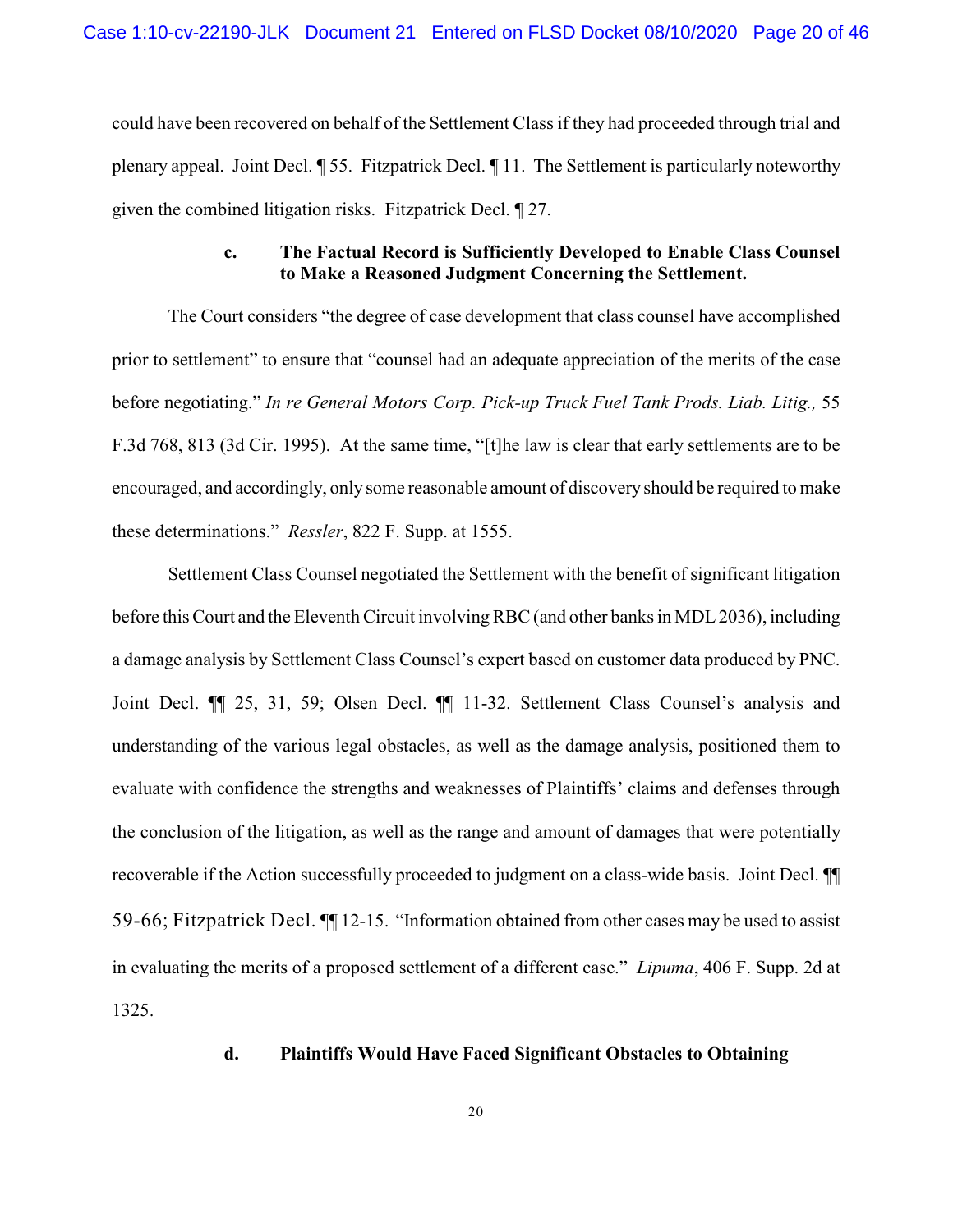#### **Relief.**

The Court also considers "the likelihood and extent of any recovery from the defendants absent . . . settlement." *In re Domestic Air Transp.*, 148 F.R.D. at 314; *see also Ressler*, 822 F. Supp. at 1555 ("A Court is to consider the likelihood of the plaintiff's success on the merits of his claims against the amount and form of relief offered in the settlement before judging the fairness of the compromise."). According to Professor Fitzpatrick: "[I]t was not at all clear that the plaintiff would have won its case on the merits." *See* Fitzpatrick Decl. ¶ 12. This Action involved several major litigation risks. Joint Decl. ¶ 60; Fitzpatrick Decl. ¶¶ 12-13.

While Settlement Class Counsel believe that Plaintiffs had a solid case, they were mindful that RBC advanced significant defenses that would have been required to overcome in the absence of the Settlement. Joint Decl. ¶¶ 60-61; Fitzpatrick Decl. ¶¶ 12-15. This Action involved several major litigation risks. *Id*. As this Court recognized in granting final approval to the settlement with Bank of America: "The combined risks here were real and potentially catastrophic . . . . [B]ut for the Settlement, Plaintiffs and the class faced a multitude of potentially serious, substantive defenses, any one of which could have precluded or drastically reduced the prospects of recovery." *In re Checking Account Overdraft Litig*., 830 F. Supp. 2d 1330, 1347-48 (S.D. Fla. 2011).

Apart from the risks, continued litigation would have involved substantial delay and expense, which further counsels in favor of Final Approval. Joint Decl.  $\P$  61; Fitzpatrick Decl.  $\P$  14. The uncertainties and delays from this process would have been significant. *Id*.

Given the myriad risks attending these claims, as well as the certainty of substantial delay and expense from ongoing litigation, the Settlement cannot be seen as anything except a fair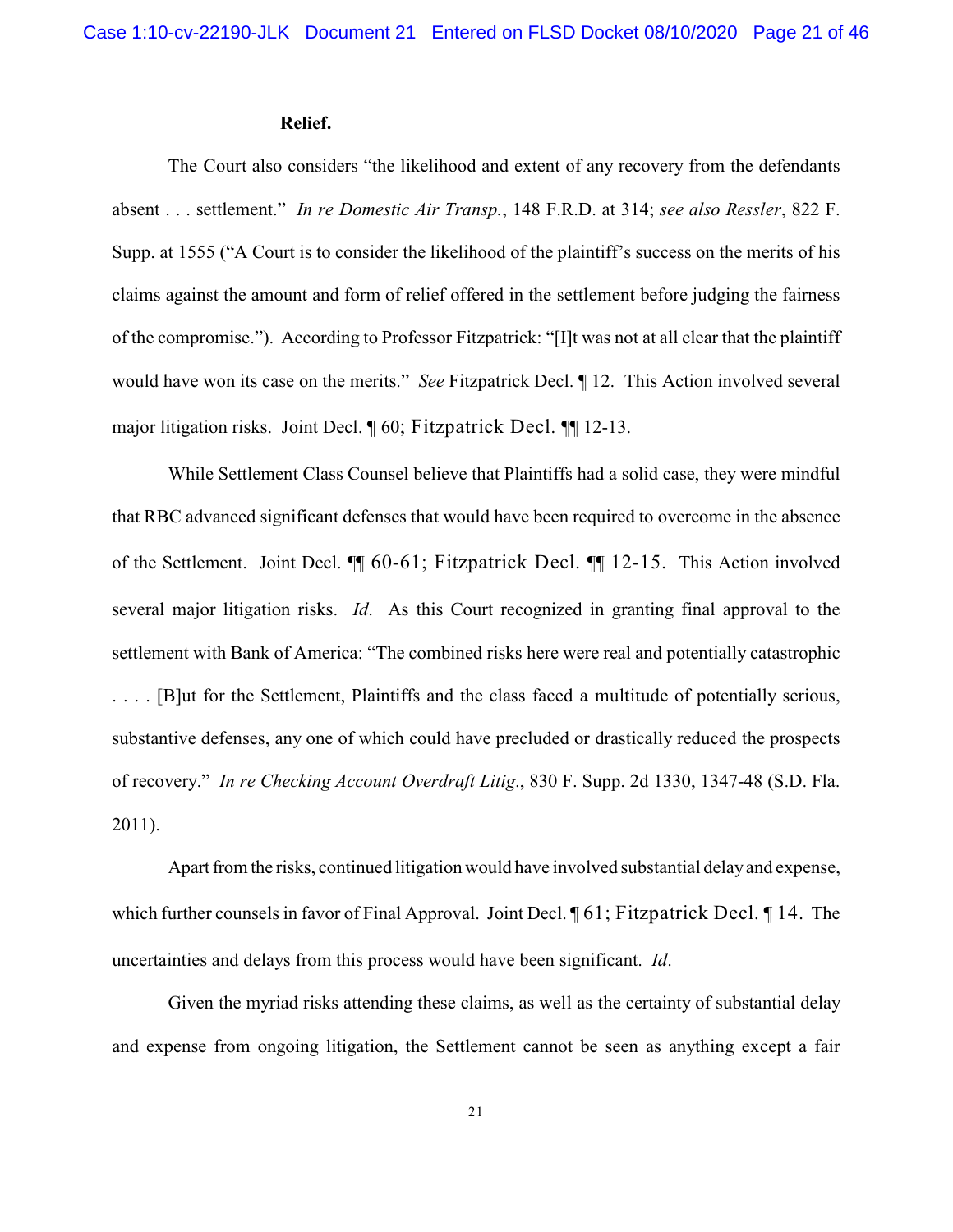compromise. *See, e.g*., *Bennett v. Behring Corp*., 96 F.R.D. 343, 349-50 (S.D. Fla. 1982), *aff'd*, 737 F.2d 982 (11th Cir. 1984) (plaintiffs faced a "myriad of factual and legal problems" creating "great uncertainty as to the fact and amount of damage," making it "unwise [for plaintiffs] to risk the substantial benefits which the settlement confers . . . to the vagaries of a trial"). All of this evidences that Rule  $23(e)(2)(C)(i)$  is satisfied.

## **e. The Benefits Provided by the Settlement Are Fair, Adequate and Reasonable When Compared to the Range of Possible Recovery.**

In determining whether a settlement is fair given the potential range of recovery, the Court should be guided by "the fact that a proposed settlement amounts to only a fraction of the potential recovery does not mean the settlement is unfair or inadequate." *Behrens v. Wometco Enters., Inc*., 118 F.R.D. 534, 542 (S.D. Fla. 1988), *aff'd*, 899 F.2d 21 (11th Cir. 1990). Indeed, "[a] settlement can be satisfying even if it amounts to a hundredth or even a thousandth of a single percent of the potential recovery." *Id*. This is because a settlement must be evaluated "in light of the attendant risks with litigation." *Thompson v. Metropolitan Life Ins. Co*., 216 F.R.D. 55, 64 (S.D.N.Y. 2003); *see also Bennett*, 737 F.2d at 986 ("[C]ompromise is the essence of settlement."). Thus, courts regularly find settlements to be fair where "[p]laintiffs have not received the optimal relief." *Warren*, 693 F. Supp. at 1059; *see, e.g*., *Great Neck Capital Appreciation Investment P'ship, L.P. v. PriceWaterHouseCoopers, L.L.P*., 212 F.R.D. 400, 409-10 (E.D. Wis. 2002) ("The mere possibility that the class might receive more if the case were fully litigated is not a good reason for disapproving the settlement.").

Settlement Class Counsel were well-positioned to evaluate the strengths and weaknesses of Plaintiffs' claims, as well as the appropriate basis upon which to settle them, as a result of their litigation and settlement of similar claims reached within and outside of MDL 2036. Joint Decl. ¶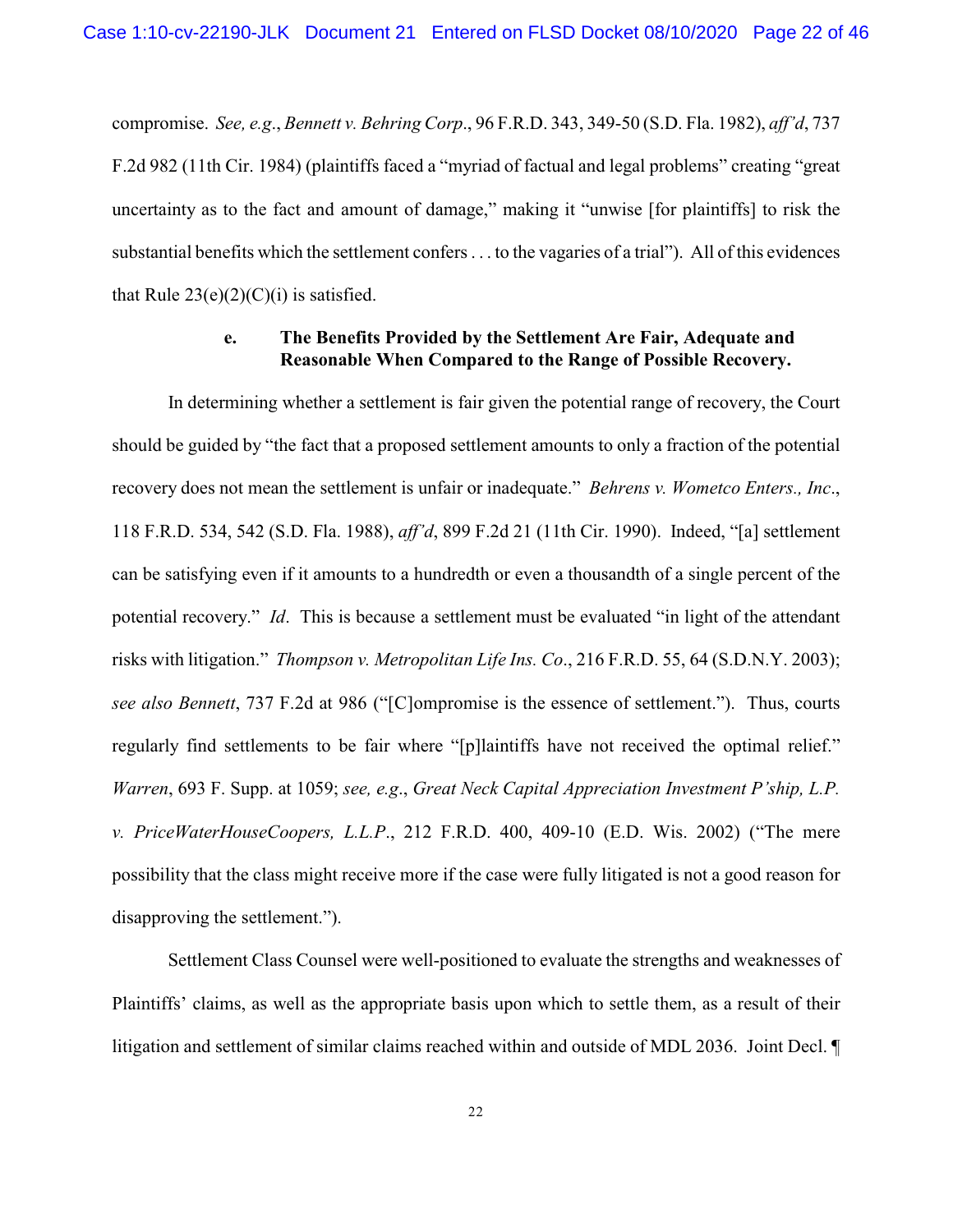50. Settlement Class Counsel also gained further insight into the practical and legal issues they would have continued to face litigating these claims against RBC based, in part, on similar claims challenging Wells Fargo's high-to-low posting practices prosecuted in *Gutierrez*. Joint Decl. ¶ 51.

Settlement Class Counsel's damage expert's analysis of RBC's available electronic transactional data showed that the maximum damages Plaintiffs and the Settlement Class could have recovered at trial was \$33,153,673.91, although alternative sort orders could have resulted in a recovery of a much lower amount. Olsen Decl. ¶¶ 27, 33. Conversely, Plaintiffs also faced the prospect of not recovering any damages at all if RBC were to prevail at summary judgment, at trial, or in a post-judgment plenary appeal. Through this Settlement, Plaintiffs and the Settlement Class have achieved a recovery representing approximately one-quarter of their highest possible damage recovery, without any further risks or delays. Joint Decl. ¶ 55; Fitzpatrick Decl. ¶ 11. Thus, this Settlement provides an extremely fair and reasonable recovery to the Settlement Class in light of RBC's defenses, as well as the challenging, unpredictable path of litigation that Plaintiffs would otherwise have continued to face in the trial and appellate courts. Joint Decl. ¶ 63; Fitzpatrick Decl. **[14]** 12-13. The automatic *pro rata* distribution process further supports Final Approval; eligible Settlement Class Members will receive their cash benefits automatically, without needing to fill out any claim forms – or indeed to take any affirmative steps whatsoever. Joint Decl. ¶ 64; Fitzpatrick Decl.  $\P$  16. This satisfies Rule 23(e)(2)(C)(ii) and Rule 23(e)(2)(D).

The \$7,500,000.00 cash recovery is fair and reasonable given the obstacles confronted and the complexity of the Action, and the significant barriers that stood between the pre-settlement status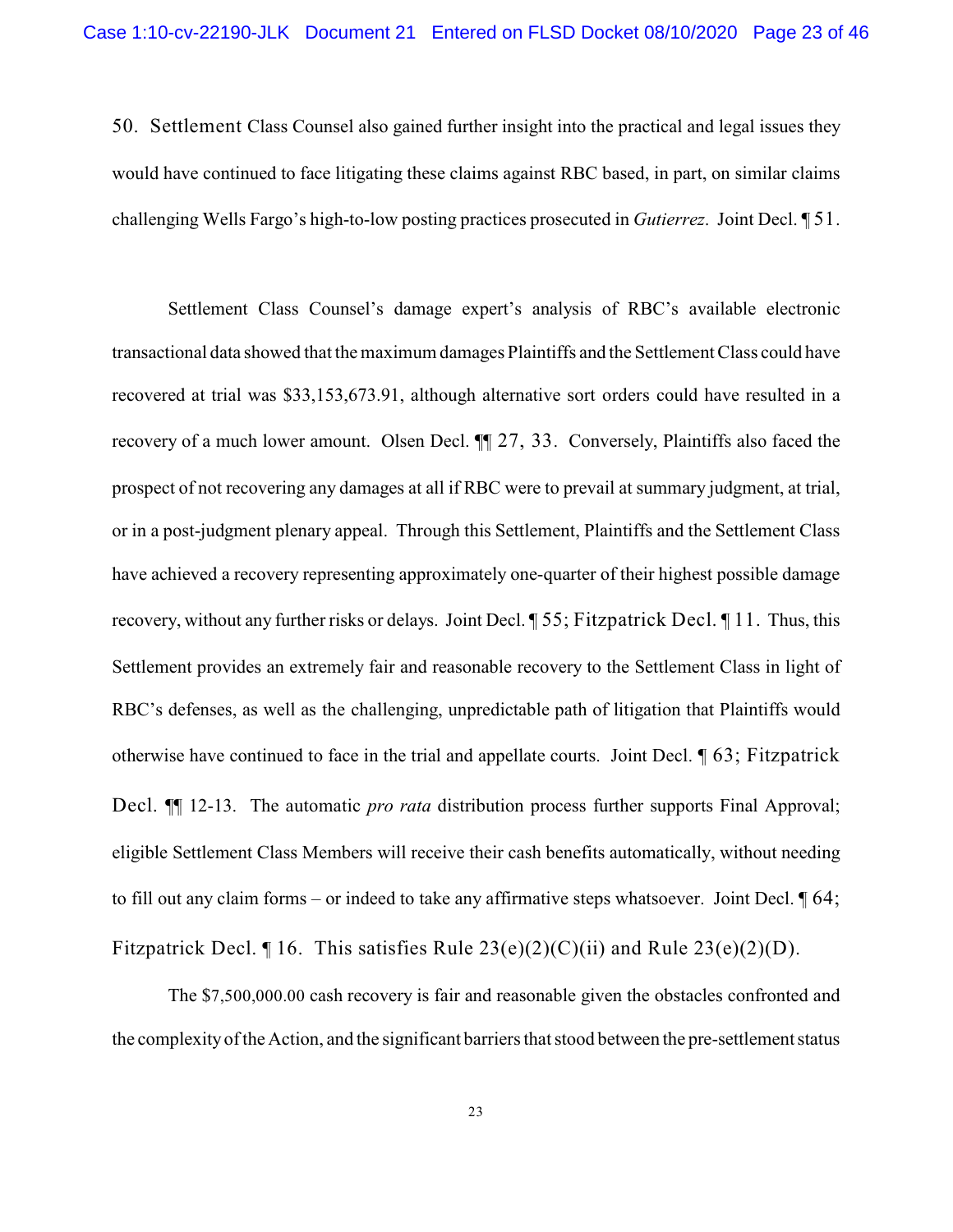of the Action and final judgment, including rulings on class certification, summary judgment, trial, and post-trial appeals. Joint Decl. ¶ 63; Fitzpatrick Decl. ¶¶ 12-15. Taking these risks into account, the Settlement "is not only fair, adequate and reasonable, but, frankly, very impressive as well." *See* Fitzpatrick Decl.  $\llbracket$  17. RBC's agreement to pay the fees, costs and expenses of the Notice Administrator and Settlement Administrator further enhances the recovery. Joint Decl. ¶ 56; Fitzpatrick Decl. ¶ 21 n. 28. Given the extraordinary obstacles that Plaintiffs faced in the litigation, this recovery is an excellent achievement by any objective measure. Thus, Rule  $23(e)(2)(C)$  is met.

### **f. The Opinions of Settlement Class Counsel and Absent Class Members Favor Approval of the Settlement.**

The Court gives "great weight to the recommendations of counsel for the parties, given their considerable experience in this type of litigation." *Warren,* 693 F. Supp. at 1060; *see also Mashburn*, 684 F. Supp. at 669 ("If plaintiffs' counsel did not believe these factors all pointed substantially in favor of this settlement as presently structured, this Court is certain that they would not have signed their names to the settlement agreement."); *In re Domestic Air Transp.*, 148 F.R.D. at 312-13 ("In determining whether to approve a proposed settlement, the Court is entitled to rely upon the judgment of the parties' experienced counsel. '[T]he trial judge, absent fraud, collusion, or the like, should be hesitant to substitute its own judgment for that of counsel.'") (citations omitted).

Settlement Class Counsel endorse this Settlement and believe it is deserving of Final Approval. Joint Decl. ¶¶ 74-77. This Court agrees. Furthermore, the Court also finds it telling that, of 148,437 members of the Settlement Class, no requests for exclusion were submitted, and only two (2) objections were timely filed. *See* Azari Supp. Decl. ¶ 14. *Lipuma*, 406 F. Supp. 2d 1298 at 1324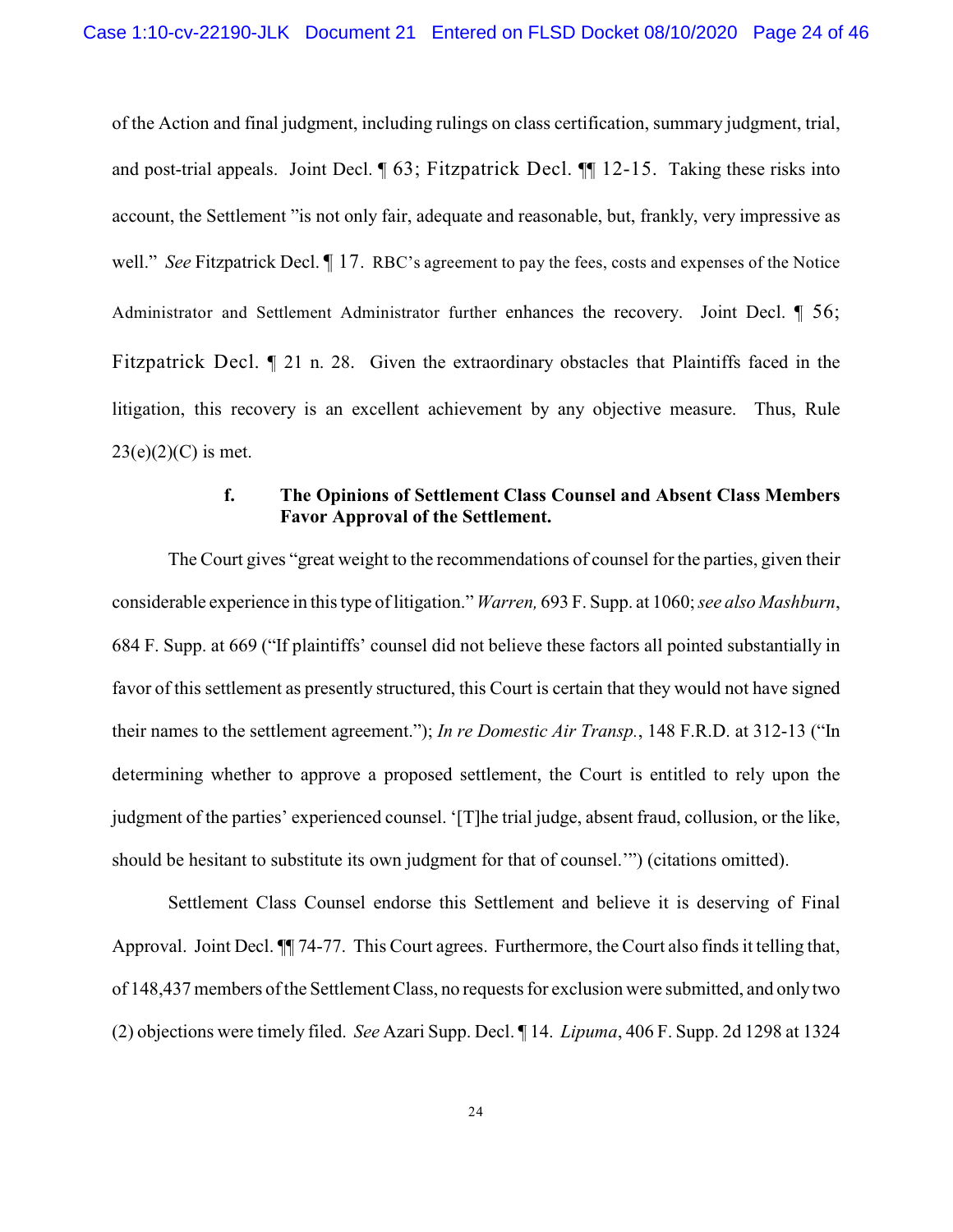(finding that a low percentage of objections "points to the reasonableness of a proposed settlement and supports its approval").

#### **g. The Objections are Overruled.**

Neither of the two Settlement Class Members' objections persuades the Court that the Settlement should be granted Final Approval. Mr. Boglin's objection does *not* oppose Final Approval of the Settlement. (DE # 4430). He objects to Class Counsel's request for attorneys' fees, without offering any factual or legal justification for denying the requested award. As addressed later in this Order, the fee request sought by Class Counsel is reasonable under the facts of the Action. Therefore, Mr. Boglin's objection is overruled.

The other objection was filed by Stephanie Avery, who was previously proposed as a class representative. (DE # 4431). As previously discussed, Ms. Avery filed the second of two lawsuits against RBC that was included in MDL 2036. Ms. Avery voluntarily chose not to serve as a Class Representative in the Settlement and chose not to opt-out to preserve her right to litigate her individual claims but, instead, objected to the Settlement. Her objection offers a faulty premise; that any settlement of this litigation should or would not be negotiated until after this Court granted a motion for class certification. While couched as typicality and adequacy objections under Fed. R. Civ. P. 23(a), in reality, Ms. Avery's objection is that the \$7,500,000.00 recovery obtained through this Settlement is insufficient in light of the risks attendant to continued litigation. The Court overrules her objection.

That Ms. Avery was a named plaintiff does not give her special status to object to an otherwise acceptable class action settlement. *Charron v. Wiener*, 731 F.3d 241, 253 (2d Cir. 2013) ("The assent of class representatives is not essential to the settlement, as long as the Rule 23 requirements are met"); *Elliot v. Sperry Rand Corp.*, 680 F.2d 1225, 1226, 1228 (8th Cir. 1982);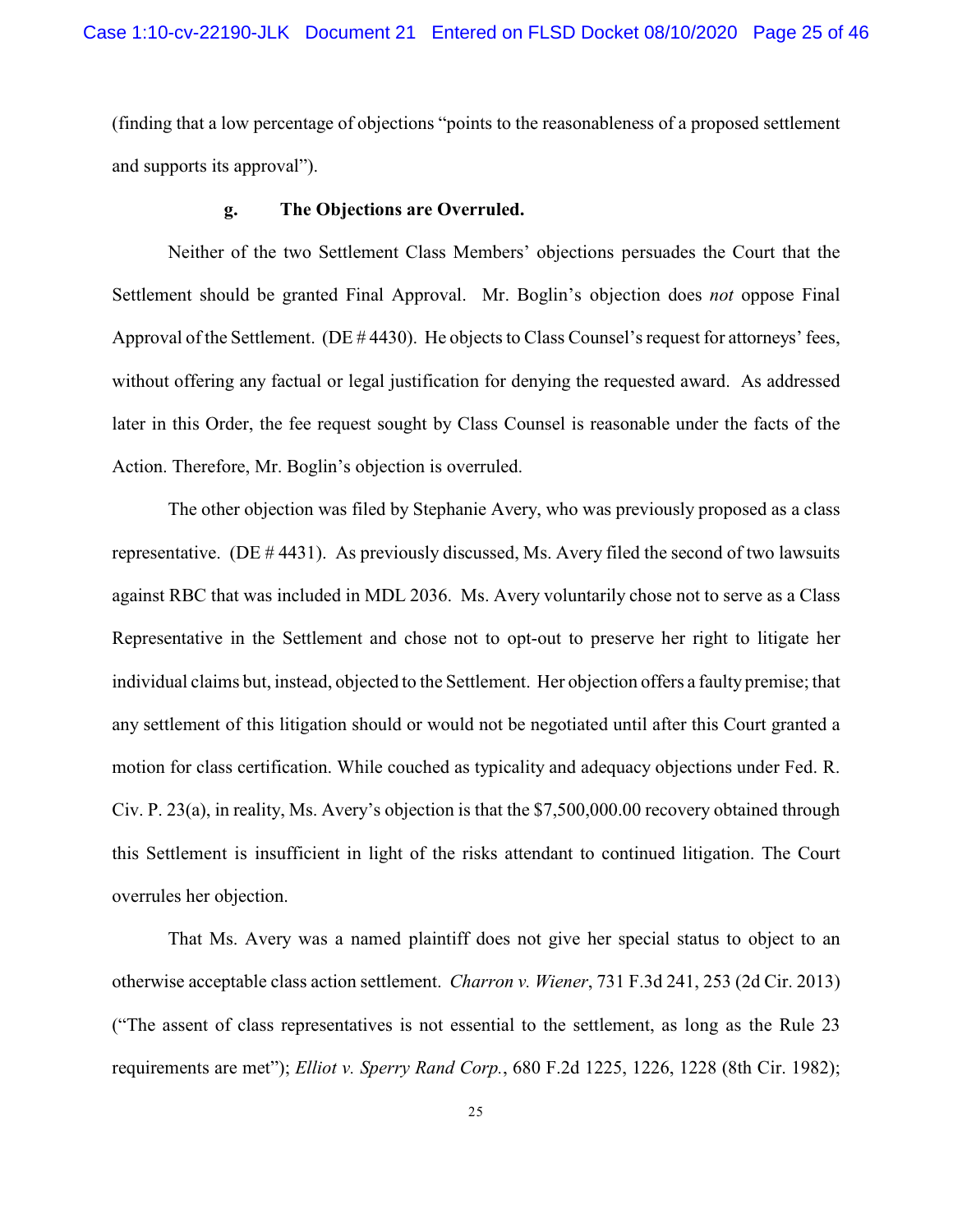*Kincade v. Gen. Tire & Rubber Co.*, 635 F.2d 501, 508 (5th Cir. 1981); *Flinn v. FMC Corp.*, 528 F.2d 1169, 1174 (4th Cir. 1975).

The Court does not discern either a typicality or adequacy problem for Plaintiff Dasher, or an adequacy problem for Class Counsel that prevents Final Approval. With RBC agreeing to waive its arbitration defense for settlement purposes, Plaintiff Dasher's claims are typical under Rule 23(a), and he is an adequate class representative. Ms. Avery chose not to exclude herself from the Settlement, which was her right, and her view that it was a foregone conclusion that 17,412 putative class members could never be bound to arbitrate their individual claims is simply incorrect. There were many potential obstacles to settlement beyond the arbitration issue, including class certification, success at trial, and success on appeals of those ruling.

With RBC waiving its arbitration defense, it was entirely appropriate for the Settlement Class definition to be amended for purposes of the Settlement, provided it was not broadened beyond the definition in the CAC. *See, e.g.*, *Ohio State Troopers Ass'n v. Point Blank Enters.*, 347 F. Supp. 3d 1207, 1232 n.12 (S.D. Fla. 2018); *In re Marine Hose Antitrust Litig.*, 2009 U.S. Dist. LEXIS 145454, at \*34-35 (S.D. Fla. 2009). As noted in *Saccoccio v. JP Morgan Chase bank, N.A.*, 297 F.R.D. 683, 691-92 (S.D. Fla. 2014), courts need only certify the class for settlement purposes. Courts "need not inquire whether the case, if tried, would present intractable management problems" like Ms. Avery suggests. *Id.*

Plaintiff Dasher's claims line up equally with all members of the Settlement Class who were allegedly harmed to RBC's High-to-Low Posting. As for typicality, everyone was subjected to the same practice and suffered the same type of injury. Plaintiff Dasher was charged the same Overdraft Fees alleged to be unlawful due to High-to-Low Posting. Typicality does not require identical claims or defenses, and a "factual variation will not render a class representative's claim atypical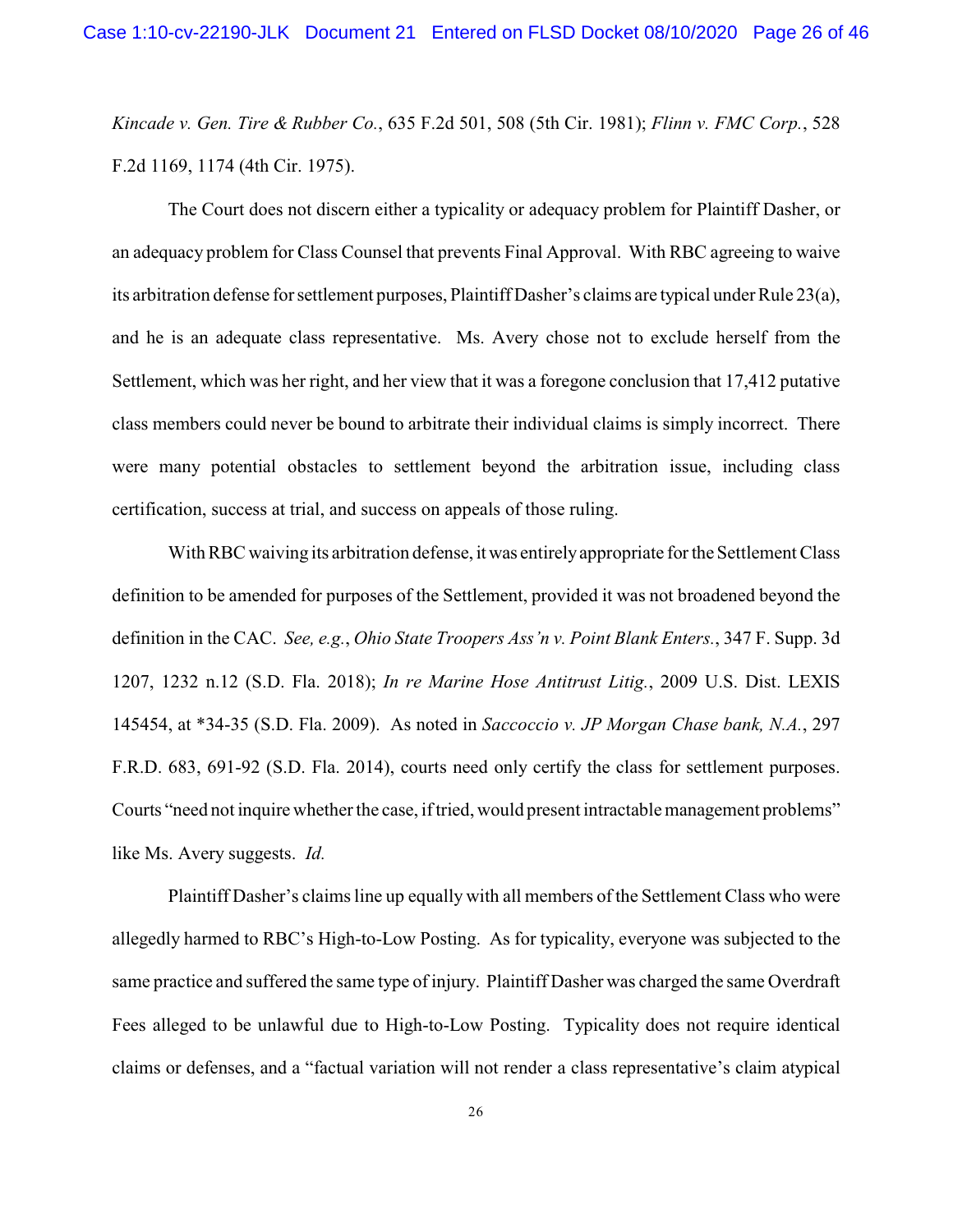unless the factual position of the representative markedly differs from that of other members of the class." *Kornberg v. Carnival Cruise Lines, Inc.*, 741 F.2d 1332, 1337 (11th Cir. 1984). Indeed, any alleged atypicality between the named plaintiffs' claims and those of the class "must be clear and must be such that the interests of the class are placed in significant jeopardy." *Walco Invs., Inc. v. Thenen*, 168 F.R.D. 315, 326 (S.D. Fla. 1996). "[T]ypicality refers to the nature of the claims of the representative, not the individual characteristics of the plaintiff." *In re Terazosin Hydrochloride Antitrust Litig.*, 220 F.R.D. 672, 687 (S.D. Fla. 2004) (quoting *In re Playmobile Antitrust Litig.*, 35 F. Supp. 2d 231, 242 (E.D.N.Y. 1998)). It is only when a unique defense "will consume the merits of a case that a class should not be certified." *In re Synthroid Mktg. Litig.*, 188 F.R.D. 287, 291 (N.D. Ill. 1999). Ms. Avery's objection does not make that showing in the context of a settlement in which RBC decided to waive it arbitration defense.

As for adequacy, Plaintiff Dasher's interests are coextensive with, not antagonistic to, the interests of the Settlement Class, and Ms. Avery has not shown otherwise. Minor conflicts of interest between the plaintiff and the class "alone will not defeat a party's claim to class certification: the conflict must be a 'fundamental' one going to the specific issues in controversy." *Valley Drug Co. v. Geneva Pharms., Inc.*, 350 F.3d 1181, 1189 (11th Cir. 2003). A fundamental conflict exists where the economic interests and objectives of the class representatives "differ significantly from the economic interests and objectives of unnamed class members," such as when other members of the class actually benefited from the challenged conduct by the plaintiff. *Id*. at 1189-90. No such fundamental conflict exists here.

An example of a case in which a court granted class settlement approval over the objection of a class member that some class members could be subject to an arbitration defense is *Harvey v. Morgan Stanley Smith Barney LLC*, 2020 U.S. Dist. LEXIS 37580 (N.D. Cal. Mar. 3, 2020). That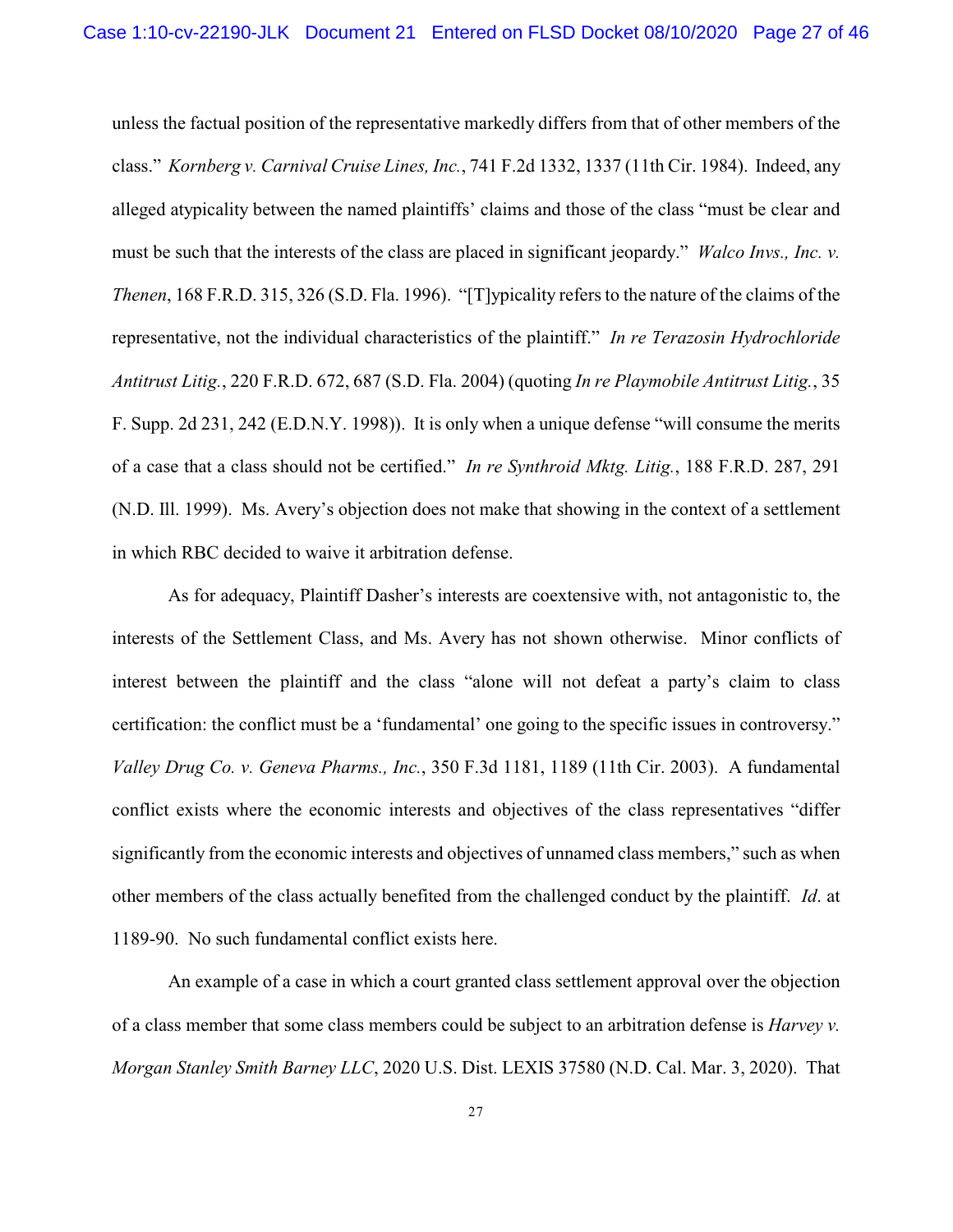court considered and rejected the objection that it was necessary to treat a group of class members differently depending on whether arbitration agreement had or had not been signed. *Id.* at \*21-26. Another court recently granted final approval, overruling an objection asserting the existence of an arbitration provision that might be binding on some putative class members who "ascrib[ed] theoretical value to the absence of an enforceable arbitration clause." *Swinton v. Squaretrade, Inc.*, 2020 U.S. Dist. LEXIS 69267, at \*37 (S.D. Iowa Apr. 14, 2020).Noting that the arbitration issue was "one procedural hurdle the Settlement Class will need to overcome if it continues litigating the case," the court reasoned:

And it is not clear how the lack of an enforceable arbitration clause will actually benefit the class. It makes the merits of the Class Members' claim no more or less colorable, and any assessment of how the lack of mandatory arbitration might influence a different settlement in this or any other case is unduly speculative.

*Id.* at \*38. *See also Walsh v. Gilbert Enters.*, 2019 U.S. Dist. LEXIS 41225, at \*10-11 (D.R.I. Mar. 14, 2019) (finding typicality and adequacy for a class representative who had not signed an arbitration agreement but who was representing a litigation class that included members who had signed one). This Court finds that reasoning persuasive and supportive of settlement class certification here especially given RBC's willingness to waive that defense and settle with the proposed Settlement Class.

The Court rejects Ms. Avery's contention that Class Counsel had conflict of interest requiring their disqualification, or that separate counsel was required to represent the subset of the Settlement Class that arguably is not required to arbitrate their claims against RBC. The record before the Court reflects that Settlement Class Counsel and Class Counsel fully and faithfully discharged their duty to the Settlement Class as a whole. *Medical & Chiropractic Clinic, Inc. v. Oppenheim*, 2018 U.S. Dist. LEXIS 130585 at \*21 (M.D. Fla. Aug. 13, 2018) (citations omitted).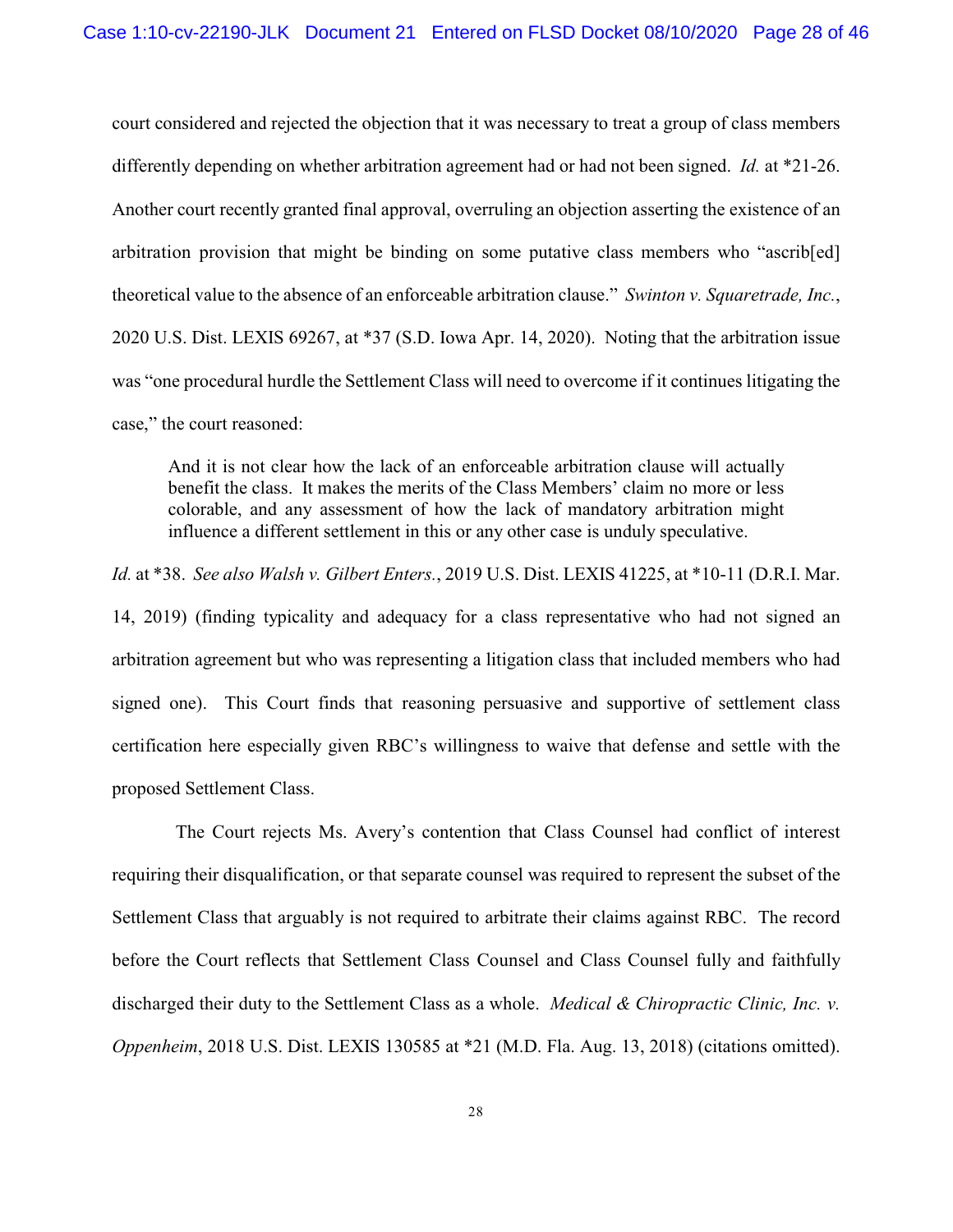In evaluating a proposed class settlement, "the district court's determination is nothing more than 'an amalgam of delicate balancing, gross approximations and rough justice.'" *Officers for Justice v. Civil Serv. Comm'n of City & Cty. of San Francisco*, 688 F.2d 615, 625 (9th Cir. 1982) (quoting *City of Detroit*, 495 F.2d at 468). Indeed, the question "is not whether the final product could be prettier, smarter, or snazzier, but whether it is fair, adequate, and free from collusion." *Hanlon v. Chrysler Corp.*, 150 F.3d 1011, 1027 (9th Cir. 1998).

Settlement Class Counsel's strong endorsement of the Settlement reflects their knowledge that the Settlement terms reflect the limits of what RBC was willing to do to settle the Action. The factors governing this Court's approval of class settlements include giving weight to Settlement Class Counsel's recommendation to approve the Settlement based on their considerable experience in the Action and in the many other cases that were previously litigated and settled as part of this MDL. *Warren,* 693 F. Supp. at 1060; *Mashburn*, 684 F. Supp. at 669; *In re Domestic Air Transp.*, 148 F.R.D. at 312-13. They rightly observe that everyone in the Settlement Class has a common motivation to be compensated for overdraft fees paid as a result of RBC's High-to-Low Posting. There is absolutely no evidence that Settlement Class Counsel failed to maximize the recovery for RBC Account Holders based on what RBC was willing to pay to settle the Action, nor that RBC would have settled with some but not all of the RBC Account Holders. Everyone in the Settlement Class fairly stands to receive a pro rata distribution based on the number of overdraft fees charged to each as a result of RBC's High-to-Low Posting. Ms. Avery's conflict of interest argument reveals the error in equating success on a motion to compel arbitration with securing a settlement at least as favorable as the Settlement here, and overlooks the risk that no class would be certified and defendant might succeed on the merits, leaving the class with nothing. *Swinton*, 2020 U.S. Dist. LEXIS at \*58-59.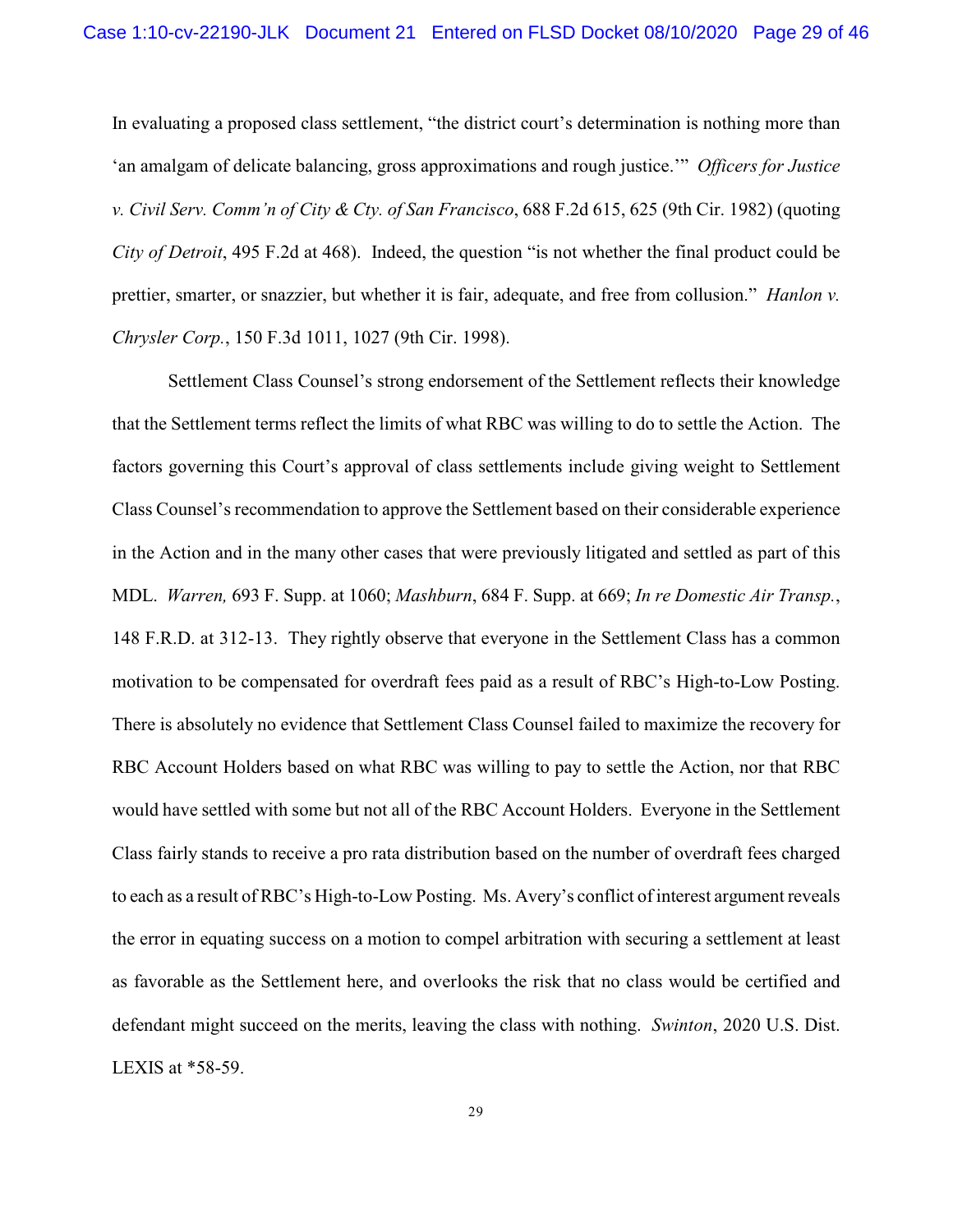It is settled that "[a] small number of objectors from a plaintiff class of many thousands is strong evidence of a settlement's fairness and reasonableness." *Association for Disabled Americans v. Amoco Oil Co*., 211 F.R.D. 457, 467 (S.D. Fla. 2002); *also Mangone v. First USA Bank*, 206 F.R.D. 222, 227 (S.D. Ill. 2001) ("In evaluating the fairness of a class action settlement, such overwhelming support by class members is strong circumstantial evidence supporting the fairness of the Settlement."); *Austin v. Pennsylvania Dept. of Corrections*, 876 F. Supp. 1437, 1458 (E.D. Pa. 1995) ("Because class members are presumed to know what is in their best interest, the reaction of the class to the Settlement Agreement is an important factor for the court to consider."). With that in mind, the objections are overruled. <sup>3</sup>

Finally, the Court denies Ms. Avery's and her personal counsel's application for an award of attorneys' fees, reimbursement of costs and for a service award. (DE # 4443, 4444, 4445). The Avery application was untimely, filed without leave of Court, and did not demonstrate any meritorious factual or legal basis for awarding fees, costs and a Service Award to an objecting Settlement Class Member and her private counsel (i) who voluntarily chose not to participate as a Class Representative and as one of the Class Counsel firms, and (2) where their objection was without merit for the reasons discussed above.

### **3. The Settlement Class.**

This Court previously found the requirements of Rule 23(a) and 23(b)(3) satisfied in this Action in granting Preliminary Approval to the Settlement (DE # 4425), and in similar actions in MDL 2036 on contested motions for class certification (*see*, *e.g.*, DE # 1763 (Union Bank, N.A.);

<sup>&</sup>lt;sup>3</sup> Having failed to timely opt out of the Settlement, Ms. Avery is bound by this Final Approval Order and the release in the Settlement. As such, the Court will dismiss *Avery* with prejudice in the Final Judgment.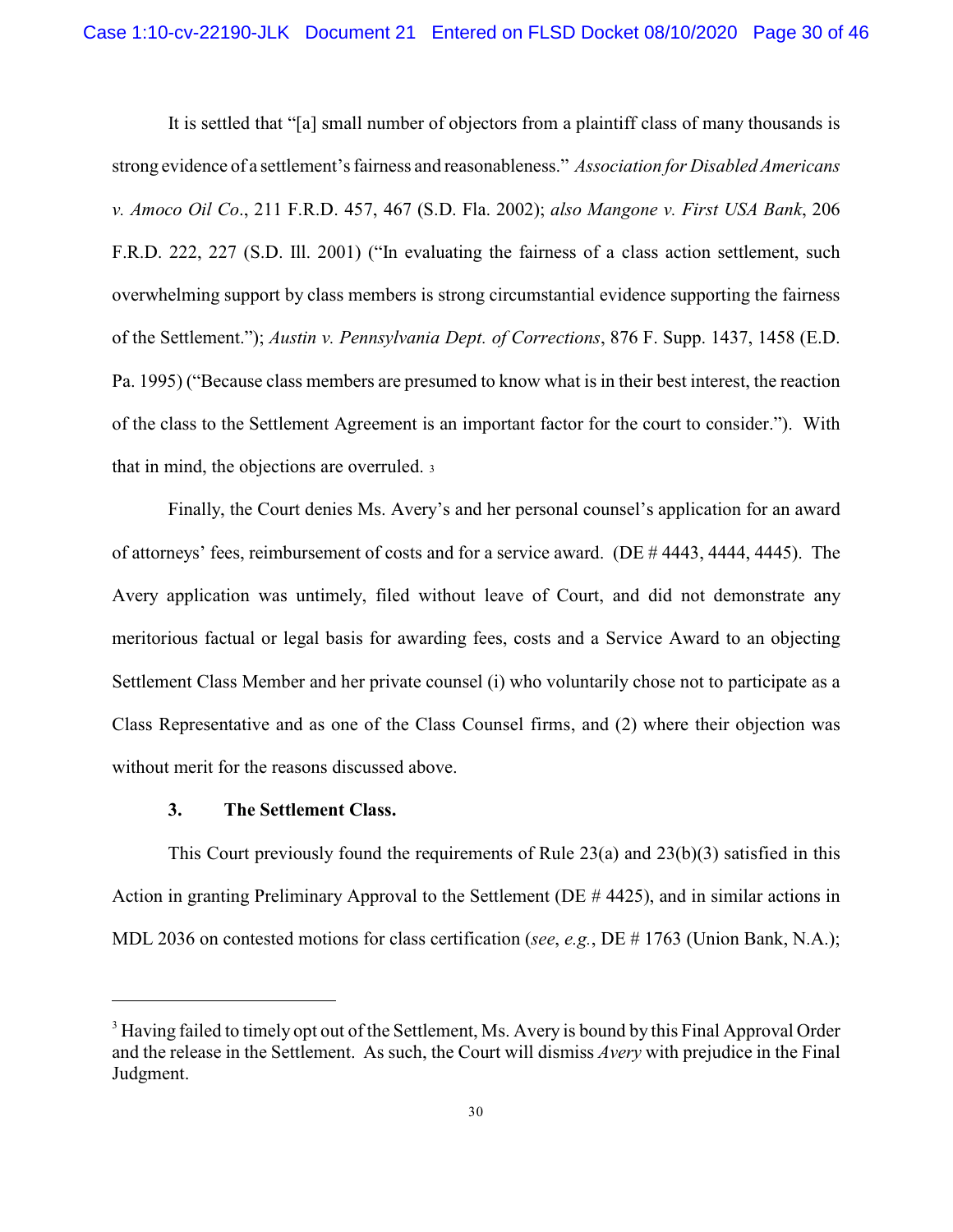DE # 2615 (TD Bank, N.A.); DE # 2697 (PNC Bank, N.A.); DE # 2847 (Capital One, N.A.); and DE # 2673 (BancorpSouth Bank)) and in the context of settlement (*see*, *e.g.*, DE # 1520, 2150 (Bank) of America, N.A.); DE # 2712, 3134 (JPMorgan Chase Bank, N.A.); DE # 2959, 3331 (Citizens Financial)). The Court hereby reiterates its findings that: (a) the Settlement Class Members are so numerous that joinder of them is impracticable; (b) there are questions of law and fact common to the Settlement Class that predominate over any individual questions; (c) the claims of the representative Plaintiff is typical of the claims of the Settlement Class; (d) the representative Plaintiff and Class Counsel fairly and adequately represent and protect the interests of the Settlement Class Members; and (e) a class action is superior to other available methods for the fair and efficient adjudication of the present controversy.

There being no individuals who timely elected to opt out of the Settlement, all members of the Settlement Class are bound by the Settlement and the release contained therein.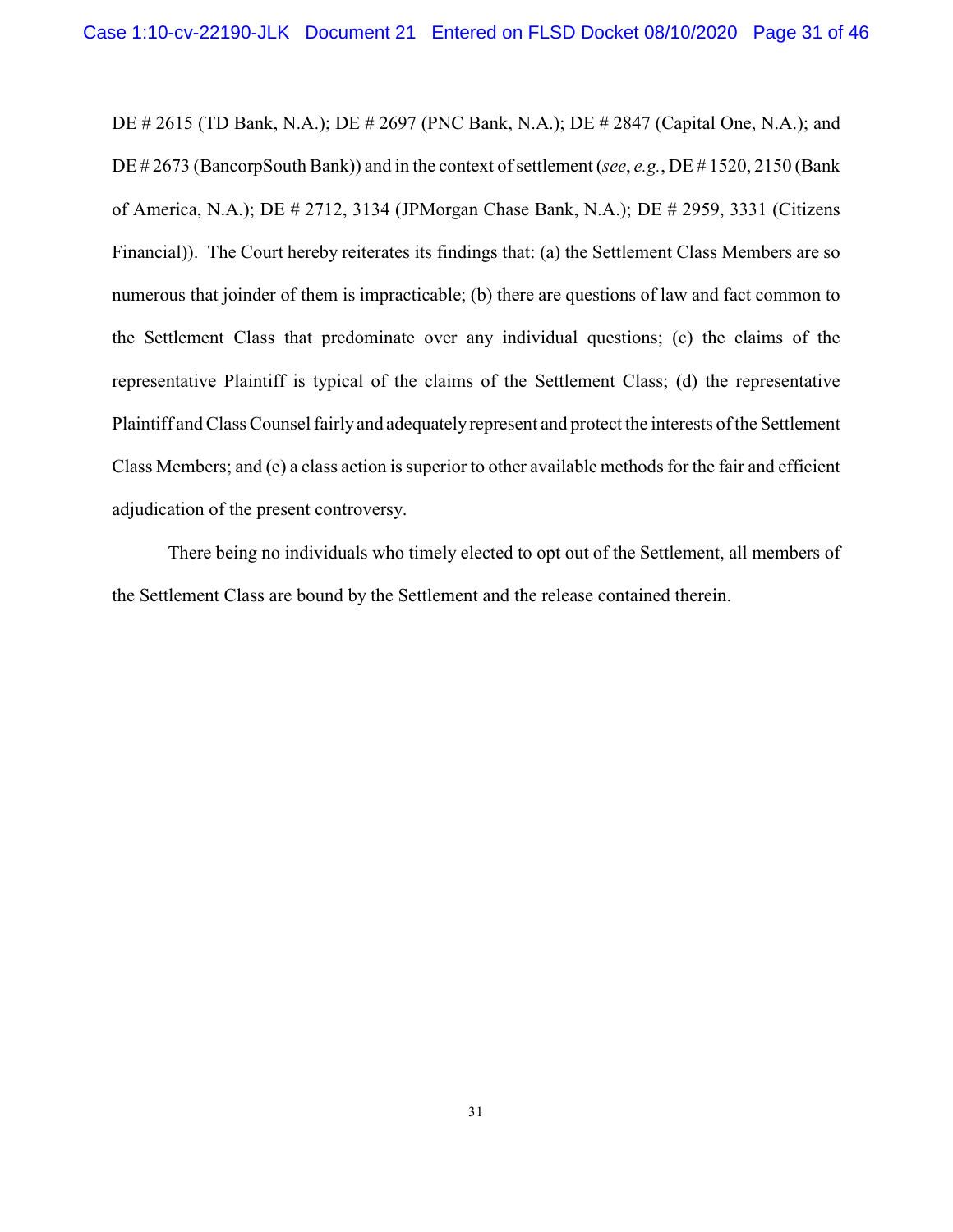### **.The Application for a Service Award to the Class Representative Is Approved.**

Service awards "compensate named plaintiffs for the services they provided and the risks they incurred during the course of the class action litigation." *Allapattah Services, Inc. v. Exxon Corp.*, 454 F. Supp. 2d 1185, 1218 (S.D. Fla. 2006). "[T]here is ample precedent for awarding incentive compensation to class representatives at the conclusion of a successful class action." *David v. American Suzuki Motor Corp*., 2010 WL 1628362, at \*6 (S.D. Fla. Apr. 15, 2010). Courts have consistently found service awards to be an efficient and productive way to encourage members of a class to become class representatives. *See*, *e.g*., *Ingram*, 200 F.R.D. at 694 (awarding class representatives \$300,000 each, explaining that "the magnitude of the relief the Class Representatives obtained on behalf of the class warrants a substantial incentive award."); *Spicer v. Chi. Bd. Options Exchange, Inc.*, 844 F. Supp. 1226, 1267-68 (N.D. Ill. 1993) (collecting cases approving service awards ranging from \$5,000 to \$100,000, and awarding \$10,000 to each named plaintiff). The factors for determining a service award include: (1) the actions the class representatives took to protect the interests of the class; (2) the degree to which the class benefited from those actions; and (3) the amount of time and effort the class representatives expended in pursuing the litigation. *See, e.g*., *Cook v. Niedert*, 142 F.3d 1004, 1016 (7th Cir. 1998).

The Court finds that the Class Representative in this Action expended substantial time and effort in representing the Settlement Class, and deserves to be compensated for such time and effort. Joint Decl. ¶ 46. Therefore, the Court approves the requested Service Award of \$10,000.00 for the one Class Representative, to be paid from the Settlement Fund.

#### **5. Class Counsel's Application for Attorneys' Fees and Expenses Is Granted.**

Class Counsel have requested that this Court award them attorneys' fees equal to thirty-five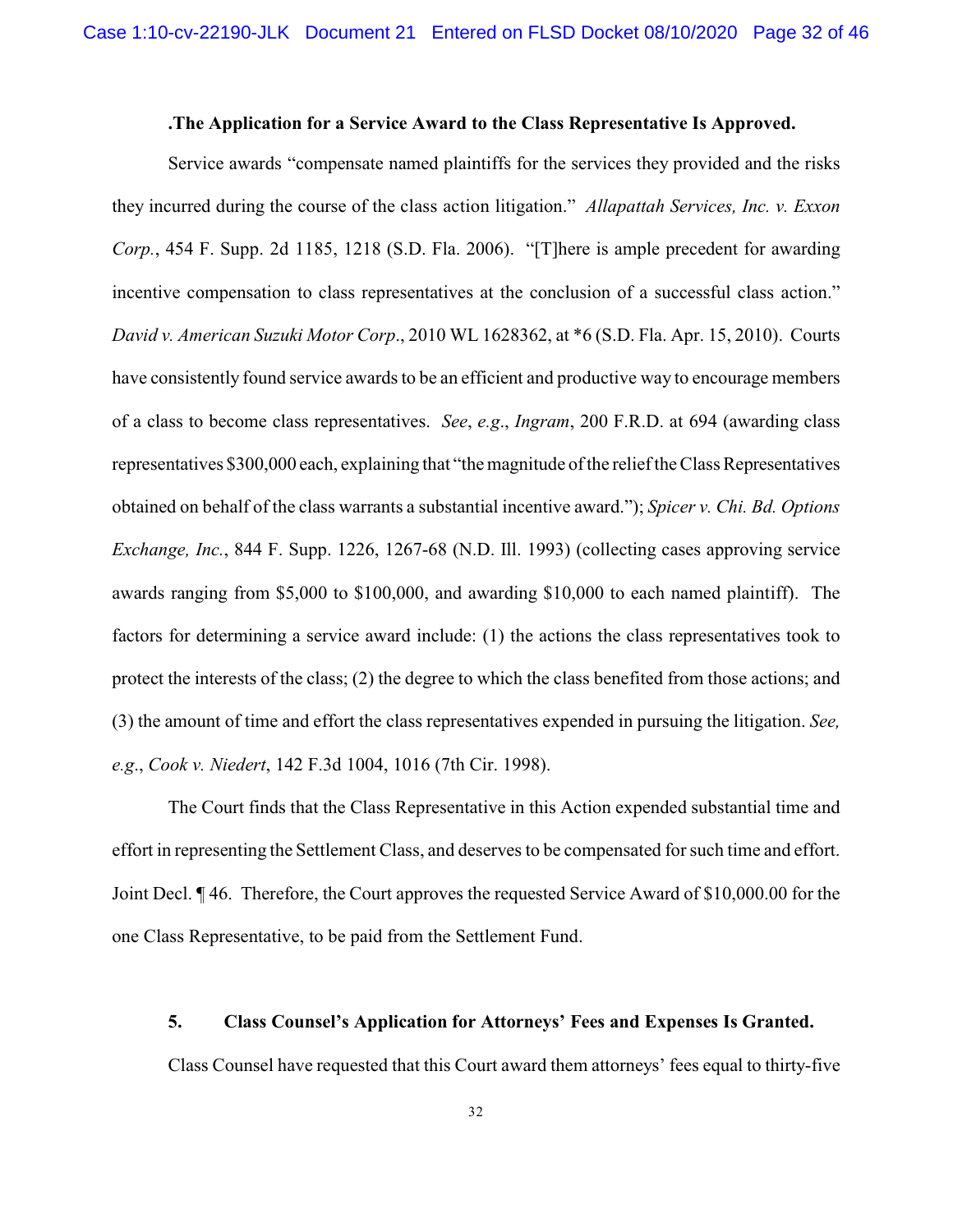percent (35%) of the \$7,500,000.00 Settlement Fund created through their efforts in litigating this Action and reaching the Settlement, plus reimbursement of litigation costs and expenses in the amount of \$92,899.19. The Court analyzes Class Counsel's fee request under *Camden I Condo. Ass'n. v. Dunkle*, 946 F.2d 768 (11th Cir. 1991). As set forth below, after considering the *Camden I* factors, the Court concludes that Class Counsel's application for fees in the amount of \$2,625,000.00, equal to thirty-five percent (35%) of the \$7,500,000.00 Settlement Fund, plus reimbursement of \$92,899.19 in litigation costs and expenses, is well justified and will be granted.

## **a. The Law Awards Class Counsel Fees from the Common Fund Created Through Their Efforts.**

It is well established that when a representative party has conferred a substantial benefit upon a class, counsel is entitled to attorneys' fees based upon the benefit obtained. *Camden I*, 946 F.2d at 771; *Boeing Co. v. Van Gemert*, 444 U.S. 472, 478 (1980). The common benefit doctrine is an exception to the general rule that each party must bear its own litigation costs. The doctrine serves the "twin goals of removing a potential financial obstacle to a plaintiff's pursuit of a claim on behalf of a class and of equitably distributing the fees and costs of successful litigation among all who gained from the named plaintiff's efforts." *In re Gould Sec. Litig*., 727 F. Supp. 1201, 1202 (N.D. Ill. 1989) (citation omitted). The common benefit doctrine stems from the premise that those who receive the benefit of a lawsuit without contributing to its costs are "unjustly enriched" at the expense of the successful litigant. *Van Gemert*, 444 U.S. at 478. As a result, the Supreme Court, the Eleventh Circuit, and courts in this District have all recognized that "[a] litigant or a lawyer who recovers a common fund for the benefit of persons other than himself or his client is entitled to a reasonable attorney's fee from the fund as whole." *Sunbeam*, 176 F. Supp. 2d at 1333 (citing *Van*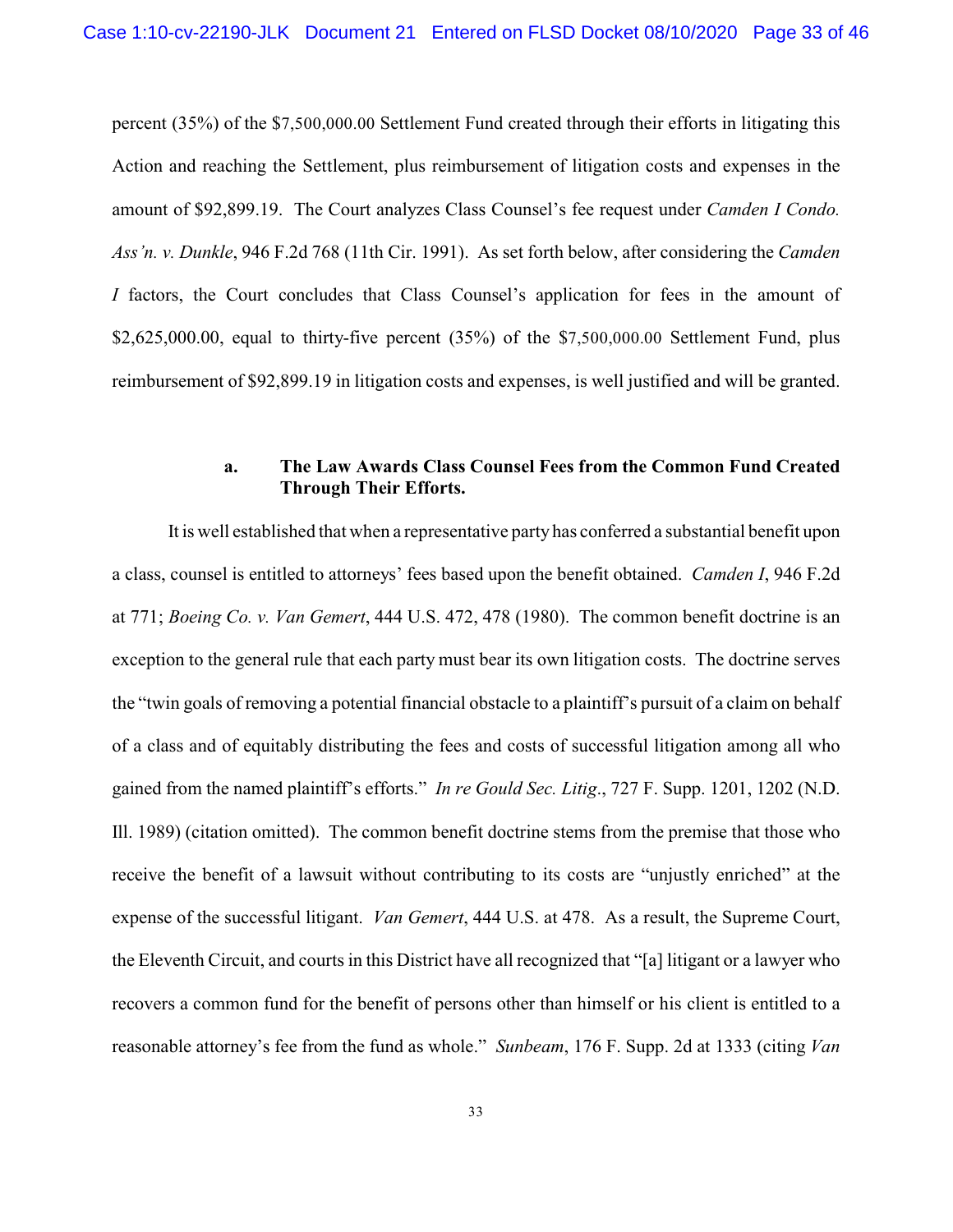*Gemert*, 444 U.S. at 478); *see also Camden I*, 946 F.2d at 771 ("Attorneys in a class action in which a common fund is created are entitled to compensation for their services from the common fund, but the amount is subject to court approval.").

In the Eleventh Circuit, class counsel are awarded a percentage of the fund generated through a class settlement. As the Eleventh Circuit held, "the percentage of the fund approach [as opposed to the lodestar approach] is the better reasoned in a common fund case. Henceforth in this circuit, attorneys' fees awarded from a common fund shall be based upon a reasonable percentage of the fund established for the benefit of the class." *Camden I*, 946 F.2d at 774.

This Court has substantial discretion in determining the appropriate fee percentage awarded to counsel. "There is no hard and fast rule mandating a certain percentage of a common fund which may be awarded as a fee because the amount of any fee must be determined upon the facts of each case." *In re Sunbeam,* 176 F. Supp. 2d at 1333 (quoting *Camden I*, 946 F.2d at 774). However, "[t]he majority of common fund fee awards fall between 20 percent to 30 percent of the fund," although "an upper limit of 50 percent of the fund may be stated as a general rule." *Id.* (quoting *Camden I,* 946 F.2d at 774-75);*see also Waters v. Int'l Precious Metals Corp.*, 190 F.3d 1291 (11th Cir. 1999) (approving fee award where the district court determined that the benchmark should be 30% and then adjusted the fee award higher based on the circumstances of the case).

Based on the findings below, this Court finds that Class Counsel are entitled to an award of thirty-five percent (35%) of the \$7,500,000.00 Settlement Fund secured through their efforts, plus reimbursement of litigation costs and expenses. Class Counsel undertook an incredibly risky and undesirable case and, through their diligence, perseverance, and skill, obtained an outstanding result for the settlement class. Fitzpatrick Decl. ¶ 32. They are to be commended for such an excellent result and should be compensated in accord with their request, which is both warranted and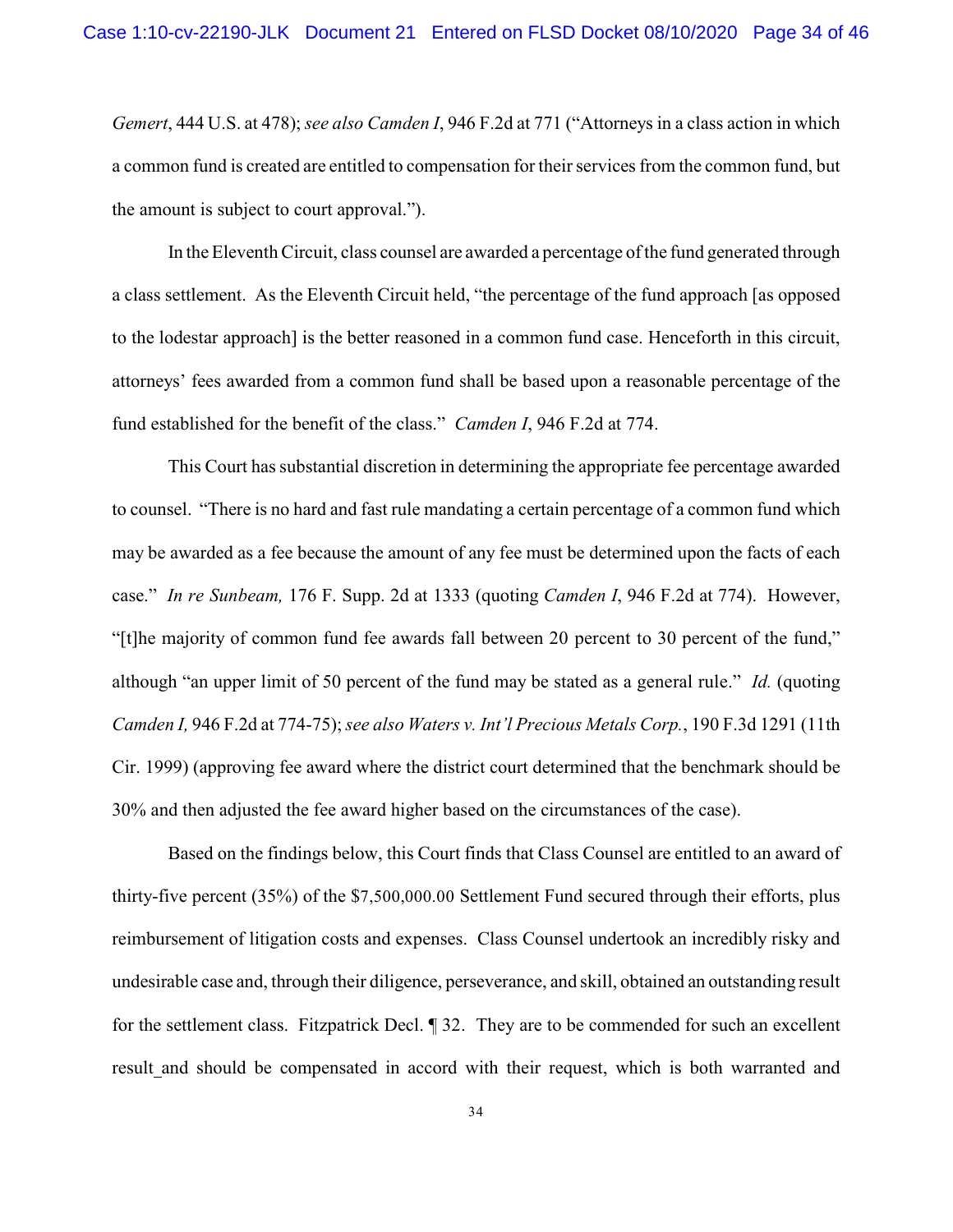reasonable given similar fee awards. *Id*. The Court firmly believes this kind of initiative and skill must be adequately compensated to ensure that counsel ofthis caliber is available to undertake these kinds of risky but important cases in the future. *See Muehler v. Land O'Lakes, Inc.*, 617 F. Supp. 1370, 1375-76 (D. Minn. 1985).

## **b. As Applied Here, the** *Camden I* **Factors Demonstrate the Requested Fee Is Reasonable and Justified.**

The Eleventh Circuit's factors for evaluating the reasonable percentage to award class-action counsel are:

- (1) the time and labor required;
- (2) the novelty and difficulty of the questions involved;
- (3) the skill requisite to perform the legal service properly;
- (4) the preclusion of other employment by the attorney due to acceptance of the case;
- (5) the customary fee;
- (6) whether the fee is fixed or contingent;
- (7) time limitations imposed by the client or the circumstances;
- (8) the amount involved and the results obtained;
- (9) the experience, reputation, and ability of the attorneys;
- (10) the "undesirability" of the case;
- (11) the nature and the length of the professional relationship with the client; and
- (12) awards in similar cases.

*Camden I*, 946 F.2d at 772 n.3 (citing factors originally set forth in *Johnson v. Georgia Highway Express, Inc.*, 488 F.2d 714, 717-19 (5th Cir. 1974)).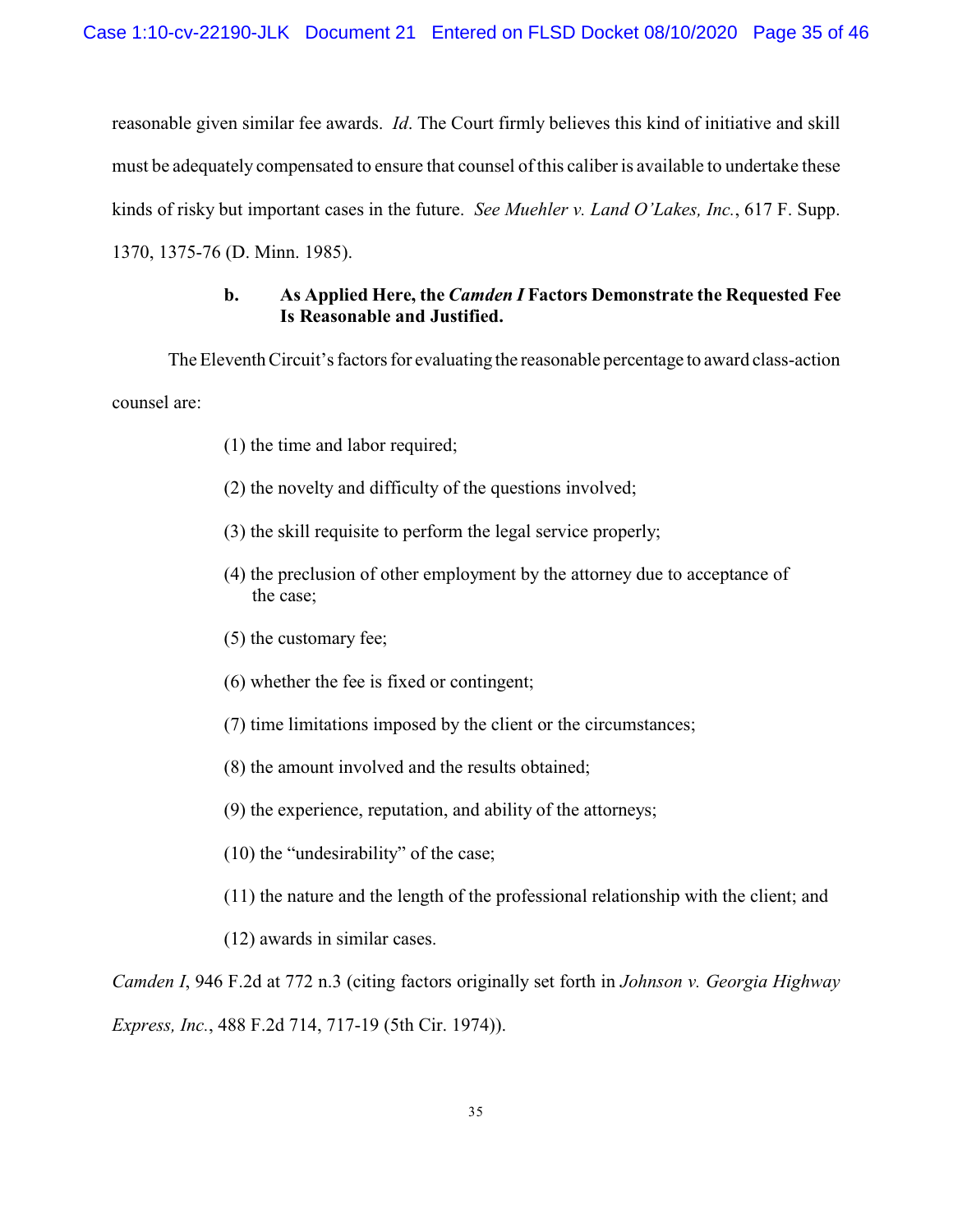These twelve factors are guidelines; they are not exclusive. "Other pertinent factors are the time required to reach a settlement, whether there are any substantial objections by class members or other parties to the settlement terms or the fees requested by counsel, any non-monetary benefits conferred upon the class by the settlement, and the economics involved in prosecuting a class action." *Sunbeam*, 176 F. Supp. 2d at 1333 (quoting *Camden I*, 946 F.2d at 775). In addition, the Eleventh Circuit has "encouraged the lower courts to consider additional factors unique to the particular case." *Camden I*, 946 F.2d at 775.

### **i. The Claims Against RBC Required Substantial Time and Labor.**

Prosecuting and settling these claims demanded considerable time and labor, making this fee request reasonable. Joint Decl. ¶¶ 76-81; Fitzpatrick Decl. ¶ 26. Throughout the pendency of the Action, the organization of Class Counsel ensured that theywere engaged in coordinated, productive work to maximize efficiency and minimize duplication of effort. Joint Decl. ¶ 76. Class Counsel devoted substantial time to investigating the claims of potential plaintiffs against RBC. *Id.* at ¶ 77. Class Counsel interviewed numerous RBC customers and potential plaintiffs to gather information about the Bank's conduct, both at the time the lawsuit was filed and in the past, to determine the effect that its conduct had on consumers. *Id.* This information was essential to Class Counsel's ability to understand the nature of RBC's conduct, the language of the Account agreements at issue, and potential remedies. *Id.*

Class Counsel expended significant resources researching and drafting the legal theories and arguments presented in pleadings and motions, and in opposition to RBC's motions, before this Court and the Eleventh Circuit. Joint Decl. ¶ 78. Substantial time and resources were also dedicated to conducting discovery, that included review of over 145,000 pages of documents and electronic data as well as taking and defending eight depositions and preparing and arguing the motion for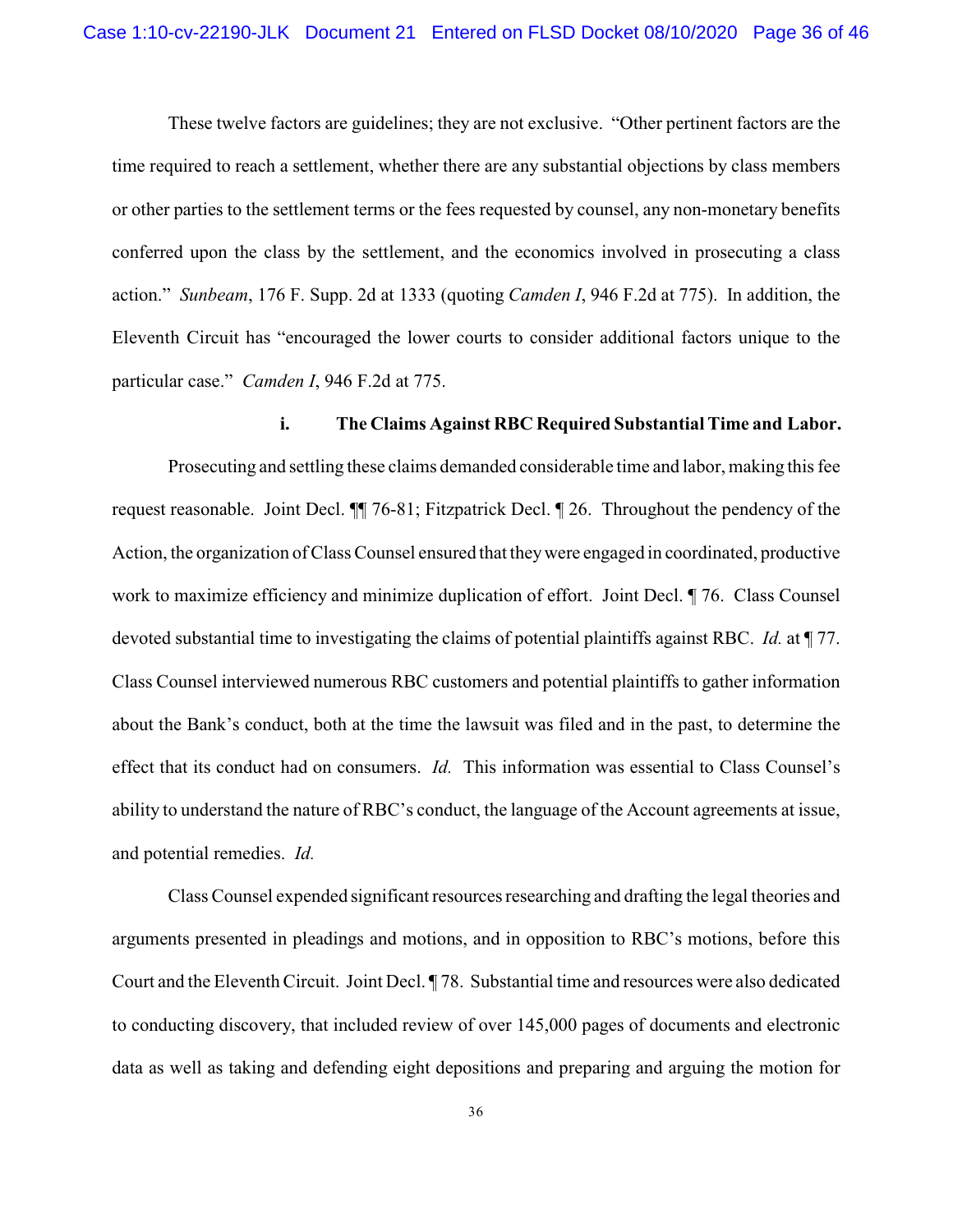class certification, as well as three appeals before the Eleventh Circuit. *Id*. at ¶ 79.

 Settlement negotiations consumed additional time and resources. Joint Decl. ¶ 80. As noted previously, initial settlement discussions began in 2018 and Settlement Class Counsel and PNC participated in a settlement conference in late January 2019. *Id.* On that date, they reached an agreement in principle concerning the material provisions of the Settlement. *Id*. Ultimately, on February 5, 2019, Settlement Class Counsel and PNC reached an agreement in principle and executed a Summary Agreement that memorialized the material terms of the Settlement. Soon thereafter, they filed a joint notice of settlement requesting a suspension of all deadlines pending the drafting and execution of the Agreement. *Id.* Months of detailed discussions and negotiations ensued, ultimately resulting in the drafting and execution of the Agreement. *Id.*

All told, Class Counsel's coordinated work paid dividends for the Settlement Class. Each of the above-described efforts was essential to achieving the Settlement before the Court. Joint Decl. ¶ 81. The time and resources Class Counsel devoted to prosecuting and settling this Action justify the fee request: "For all these reasons, I believe the fee award requested here is well within the range of reason. Class counsel undertook an incredibly risky and undesirable case, and through their diligence, perseverance, and skill, obtained an outstanding result for the settlement class. Class counsel should be commended for such an excellent result and should be compensated in accord with their request because it is warranted and reasonable given similar fee awards." *See* Fitzpatrick Decl. ¶ 32.

The Eleventh Circuit made clear in *Camden I* that percentage of the fund is the exclusive method for awarding fees in common fund class actions.<sup>4</sup> Camden I, 946 F.2d at 774. Even before

Eleventh Circuit attorneys' fee law governs this request. *See Allapattah*, 454 F. Supp. 2d at 1200 <sup>4</sup> ("The district court presiding over a diversity-based class action pursuant to Fed. R. Civ. P. 23 has equitable power to apply federal common law in determining fee awards irrespective of state law.");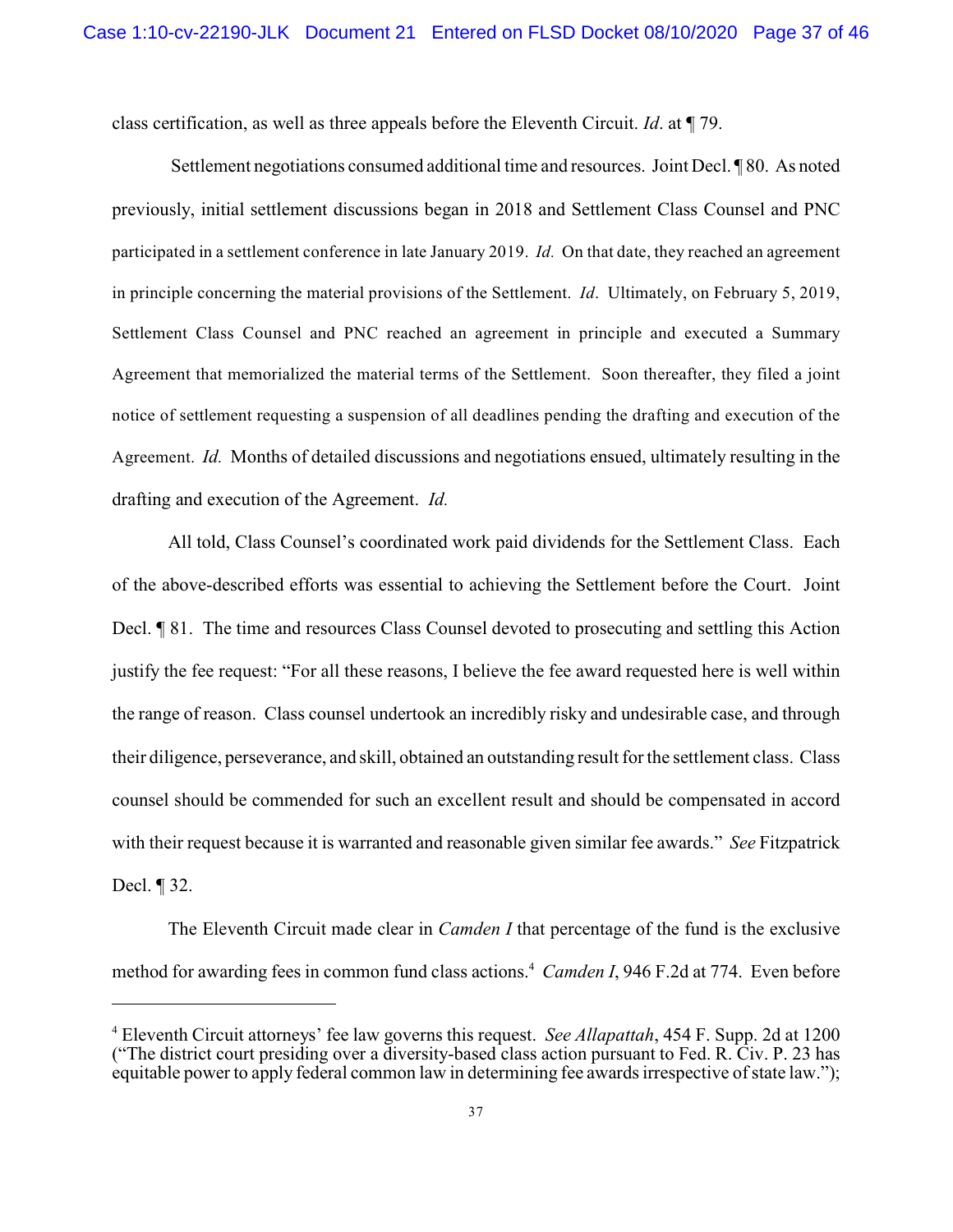*Camden I*, courts in this Circuit recognized that "a percentage of the gross recovery is the only sensible method of awarding fees in common fund cases." *Mashburn*, 684 F. Supp. at 690. More importantly, the Court observed firsthand the effort exerted by Class Counsel in this case and the other bank cases, and, given the outstanding results achieved here, does not find it necessary or useful to review Class Counsel's lodestar records.

In view of the excellent results obtained here, the Court deems it unnecessary to scrutinize Class Counsel's lodestar. Lodestar "creates an incentive to keep litigation going in order to maximize the number of hours included in the court's lodestar calculation." *In re Quantum Health Resources, Inc.*, 962 F. Supp. 1254, 1256 (C.D. Cal. 1997). In *Camden I*, the Eleventh Circuit criticized lodestar and the inefficiencies that it creates. 946 F.2d at 773-75. In so doing, the court "mandate[d] the *exclusive* use of the percentage approach in common fund cases, reasoning that it more closely aligns the interests of client and attorney, and more faithfully adheres to market practice." *Goldberger v. Integrated Resources, Inc*., 209 F.3d 43, 50 (2d Cir. 2000) (emphasis added); *see also* Alba Conte, *Attorney Fee Awards* § 2.7, at 91 fn. 41 ("The Eleventh . . . Circuit[] repudiated the use of the lodestar method in common-fund cases"). Under *Camden I*, courts in this Circuit regularly award fees based on a percentage of the recovery, without discussing lodestar at all. *See, e.g*., *David v. American Suzuki Motor Corp.*, 2010 WL 1628362 (S.D. Fla. Apr. 15, 2010). <sup>5</sup> "[A] common fund is itself the measure of success and represents the benchmark on which a

*see also Weinberger v. Great Northern Nekoosa Corp.*, 925 F.2d 518, 522 n.5 (1st Cir. 1991) (recognizing that district court presiding over diversity-based class action has equitable power to apply federal common law in determining fee award, irrespective of state law); *Clark Equip. Co. v. Armstrong Equip. Co.,* 431 F.2d 54, 57 (5th Cir. 1970) (*Erie* doctrine does not deprive federal court in diversity case of power to employ equitable remedies not available under state law).

<sup>&</sup>lt;sup>5</sup> See also Stahl v. MasTec, Inc., 2008 WL 2267469 (M.D. Fla. May 20, 2008); *Sands Point Partners, L.P. v. Pediatrix Med. Group, Inc*., 2002 WL 34343944 (S.D. Fla. May 3, 2002); *Fabricant v. Sears Roebuck & Co*., 2002 WL 34477904 (S.D. Fla. Sept. 18, 2002).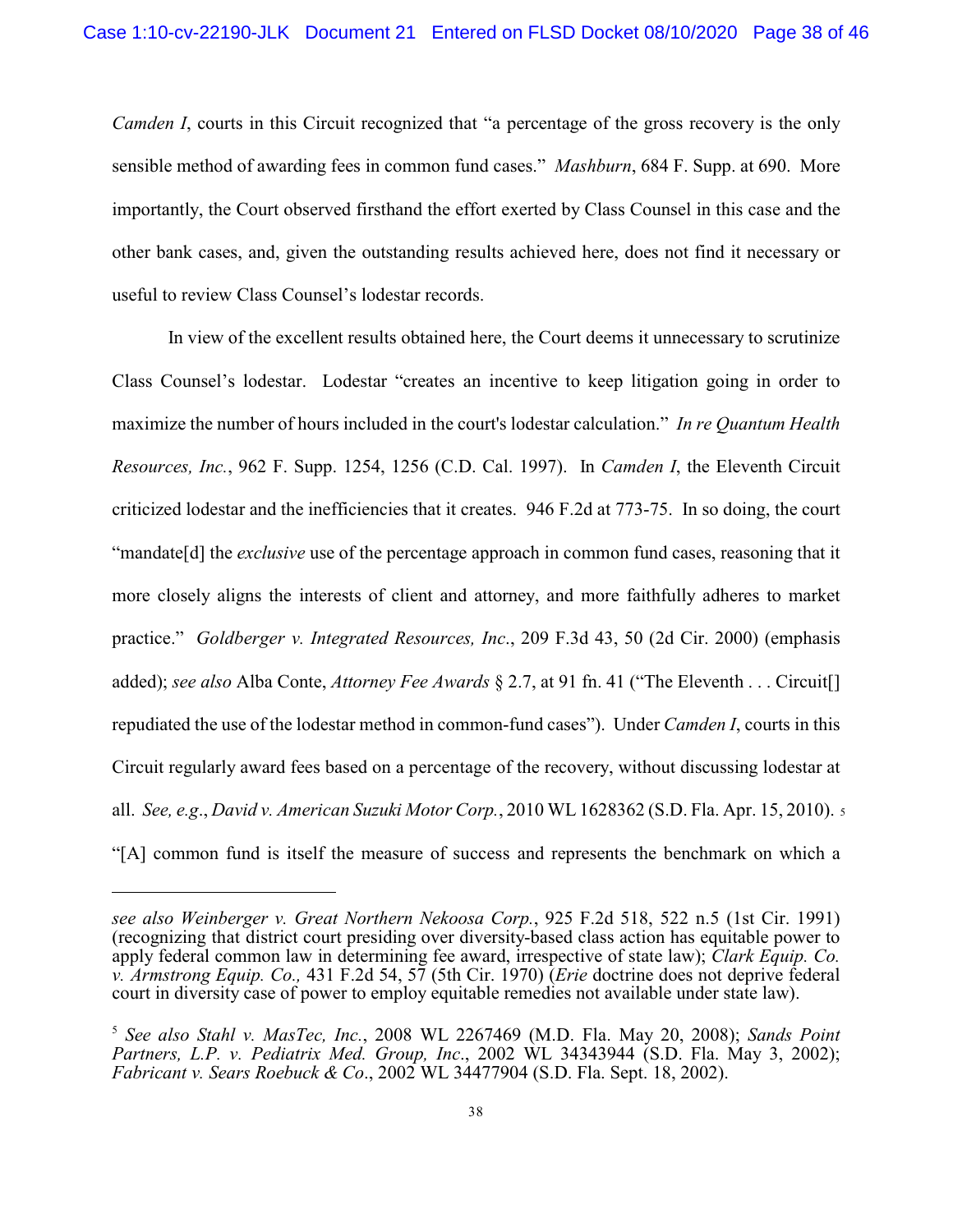reasonable fee will be awarded. . . . In this context, monetary results achieved predominate over all other criteria." *Camden I*, 946 F.2d at 774 (citations and alterations omitted). This Court will not deviate from that sound approach.

## **ii. The Issues Involved Were Novel and Difficult and Required the Exceptional Skill of a Highly Talented Group of Attorneys.**

This talented team of lawyers accomplished outstanding results for the Settlement Class in the face of substantial risks. Fitzpatrick Decl. ¶ 28; *see Walco Invs. v. Thenen*, 975 F. Supp. 1468, 1472 (S.D. Fla. 1997) (explaining that "[g]iven the quality of defense counsel from prominent national law firms, the Court is not confident that attorneys of lesser aptitude could have achieved similar results"); *see also Camden I*, 946 F.2d at 772 n.3 (in assessing the quality of representation by class counsel, Court also should consider the quality of their opposing counsel.); *Johnson,* 488 F.2d at 718; *Ressler*, 149 F.R.D. at 654. Class Counsel's work is emblematic of the effort and outcomes witnessed by this Court on a regular basis in this MDL. "Class counsel undertook an incredibly risky and undesirable case, and through their diligence, perseverance, and skill, obtained an outstanding result for the settlement class. Class counsel should be commended for such an excellent result, and should be compensated in accord with their request because it is warranted and reasonable given similar fee awards." *See* Fitzpatrick Decl. ¶ 32. The Court knows many of these lawyers from years of presiding over cases in this District and has come to expect this level of performance from them. That is not to say, however, that such performance should be taken for granted. Instead, the fact that this level of legal talent was available to the Settlement Class is another compelling reason in support of the fee requested. As with most things, you get what you pay for, and the Settlement Class received a truly impressive amount and quality of legal services. In the private marketplace, counsel of exceptional skill commands a significant premium. So too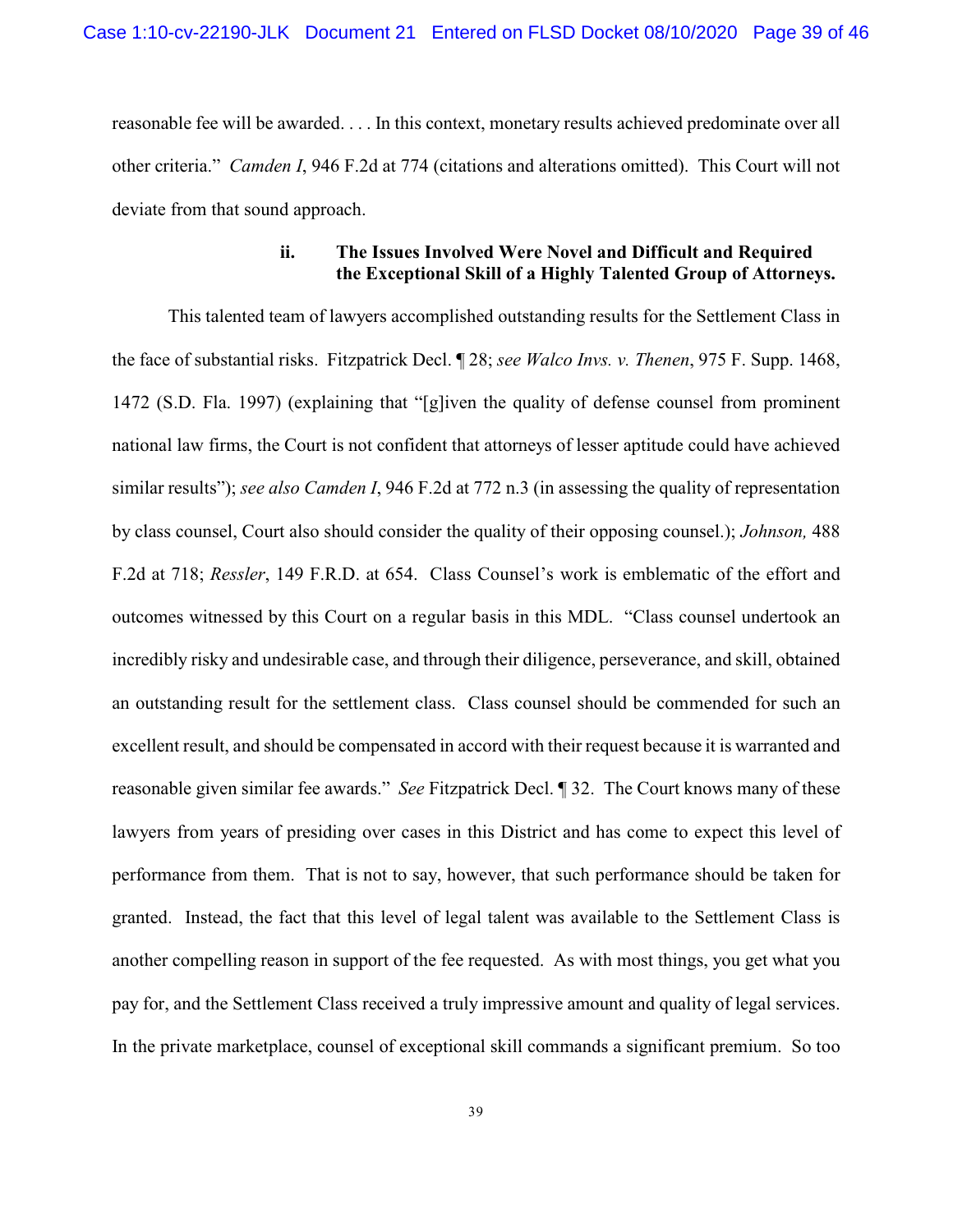should it here.

### **iii. The Claims Against RBC Entailed Considerable Risk.**

The Settlement is particularly noteworthy given the combined litigation risks. Joint Decl. ¶¶ 87-88; Fitzpatrick Decl. ¶ 26. RBC raised substantial defenses. Success under these circumstances represents a genuine milestone. *Id.*

"A court's consideration of this factor recognizes that counsel should be rewarded for taking on a case from which other law firms shrunk. Such aversion could be due to any number of things, including social opprobrium surrounding the parties, thorny factual circumstances, or the possible financial outcome of a case. All of this and more is enveloped by the term 'undesirable.'" *In re Sunbeam*, 176 F. Supp. 2d at 1336. In addition, "[t]he point at which plaintiffs settle with defendants . . . is simply not relevant to determining the risks incurred by their counsel in agreeing to represent them." *Skelton v. General Motor Corp*., 860 F.2d 250, 258 (7th Cir. 1988), *cert. denied*, 493 U.S. 810 (1989). "Undesirability" and relevant risks must be evaluated from the standpoint of plaintiffs' counsel as of the time they commenced the suit, not retroactively, with the benefit of hindsight. *Lindy Bros. Builders, Inc. v. American Radiator & Standard Sanitary Corp.,* 540 F.2d 102, 112 (3d Cir. 1976); *Walco*, 975 F. Supp. at 1473.

Prosecuting the Action was risky from the outset. Joint Decl. ¶ 87; Fitzpatrick Decl. ¶ 27 ("[T]his case was more risky and less desirable than most class actions, including many in this MDL."). The recovery achieved by this Settlement must be measured against the fact that any recovery by Plaintiffs and the Settlement Class through continued litigation could only have been achieved if: (i) the Court granted Plaintiffs' pending motion for class certification and the Eleventh Circuit did not reverse it; (ii) Plaintiffs and the certified class defeated summary judgment; (iii) Plaintiffs and the certified class established liability and recovered damages at trial; and (iv) the final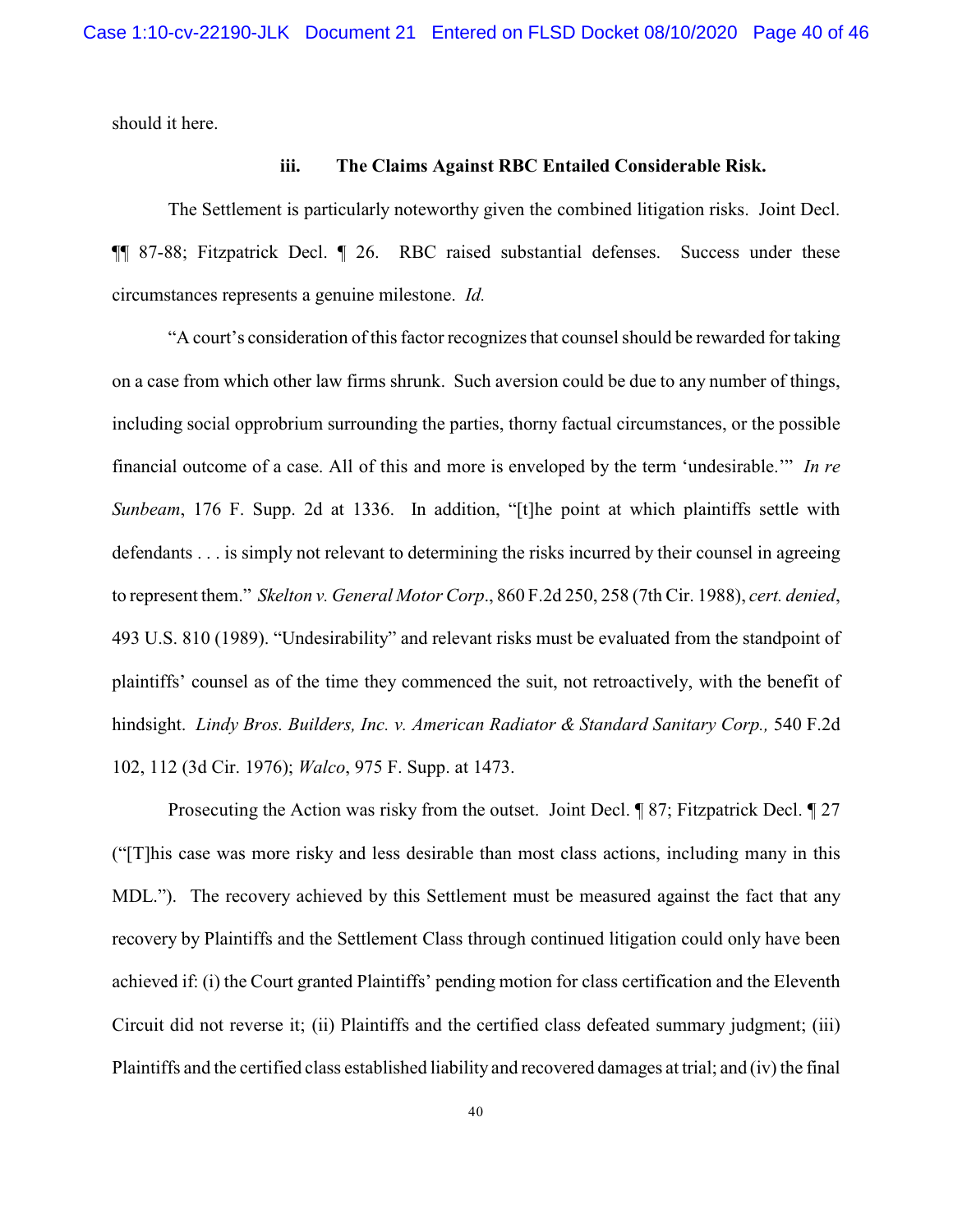judgment was affirmed on appeal. The Settlement is an extremely fair and reasonable recovery for the Settlement Class in light of RBC's merits defenses, and the challenging and unpredictable path of litigation Plaintiffs would have faced absent the Settlement. Joint Decl. ¶¶ 57, 66; Fitzpatrick Decl.  $\P$  12-14. The Court expresses no opinion on the merits of these arguments by this or any other defendant. The critical point for present purposes is that, heading into this case, Class Counsel confronted these issues without any assurances as to how the Court would rule. Class Counsel nonetheless accepted the case and the risks that accompanied it. Given the positive societal benefits to be gained from attorneys' willingness to undertake this kind of difficult and risky, yet important, work, such decisions must be properly incentivized. The Court believes, and holds, that the proper incentive here is a thirty-five percent (35%) fee based on the \$7,500,000.00 Settlement Fund.

## **iv. Class Counsel Assumed Substantial Risk to Pursue the Action on a Pure Contingency Basis, and Were Precluded From Other Employment as a Result.**

In undertaking to prosecute this complex case entirely on a contingent fee basis, Class Counsel assumed a significant risk of nonpayment or underpayment. Joint Decl. ¶ 89; Fitzpatrick Decl. 127. That risk warrants an appropriate fee. "A contingency fee arrangement often justifies an increase in the award of attorney's fees." *In re Sunbeam*, 176 F. Supp. 2d at 1335 (quoting *Behrens*, 118 F.R.D. at 548, *aff'd*, 899 F.2d 21 (11th Cir. 1990));*see also In re Continental Ill. Sec. Litig.*, 962 F.2d 566 (7th Cir. 1992) (holding that when a common fund case has been prosecuted on a contingent basis, plaintiffs' counsel must be compensated adequately for the risk of nonpayment); *Ressler*, 149 F.R.D. at 656; *Walters v. Atlanta*, 652 F. Supp. 755, 759 (N.D. Ga. 1985), *modified*, 803 F.2d 1135 (11th Cir. 1986); *York v. Alabama State Bd. of Education*, 631 F. Supp. 78, 86 (M.D. Ala. 1986).

Public policy concerns – in particular, ensuring the continued availability of experienced and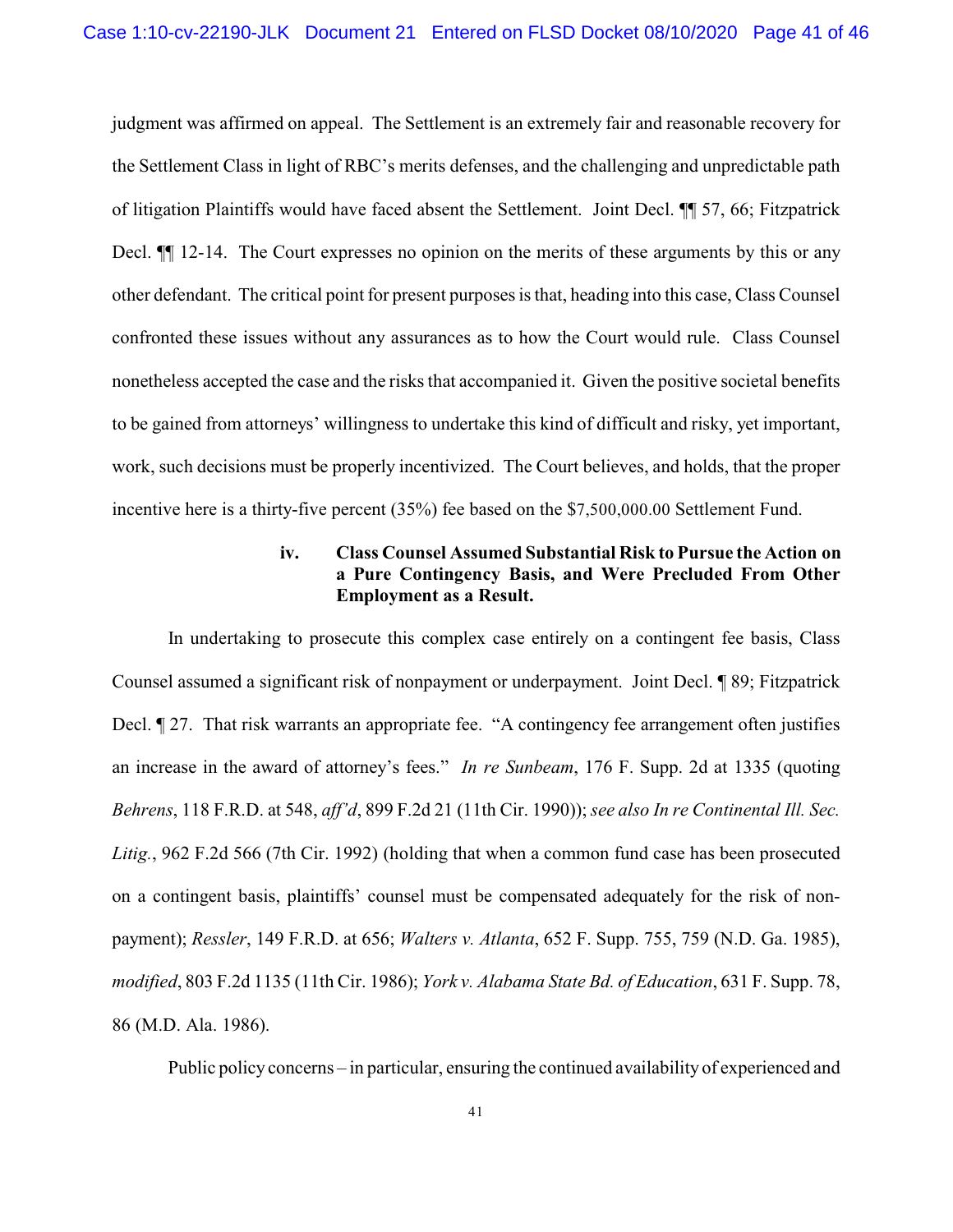capable counsel to represent classes of injured plaintiffs holding small individual claims – support the requested fee. Joint Decl. ¶ 90. As this Court has observed:

Generally, the contingency retainment must be promoted to assure representation when a person could not otherwise afford the services of a lawyer. . . . A contingency fee arrangement often justifies an increase in the award of attorney's fees. This rule helps assure that the contingency fee arrangement endures. If this "bonus" methodology did not exist, very few lawyers could take on the representation of a class client given the investment of substantial time, effort, and money, especially in light of the risks of recovering nothing*.*

*Behrens*, 118 F.R.D. at 548.

The progress of the Action shows the inherent risk faced by Class Counsel in accepting and prosecuting the Action on a contingency fee basis. Despite Class Counsel's effort in litigating this Action for approximately a decade, they remain completely uncompensated for the time invested in the Action, in addition to the substantial expenses advanced. Joint Decl. ¶ 91. Consequently, this factor supports the requested fee.

### **v. Class Counsel Achieved an Excellent Result.**

The Court finds that this Settlement represents an excellent result. Fitzpatrick Decl. ¶¶ 12- 13, 32. The common fund created by this Settlement is \$7,500,000.00. Rather than facing more years of costly and uncertain litigation, the overwhelming majority of Settlement Class Members will receive an immediate cash benefit. Joint Decl. ¶ 86. The Settlement Fund will not be reduced by the substantial fees and costs of Notice or Settlement administration; such fees and expenses have been and will continue to be borne separately by PNC. *Id*. Moreover, payments to eligible Settlement Class Members will be forthcoming automatically, through direct deposit for Current Account Holders or checks for Past Account Holders. *Id*.

## **vi. The Requested Fee Comports with Fees Awarded in Similar Cases.**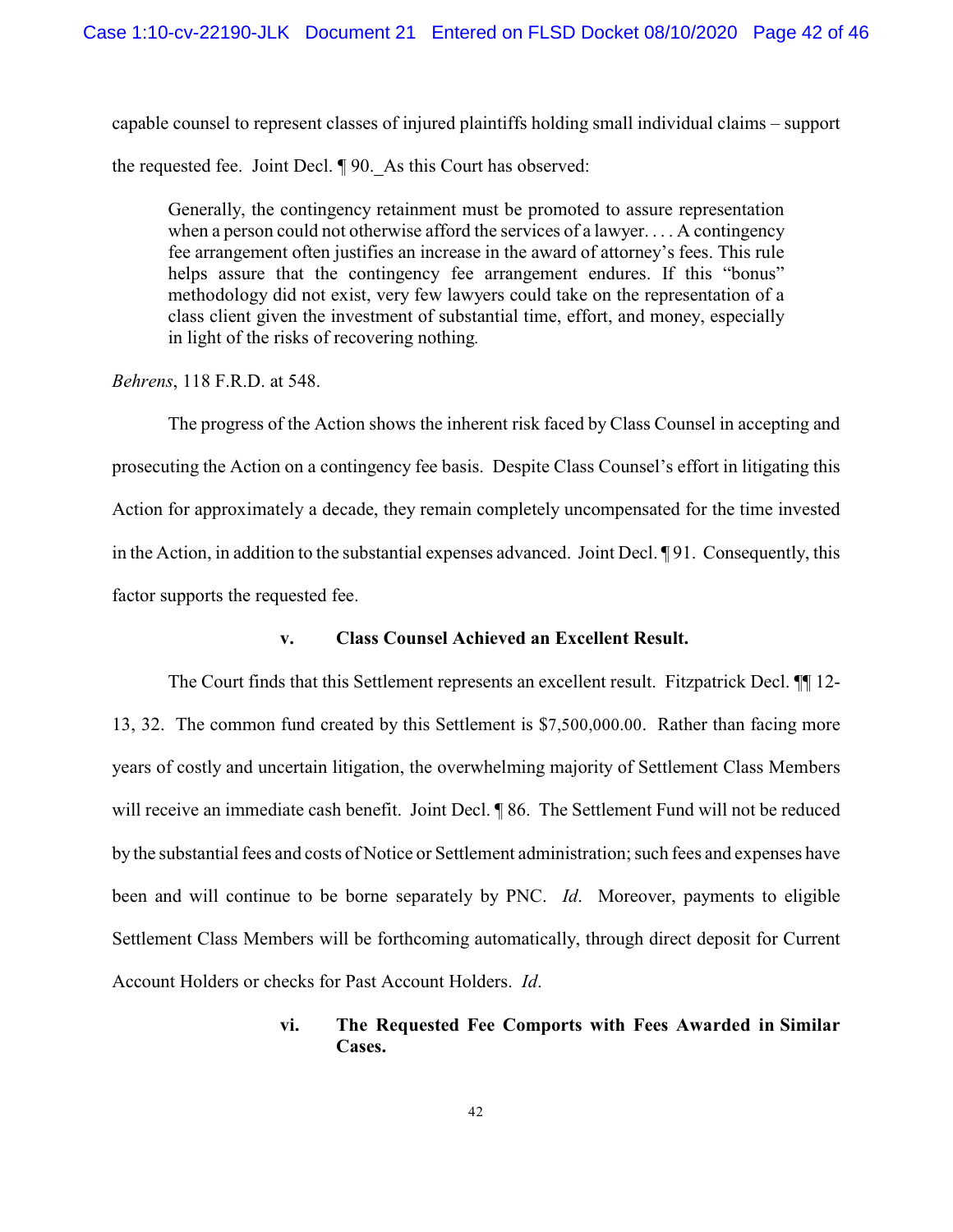Attorneys' fee awards have ranged from 30% to 35% of the settlement value in cases that were included in this MDL. *See, e.g. Swift v. BancorpSouth Bank*, No. 1:10-cv-00090-GRJ, 2016 U.S. Dist. LEXIS 196328, at \*41 (N.D. Fla. July 15, 2016) (35% fee); DE # 4168 (Capital One – 31% fee); DE # 3580 (PNC Bank – 30% fee); DE # 3339 (TD Bank – 30%); DE # 3331 (Citizens Financial Bank – 30%); DE # 3134 (JPMorgan Chase Bank – 30%); DE # 2150 ( Bank of America – 30%). Similarly, numerous decisions within the Eleventh Circuit have found that fee awards in the range of 30% to 35% fee are within the range of reason under the factors listed in *Camden I*. *See* Fitzpatrick Decl. ¶¶ 21-24. *See In re: Managed Care Litig. v. Aetna*, MDL No. 1334, 2003 WL 22850070 (S.D. Fla. Oct. 24, 2003) (awarding fees and costs of 35.5% of settlement of \$100 million). *See also Allapattah Servs., Inc.*, 454 F. Supp. 2d at 1189 (S.D. Fla. 2006) (awarding fees of 31 1/3 % of \$1.06 billion); *In re: Terazosin Hydrochloride Antitrust Litigation*, 99-1317-MDL-Seitz (S.D. Fla. April 19, 2005) (awarding fees of 33 1/3 % of settlement of over \$30 million); *Gutter v. E.I. Dupont De Nemours & Co*., 95-2152-Civ-Gold (S.D. Fla. May 30, 2003) (awarding fees of 33 1/3 % of settlement of \$77.5 million); *Waters*, 190 F.3d at 1292, 1298 (affirming fee award of 33 1/3 % of settlement of \$40 million).

The Court finds that a fee of thirty-five percent (35%) of the \$7,500,000.00 Settlement Fund is appropriate here and comports with fee awards in similar cases. Fitzpatrick Decl. ¶¶ 23-25. Professor Fitzpatrick distilled several major empirical studies of attorneys' fees, including his own, awarded in connection with class action settlements. *See An Empirical Study of Class Action Settlements and Their Fee Awards*, 7 J. Empirical L. Stud. 811 (2010). He found that the empirical data from other Eleventh Circuit fee awards is consistent with the award requested here. Fitzpatrick Decl. ¶ 25. The Court agrees, and finds that the risks of this litigation, considered against the favorable result, easily justify a 35% fee. *Id.*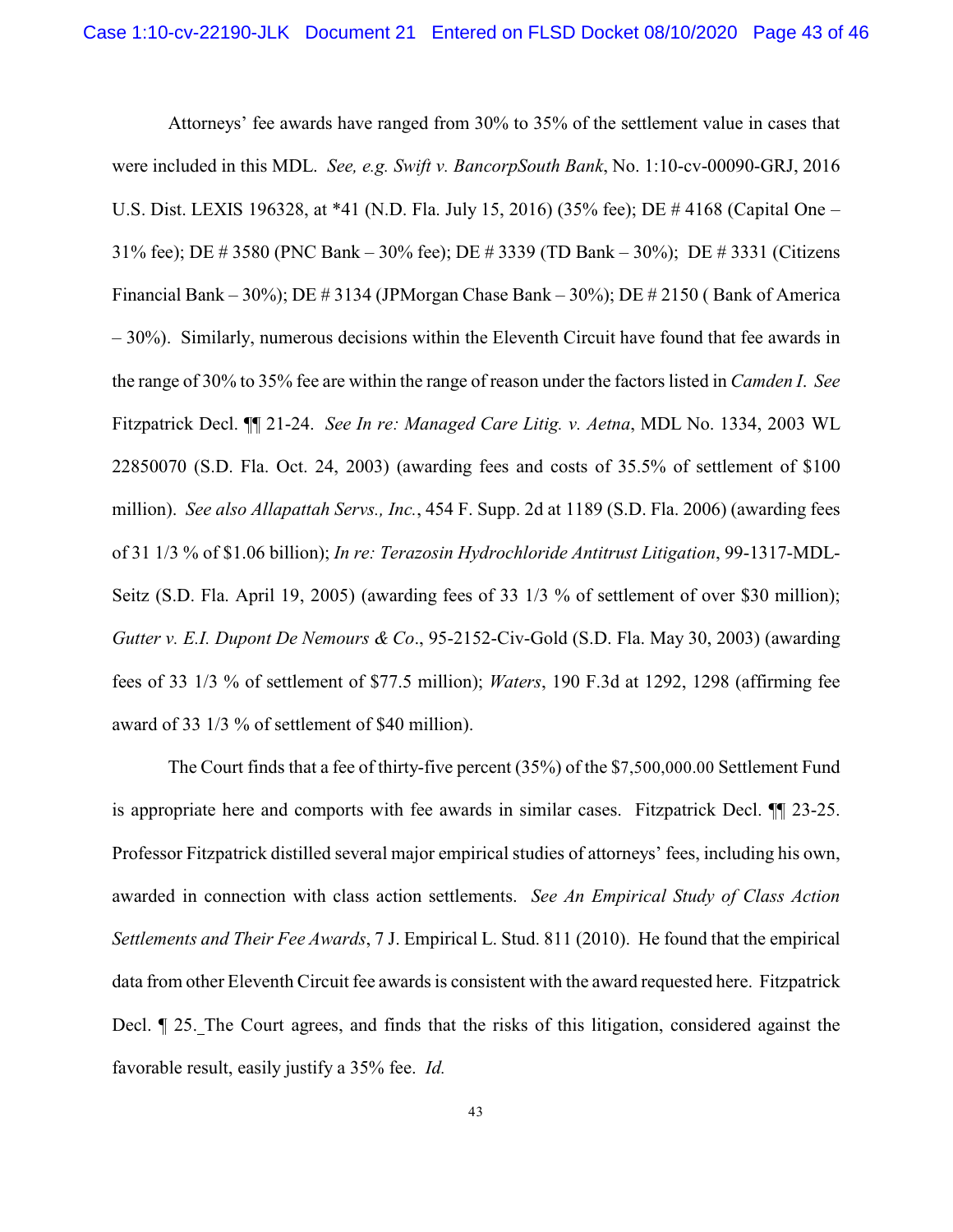### **vii. The Remaining** *Camden I* **Factors Also Favor Approving Class Counsel's Fee Request.**

The Court finds that the remaining *Camden I* factors further support Class Counsel's fee request, and so holds. Joint Decl. ¶ 92. The sharply contested nature of the proceedings in this Action demonstrates the absence of fraud or collusion behind the Settlement. *In re Sunbeam*, 176 F. Supp. 2d at 1328 n.3. The Court is convinced by its many years of presiding over significant cases like this one that proper incentives must be maintained to insure that attorneys of this caliber are available to take on cases of significant public importance like this one. The factual record in this case, and the Court's own observations, all of which are incorporated herein, strongly support the result in this Order.

# **6. Class Counsel's Application for Reimbursement of Litigation Costs and Expenses Is Approved.**

Finally, the Court finds that Class Counsel's request for reimbursement of \$92,899.19, representing certain categories of litigation costs and expenses Class Counsel necessarily incurred during the prosecution and settlement of the Action against RBC, is reasonable and justified. Joint Decl. ¶ 94. These costs and expenses consist of: (1) \$83,800.00 in fees and expenses incurred for experts, principally Arthur Olsen, whose services were critical in determining the damages for the Settlement Class, in identifying Settlement Class Members, and in allocating the Settlement Fund; (2) \$8,229.69 in court reporter fees and transcripts associated with depositions and hearings in the Action; and (3) \$869.50 associated with the printing of briefs for the United States Supreme Court. *Id*. at ¶ 94. The Court therefore approves Class Counsel's request for reimbursement of these costs and expenses. *See Mills v. Electric Auto-Lite Co*., 396 U.S. 375, 391-92 (1970). These costs and expenses, advanced by Class Counsel for the benefit of the Settlement Class, were necessarily incurred in furtherance of the litigation of the Action and the Settlement.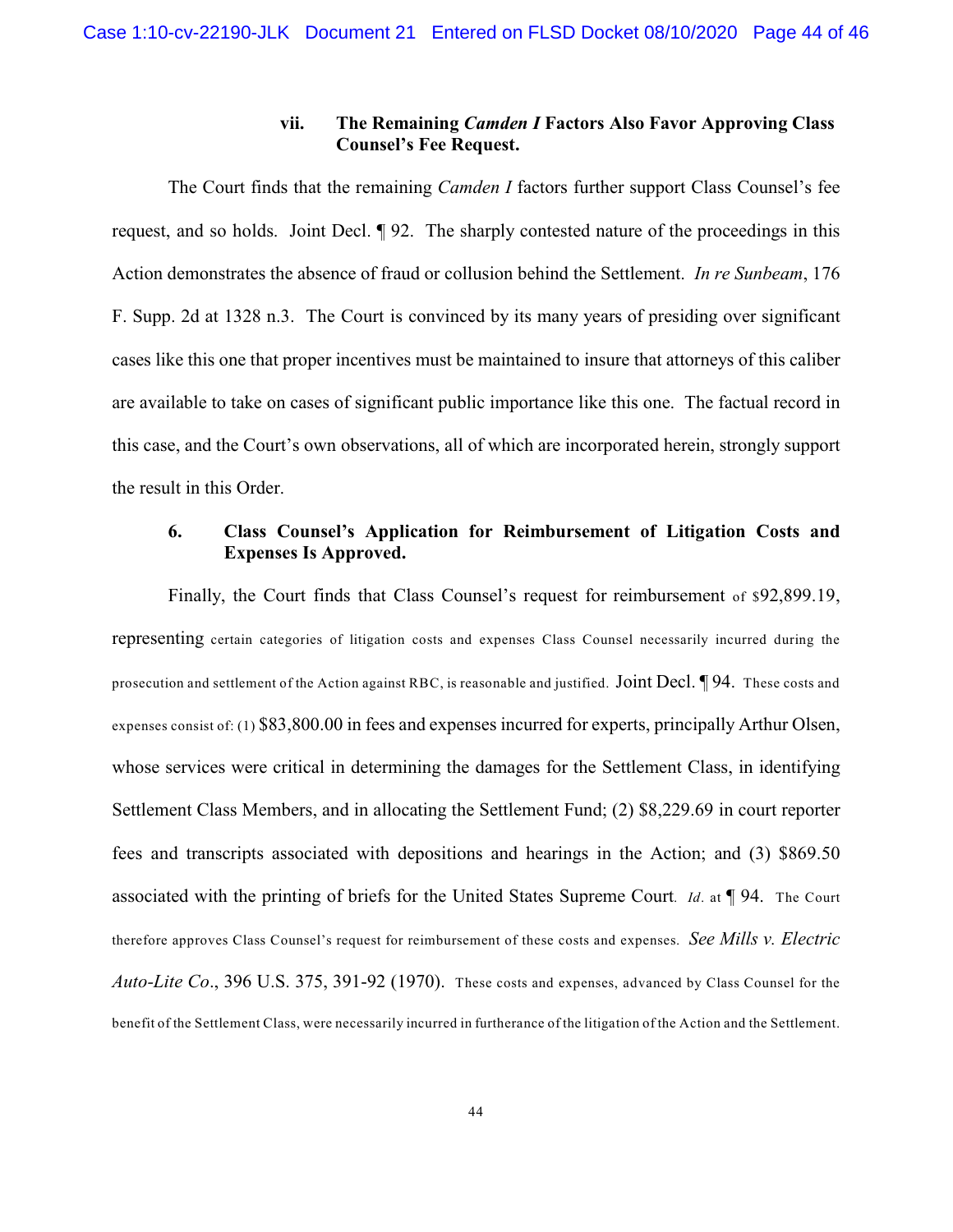Joint Decl. **[94. Accordingly, reimbursement** of costs and expenses in the amount of \$92,899.19 shall be made from the Settlement Fund following disbursement of attorneys' fees.

### **CONCLUSION**

For the foregoing reasons, the Court: (1) overrules the two objections and denies objecting Settlement Class Member Avery's and her personal counsel's motion for an application for attorneys' fees, expenses and Service Award; (2) grants Final Approval to the Settlement; (3) certifies for settlement purposes the Settlement Class pursuant to Federal Rules of Civil Procedure 23(a), 23(b)(3), and 23(e); (4) appoints as Class Representative the Plaintiff listed in paragraph 24 of the Agreement; (5) appoints as Class Counsel and Settlement Class Counsel the law firms and attorneys listed in paragraphs 22 and 51 of the Agreement, respectively; (6) approves the requested Service Award for the Class Representative; (7) awards Class Counsel attorneys' fees in the amount of \$2,625,000.00, representing thirty-five percent (35%) of the \$7,500,000.00 Settlement Fund, plus expenses in the amount of \$92,899.19; (8) retains continuing jurisdiction over Plaintiffs, the Settlement Class, and PNC to implement, administer, consummate and enforce the Settlement and this Final Approval Order; and (9) will separately enter Final Judgment dismissing the Action, as well as the related action brought by objecting Settlement Class Member Stephanie Avery, with prejudice.